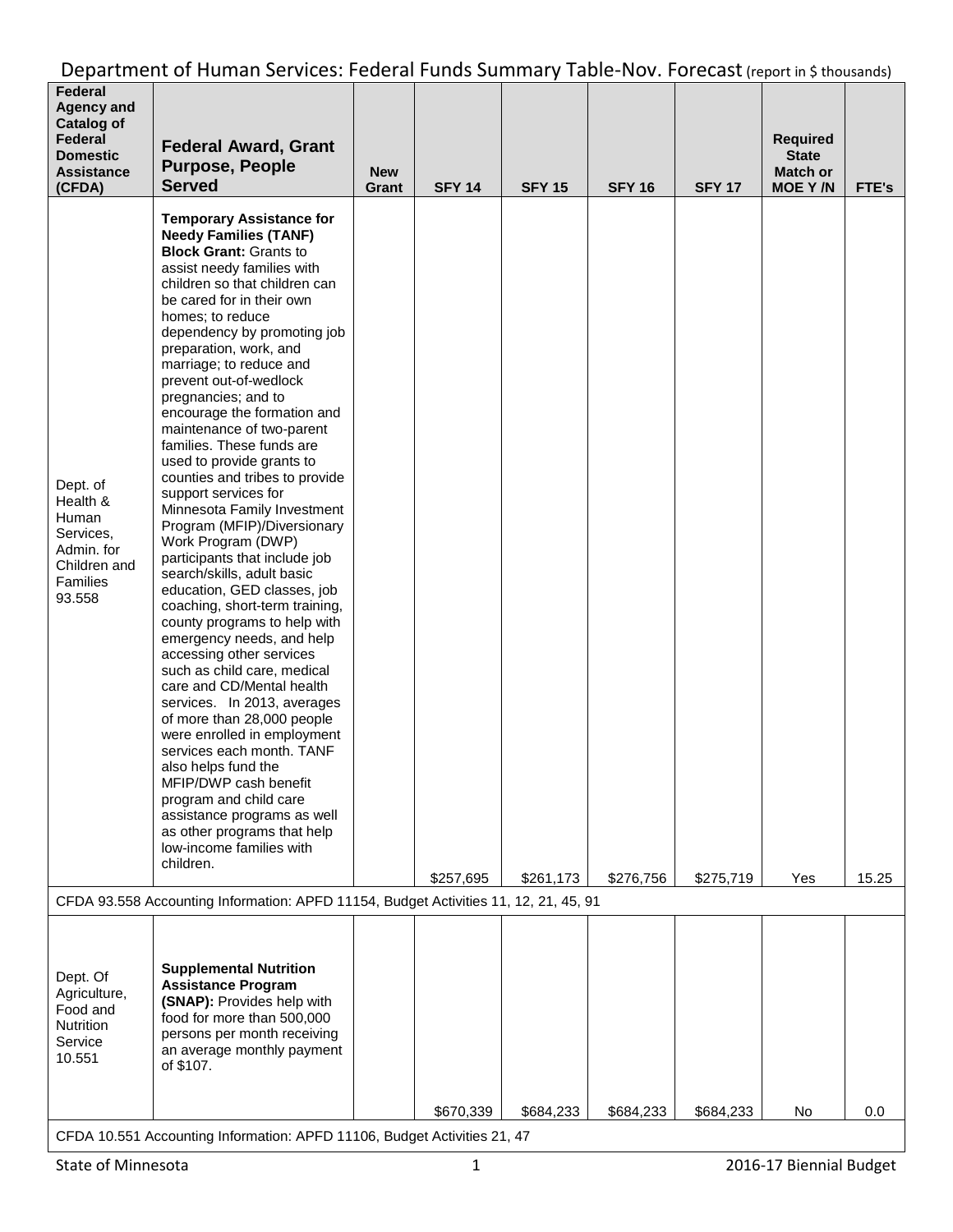| Department of Human Services: Federal Funds Summary Table-Nov. Forecast (report in \$ thousands) |  |
|--------------------------------------------------------------------------------------------------|--|
|--------------------------------------------------------------------------------------------------|--|

| Federal<br><b>Agency and</b><br><b>Catalog of</b><br>Federal<br><b>Domestic</b><br><b>Assistance</b><br>(CFDA) | <b>Federal Award, Grant</b><br><b>Purpose, People</b><br><b>Served</b>                                                                                                                                                                                                                                                                                                                                                                                                                                                                                                                                                                                                                                                                                                                                                                                                                                                                                                                                                                                                                                                                                                                                   | <b>New</b><br>Grant | <b>SFY 14</b> | <b>SFY 15</b> | <b>SFY 16</b> | <b>SFY 17</b> | <b>Required</b><br><b>State</b><br><b>Match or</b><br><b>MOEY/N</b> | FTE's |
|----------------------------------------------------------------------------------------------------------------|----------------------------------------------------------------------------------------------------------------------------------------------------------------------------------------------------------------------------------------------------------------------------------------------------------------------------------------------------------------------------------------------------------------------------------------------------------------------------------------------------------------------------------------------------------------------------------------------------------------------------------------------------------------------------------------------------------------------------------------------------------------------------------------------------------------------------------------------------------------------------------------------------------------------------------------------------------------------------------------------------------------------------------------------------------------------------------------------------------------------------------------------------------------------------------------------------------|---------------------|---------------|---------------|---------------|---------------|---------------------------------------------------------------------|-------|
| Dept. of<br>Health<br>&Human<br>Services;<br>Admin. For<br>Children &<br>Families<br>93.575 and<br>93.596      | <b>Child Care and</b><br><b>Development Block Grant</b><br>(CCDF): Provides funds to<br>States to increase the<br>availability, affordability, and<br>quality of child care services<br>for low-income families<br>where the parents are<br>working or attending training<br>or educational programs.<br>This grant helps fund the<br>Minnesota Family Investment<br>Program (MFIP) and Basic<br>Sliding Fee Child Care<br>Assistance Programs that<br>help low-income families pay<br>for child care so that parents<br>may pursue employment or<br>education leading to<br>employment. Also funded<br>are Child Care Development<br>Grants that promote services<br>to improve school readiness,<br>and the quality and<br>availability of child care in<br>Minnesota. In FY 2013, an<br>average of 16,988 families<br>per month received child care<br>assistance subsidies. Also in<br>FY 2013, 19,500 parents<br>received referrals to find child<br>care and child care-related<br>training was provided to more<br>than 32,000attendees<br>through Child Care Resource<br>& Referral agencies.<br>CFDA 93.575 and 93.596; Accounting Information: APFD 11072; Budget Activities 11,12,22,42,43,91 |                     | \$128,648     | \$131,441     | \$129,630     | \$130,153     | 93.575-<br>Yes<br>93.596 -<br>No                                    | 28.0  |
|                                                                                                                |                                                                                                                                                                                                                                                                                                                                                                                                                                                                                                                                                                                                                                                                                                                                                                                                                                                                                                                                                                                                                                                                                                                                                                                                          |                     |               |               |               |               |                                                                     |       |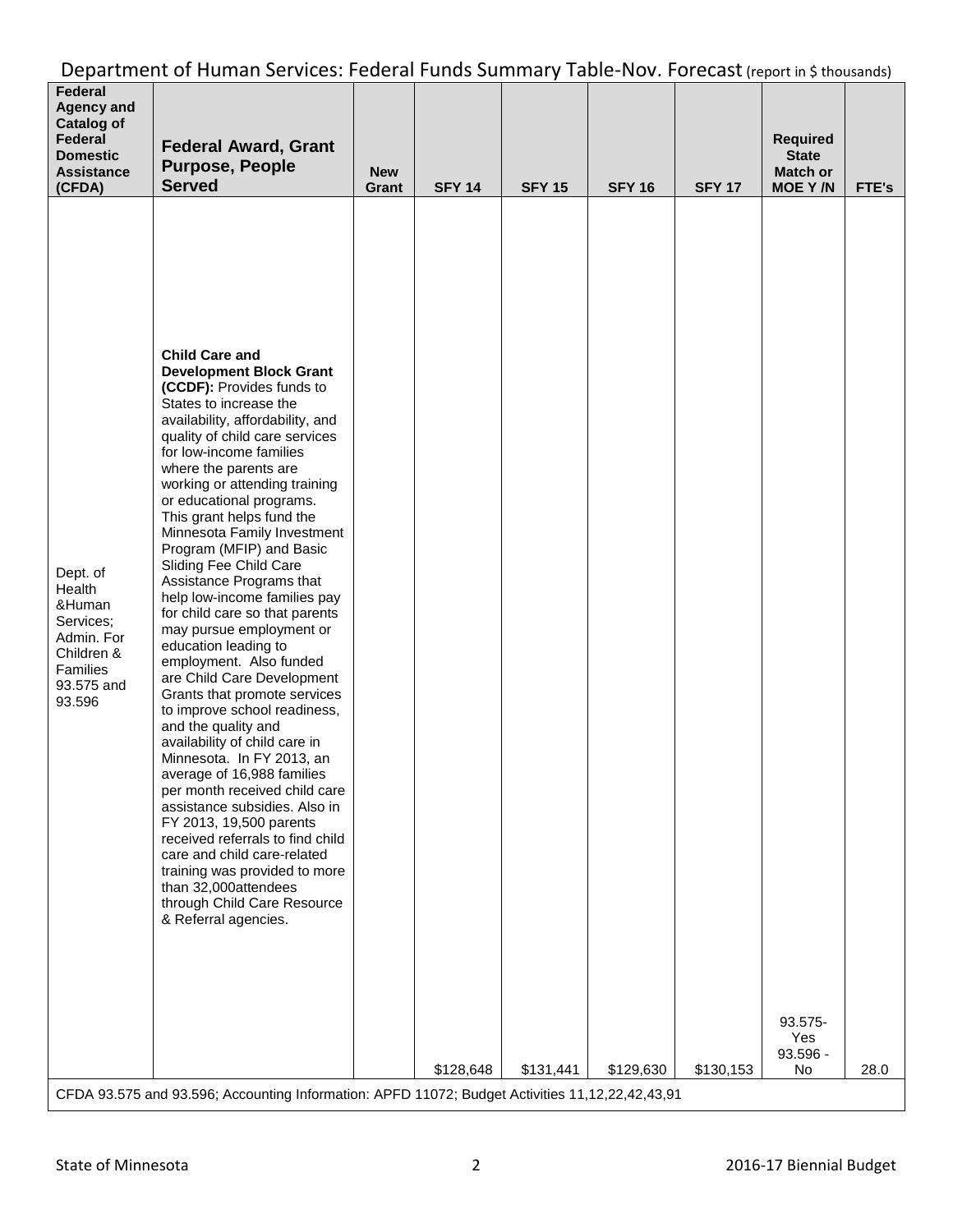| Federal<br><b>Agency and</b><br><b>Catalog of</b><br>Federal<br><b>Domestic</b><br><b>Assistance</b><br>(CFDA) | <b>Federal Award, Grant</b><br><b>Purpose, People</b><br><b>Served</b>                                                                                                                                                                                                                                                                                                                                                                        | <b>New</b><br>Grant | <b>SFY 14</b> | <b>SFY 15</b> | <b>SFY 16</b> | <b>SFY 17</b> | <b>Required</b><br><b>State</b><br><b>Match or</b><br><b>MOE Y/N</b> | FTE's   |
|----------------------------------------------------------------------------------------------------------------|-----------------------------------------------------------------------------------------------------------------------------------------------------------------------------------------------------------------------------------------------------------------------------------------------------------------------------------------------------------------------------------------------------------------------------------------------|---------------------|---------------|---------------|---------------|---------------|----------------------------------------------------------------------|---------|
| Dept. of<br>Health<br>&Human<br>Services,<br><b>CMS</b><br>93.778                                              | <b>Medical Assistance</b><br>Program: Medicaid program<br>grants provide health and<br>long term care coverage to<br>an average of 800,000<br>uninsured or underinsured<br>Minnesotans who meet<br>income eligibility<br>requirements. This program<br>is managed by the state<br>under guidance from the<br>federal government. The<br>amounts reported here is the<br>federal share of spending for<br>this joint federal-state<br>program. |                     |               |               |               |               |                                                                      |         |
|                                                                                                                | CFDA 93.778 Accounting Information: APFD 11155; Budget Activities 31,33, 91                                                                                                                                                                                                                                                                                                                                                                   |                     | \$5,153,716   | \$6,139,940   | \$6,993,642   | \$7,166,592   | Yes                                                                  | 0.0     |
| Dept. of<br>Health<br>&Human<br>Services,<br><b>CMS</b><br>93.778                                              | <b>Medical Assistance</b><br>Program: This grant is an<br>administrative pass-through<br>of federal financial<br>participation (FFP) to<br>counties, DHS systems, and<br>the state general fund for<br>approved MA administrative<br>activities. Minnesota earns<br>administrative FFP for<br>approved MA administrative<br>activity.                                                                                                         |                     | \$302,748     | \$341,917     | \$359,824     | \$360,804     | Yes                                                                  | $0.0\,$ |
|                                                                                                                | CFDA 93.778 Accounting Information: APFD 11169; Budget Activities 33,51,53,55,91                                                                                                                                                                                                                                                                                                                                                              |                     |               |               |               |               |                                                                      |         |
| Dept. of<br>Health &<br>Human<br>Services,<br><b>CMS</b><br>93.778                                             | <b>Medical Assistance</b><br>Program: The Federal<br>Children's Health Insurance<br>Program (SCHIP) grants<br>provide coverage or<br>enhanced federal funding to<br>certain categories of<br>uninsured low-income<br>children and pregnant<br>women.<br>CFDA 93.778 Accounting Information: APFD 11162; Budget Activities 33,51,53,55,91                                                                                                      |                     | \$37,061      | \$42,593      | \$45,688      | \$41,289      | Yes                                                                  | 0.0     |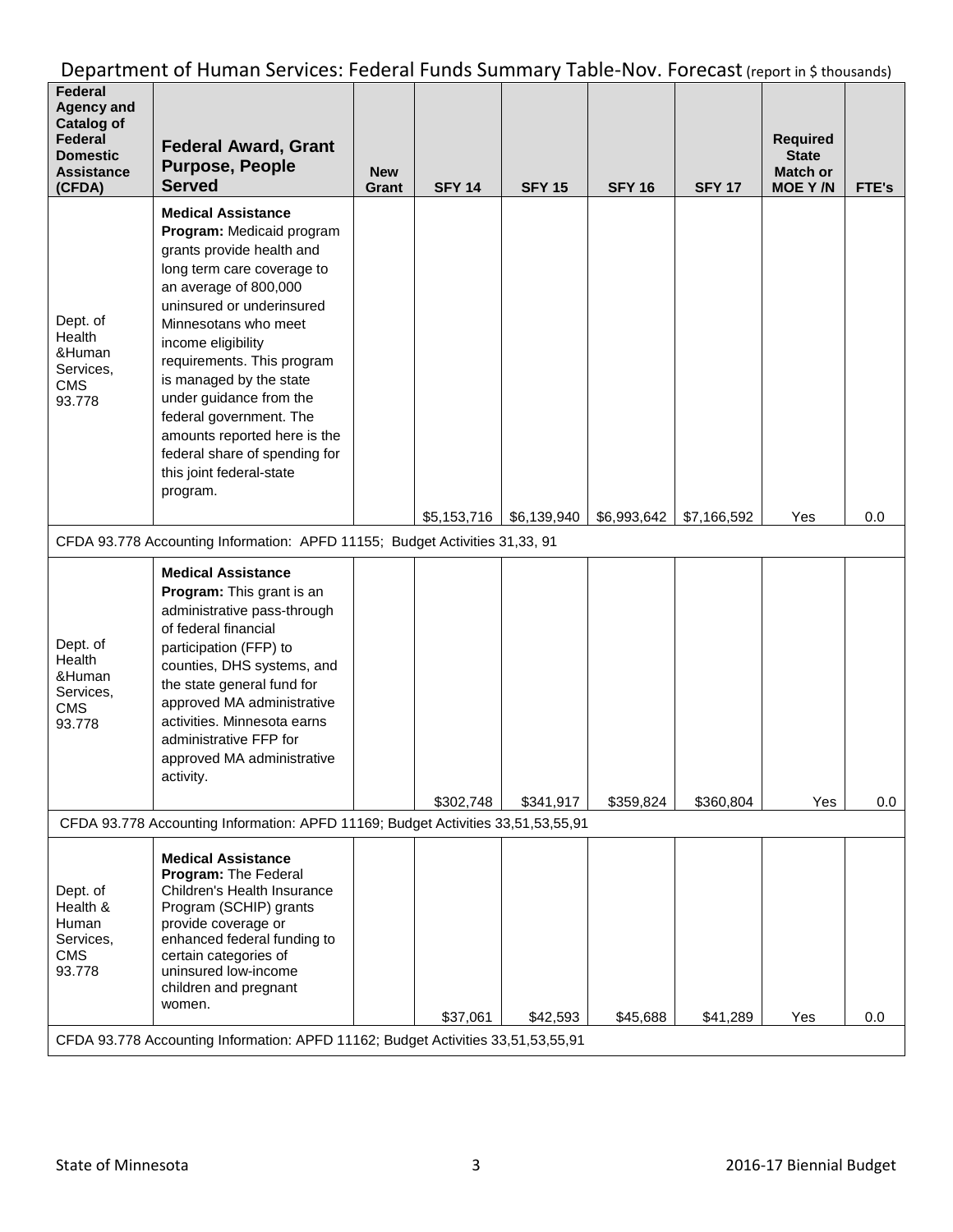| Federal<br><b>Agency and</b><br><b>Catalog of</b><br>Federal<br><b>Domestic</b><br><b>Assistance</b><br>(CFDA) | <b>Federal Award, Grant</b><br><b>Purpose, People</b><br><b>Served</b>                                                                                                                                                                                                                                                                                                                                                                                                                                                                                                                                                                                                                                                                                                                                                                                                                   | <b>New</b><br>Grant | <b>SFY 14</b> | <b>SFY 15</b> | <b>SFY 16</b> | <b>SFY 17</b> | <b>Required</b><br><b>State</b><br><b>Match or</b><br><b>MOE Y/N</b> | FTE's |
|----------------------------------------------------------------------------------------------------------------|------------------------------------------------------------------------------------------------------------------------------------------------------------------------------------------------------------------------------------------------------------------------------------------------------------------------------------------------------------------------------------------------------------------------------------------------------------------------------------------------------------------------------------------------------------------------------------------------------------------------------------------------------------------------------------------------------------------------------------------------------------------------------------------------------------------------------------------------------------------------------------------|---------------------|---------------|---------------|---------------|---------------|----------------------------------------------------------------------|-------|
| Dept. of<br>Health &<br>Human<br>Services,<br>CMS 93.778                                                       | <b>Medical Assistance</b><br>Program: This grant builds<br>upon the Minnesota Medicaid<br>health care delivery system<br>and the Hennepin Health<br>demonstration project, with a<br>focus on patient centered<br>services across a continuum<br>of health care, mental health,<br>long-term care, and other<br>services. The goal of this<br>grant is to create multi-payer<br>models with a broad mission<br>to raise community health<br>status and reduce long term<br>health risks for beneficiaries<br>of Medicare, Medicaid, and<br>CHIP. The Minnesota<br>Accountable Health Model<br>will offer a comprehensive,<br>statewide, and imitative to<br>close the current gaps in<br>health information<br>technology, secure exchange<br>health information, quality<br>improvement infrastructure,<br>and workforce capacity<br>needed to provide team-<br>based coordinated care. |                     |               |               |               |               |                                                                      |       |
|                                                                                                                | CFDA 93.778 Accounting Information: APFD 11245; Budget Activities; 13, 91                                                                                                                                                                                                                                                                                                                                                                                                                                                                                                                                                                                                                                                                                                                                                                                                                |                     | \$5,913       | \$16,085      | \$16,085      | \$16,085      | No                                                                   | 6.0   |
| Dept. of<br>Health &<br>Human<br>Services,<br><b>CMS</b><br>93.777                                             | <b>State Survey and</b><br><b>Certification of Health Care</b><br><b>Providers and Suppliers:</b><br>This grant provides funding<br>for a contract with Minnesota<br>Department of Health (MDH)<br>to certify nursing homes and<br>rehabilitation providers in<br>accordance with<br>requirements from the<br>Centers for Medicare and<br>Medicaid Services. These<br>providers may not participate<br>in the Medicaid program<br>unless they are certified.                                                                                                                                                                                                                                                                                                                                                                                                                             |                     | \$6,036       | \$6,943       | \$6,943       | \$6,943       | Yes                                                                  | 0.0   |
|                                                                                                                | CFDA 93.777 Accounting Information: APFD 11038; Budget Activities 91                                                                                                                                                                                                                                                                                                                                                                                                                                                                                                                                                                                                                                                                                                                                                                                                                     |                     |               |               |               |               |                                                                      |       |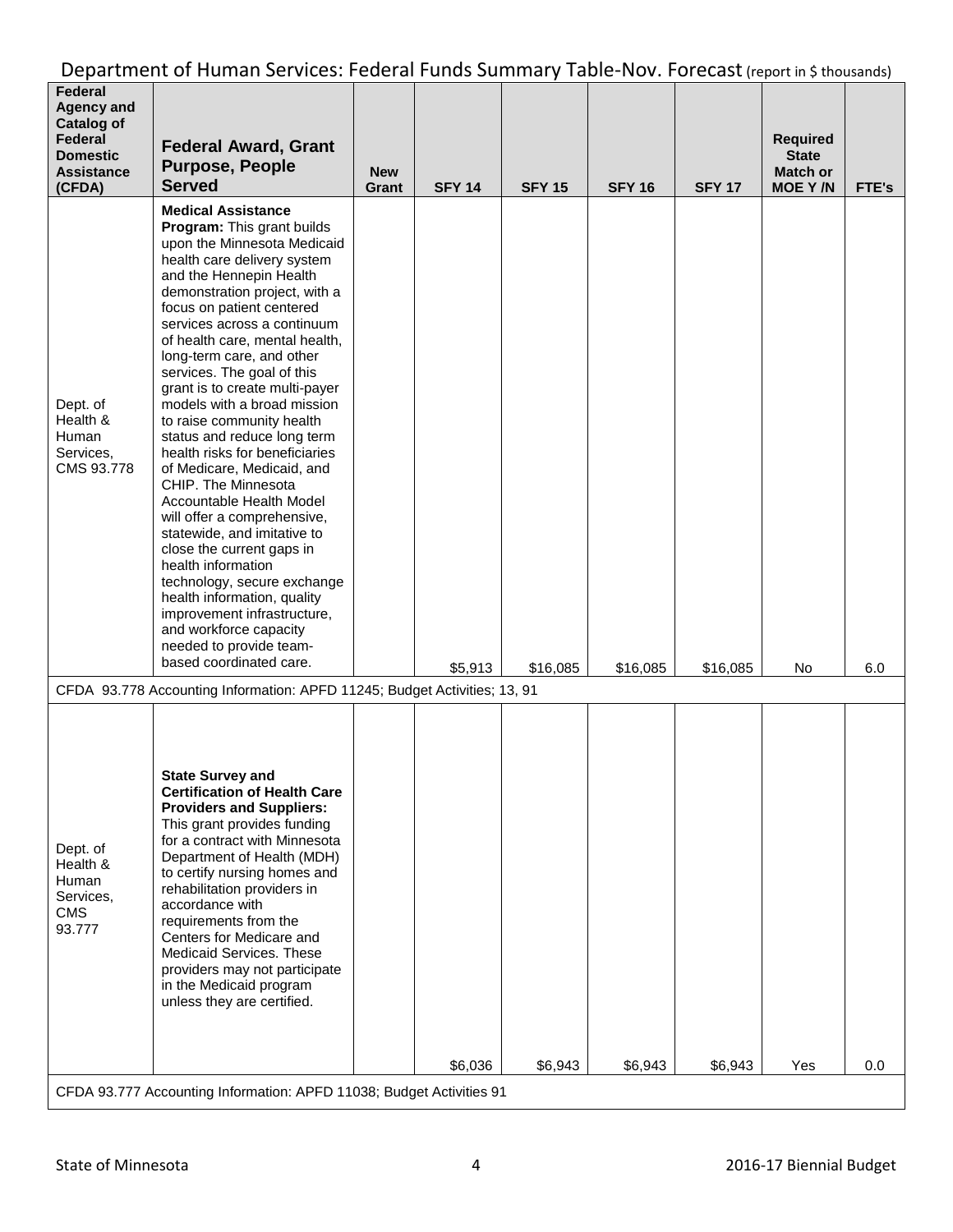| Federal<br><b>Agency and</b><br><b>Catalog of</b><br>Federal<br><b>Domestic</b><br><b>Assistance</b><br>(CFDA) | <b>Federal Award, Grant</b><br><b>Purpose, People</b><br><b>Served</b>                                                                                                                                                                                                                                                                                                | <b>New</b><br>Grant | <b>SFY 14</b> | <b>SFY 15</b> | <b>SFY 16</b> | <b>SFY 17</b> | <b>Required</b><br><b>State</b><br><b>Match or</b><br><b>MOEY/N</b> | FTE's   |
|----------------------------------------------------------------------------------------------------------------|-----------------------------------------------------------------------------------------------------------------------------------------------------------------------------------------------------------------------------------------------------------------------------------------------------------------------------------------------------------------------|---------------------|---------------|---------------|---------------|---------------|---------------------------------------------------------------------|---------|
| Dept. of<br>Health &<br>Human<br>Services,<br><b>CMS</b>                                                       | <b>NEW-MinnesotaCare Basic</b><br><b>Health Plan Trust Fund:</b><br>The MinnesotaCare program<br>provides comprehensive<br>health care coverage for<br>about 80,000 low-income<br>adults without access to<br>affordable health insurance.<br>These grants fund health<br>care coverage and are not<br>used for program<br>administration. February,<br>2015 Forecast | New                 | $\pmb{0}$     | \$110,220     | \$256,252     | \$351,693     | Yes                                                                 | $0.0\,$ |
|                                                                                                                | CFDA to be determined : Accounting Information: APFD 11269; Budget Activities 31                                                                                                                                                                                                                                                                                      |                     |               |               |               |               |                                                                     |         |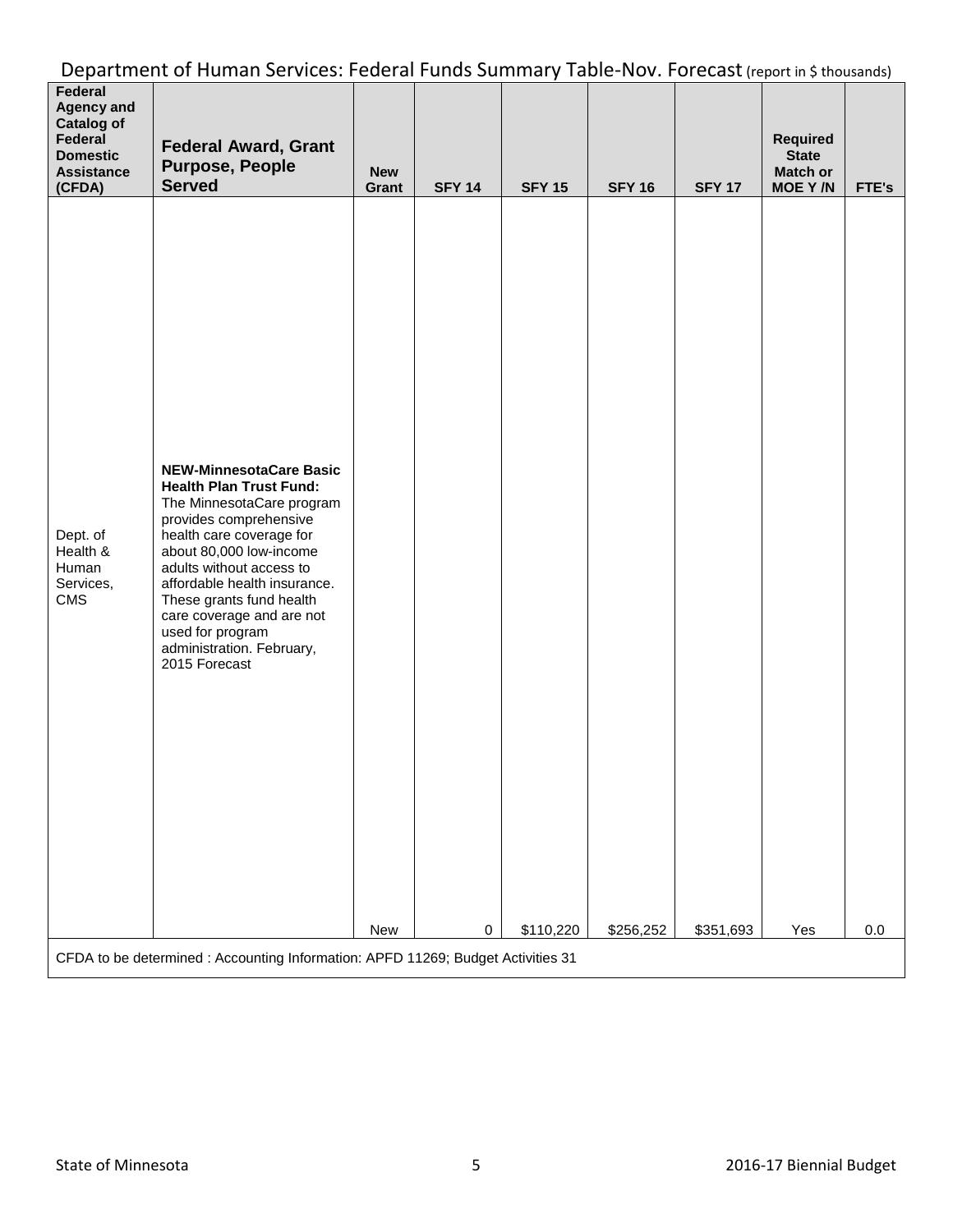| Federal<br>Agency and<br>Catalog of<br>Federal<br><b>Domestic</b><br><b>Assistance</b><br>(CFDA)                | <b>Federal Award, Grant</b><br><b>Purpose, People</b><br><b>Served</b>                                                                                                                                                                                                                                                                                                                                                                                                                                                                                                                                                                                                                                                                                                                                                                                                                                                                                          | <b>New</b><br>Grant | <b>SFY 14</b> | <b>SFY 15</b> | <b>SFY 16</b> | <b>SFY 17</b> | <b>Required</b><br><b>State</b><br><b>Match or</b><br><b>MOE Y/N</b> | FTE's |
|-----------------------------------------------------------------------------------------------------------------|-----------------------------------------------------------------------------------------------------------------------------------------------------------------------------------------------------------------------------------------------------------------------------------------------------------------------------------------------------------------------------------------------------------------------------------------------------------------------------------------------------------------------------------------------------------------------------------------------------------------------------------------------------------------------------------------------------------------------------------------------------------------------------------------------------------------------------------------------------------------------------------------------------------------------------------------------------------------|---------------------|---------------|---------------|---------------|---------------|----------------------------------------------------------------------|-------|
| Dept. of<br>Health &<br>Human<br>Services,<br>Substance<br>Abuse &<br>Mental Health<br>Administration<br>93.959 | <b>Block Grants for</b><br><b>Prevention and Treatment</b><br>of Substance Abuse: The<br><b>Consolidated Chemical</b><br>Dependency Treatment Fund<br>(CCDTF) combines<br>otherwise separate funding<br>sources - the federal<br>Substance Abuse,<br><b>Prevention and Treatment</b><br>block grant, MA, Minnesota<br>Care and other state<br>appropriations - into a single<br>fund. (The CCDTF provides<br>funding for residential and<br>non-residential addiction<br>treatment services for eligible<br>low-income Minnesotans who<br>have been assessed as<br>needing treatment for<br>chemical abuse or<br>dependency. In CY2013<br>there were 51,203 substance<br>abuse treatment admission<br>for Minnesota residents, the<br><b>CCDTF</b> fund covered<br>services for 22,526 (44%) of<br>these admissions. Almost all<br>treatment providers in the<br>state are enrolled as CCDTF<br>providers). These amounts<br>are the federal CD block<br>grant. |                     | \$23,833      | \$24,863      | \$23,401      | \$23,654      | No                                                                   | 19.3  |
|                                                                                                                 | CFDA 93.959 Accounting Information: APFD 11067; Budget Activities 15, 59, 91                                                                                                                                                                                                                                                                                                                                                                                                                                                                                                                                                                                                                                                                                                                                                                                                                                                                                    |                     |               |               |               |               |                                                                      |       |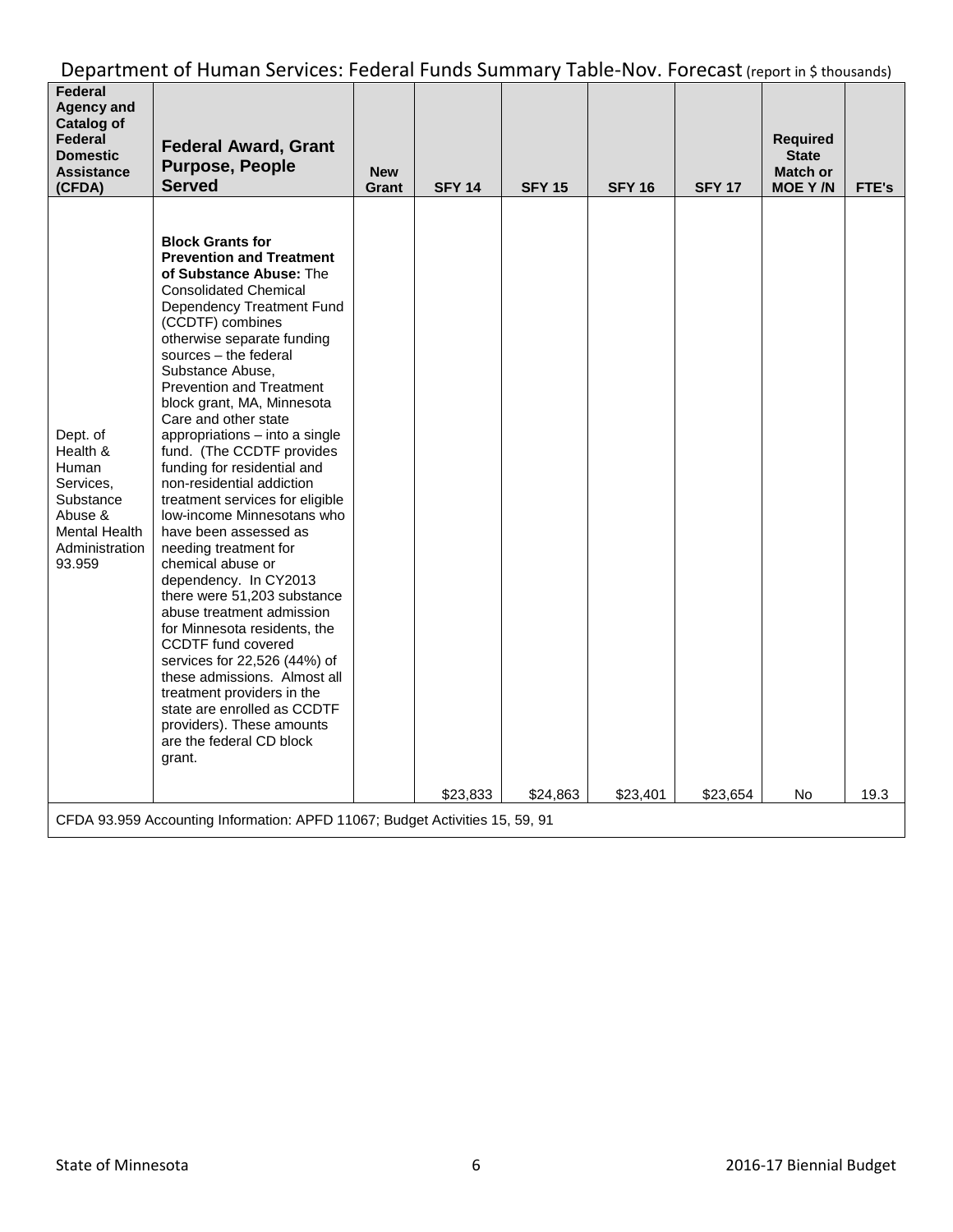| <b>Federal</b><br><b>Agency and</b><br><b>Catalog of</b><br>Federal<br><b>Domestic</b><br><b>Assistance</b><br>(CFDA) | <b>Federal Award, Grant</b><br><b>Purpose, People</b><br><b>Served</b>                                                                                                                                                                                                                                                                                                                                                                                                                                                                                                                                          | <b>New</b><br>Grant | <b>SFY 14</b> | <b>SFY 15</b> | <b>SFY 16</b> | <b>SFY 17</b> | <b>Required</b><br><b>State</b><br><b>Match or</b><br><b>MOE Y/N</b> | FTE's |
|-----------------------------------------------------------------------------------------------------------------------|-----------------------------------------------------------------------------------------------------------------------------------------------------------------------------------------------------------------------------------------------------------------------------------------------------------------------------------------------------------------------------------------------------------------------------------------------------------------------------------------------------------------------------------------------------------------------------------------------------------------|---------------------|---------------|---------------|---------------|---------------|----------------------------------------------------------------------|-------|
| Dept. Of<br>Agriculture,<br>Food and<br>Nutrition<br>Service<br>10561                                                 | <b>State Administrative</b><br><b>Matching Funds for the</b><br><b>Supplemental Nutrition</b><br><b>Assistance Program</b><br>(SNAP): These service<br>grants represent revenues to<br>the general fund from the<br>federal Supplemental<br>Nutrition Assistance Program<br>(SNAP) Employment &<br>Training program which<br>provides 50% federal<br>matching funds for support<br>services such as child care<br>and other employment<br>supports provided to eligible<br>SNAP recipients. There are<br>approximately 31,000<br>participants in SNAP<br>employment and training<br>activities during the year. |                     | \$5,830       | \$751         | \$751         | \$751         | Yes                                                                  | 0.0   |
|                                                                                                                       | CFDA 10561 Accounting Information: APFD 11089; Budget Activities, 12,41,91                                                                                                                                                                                                                                                                                                                                                                                                                                                                                                                                      |                     |               |               |               |               |                                                                      |       |
| Dept. of<br>Health &<br>Human<br>Services;<br>Admin. for<br>Children &<br>Families<br>93.563                          | <b>Child Support: This funding</b><br>is the federal financial<br>participation (FFP) for the<br>Supreme Court, Department<br>of Corrections, county federal<br>incentives, County Income<br>Maintenance (both<br>administrative and indirect<br>costs), systems fund, general<br>fund and 1115 grants.                                                                                                                                                                                                                                                                                                         |                     | \$108,123     | \$113,862     | \$113,112     | \$113,112     | Yes                                                                  | 0.0   |
|                                                                                                                       | CFDA 93.563 Accounting Information: APFD 11088; Budget Activities 91                                                                                                                                                                                                                                                                                                                                                                                                                                                                                                                                            |                     |               |               |               |               |                                                                      |       |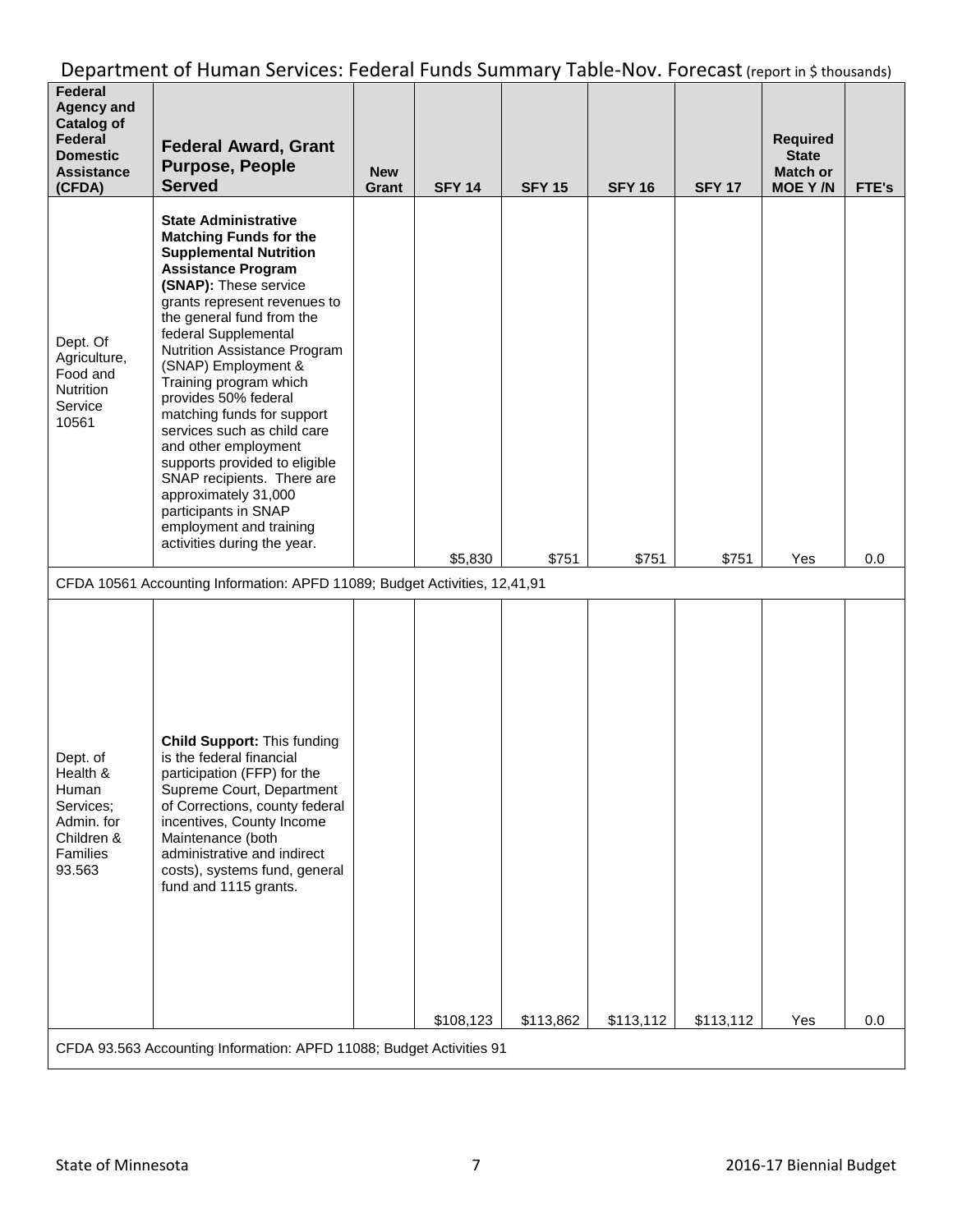| Federal<br><b>Agency and</b><br><b>Catalog of</b><br>Federal<br><b>Domestic</b><br><b>Assistance</b><br>(CFDA) | <b>Federal Award, Grant</b><br><b>Purpose, People</b><br><b>Served</b>                                                                                                                                                                                                                                                                                                                   | <b>New</b><br>Grant | <b>SFY 14</b> | <b>SFY 15</b> | <b>SFY 16</b> | <b>SFY 17</b> | Required<br><b>State</b><br><b>Match or</b><br><b>MOEY/N</b> | FTE's |
|----------------------------------------------------------------------------------------------------------------|------------------------------------------------------------------------------------------------------------------------------------------------------------------------------------------------------------------------------------------------------------------------------------------------------------------------------------------------------------------------------------------|---------------------|---------------|---------------|---------------|---------------|--------------------------------------------------------------|-------|
| Dept. of<br>Health &<br>Human<br>Services,<br>Admin. for<br>Children and<br>Families<br>93.597                 | <b>Grants to States for Access</b><br>& Visitation Programs:<br>Grants to improve non-<br>custodial parents' access to<br>their children. Funds went to<br>one grantee, FamilyWise<br>Services in FFY 2014. The<br>grant will include two<br>grantees, FamilyWise and<br>Central Minnesota Legal<br>Services in FFY 2015. The<br>grant served approximately<br>500 families in FFY 2014. |                     | \$134         | \$134         | \$138         | \$138         | No                                                           | 0.0   |
|                                                                                                                | CFDA 93.597 Accounting Information: APFD 11153; Budget Activities 44                                                                                                                                                                                                                                                                                                                     |                     |               |               |               |               |                                                              |       |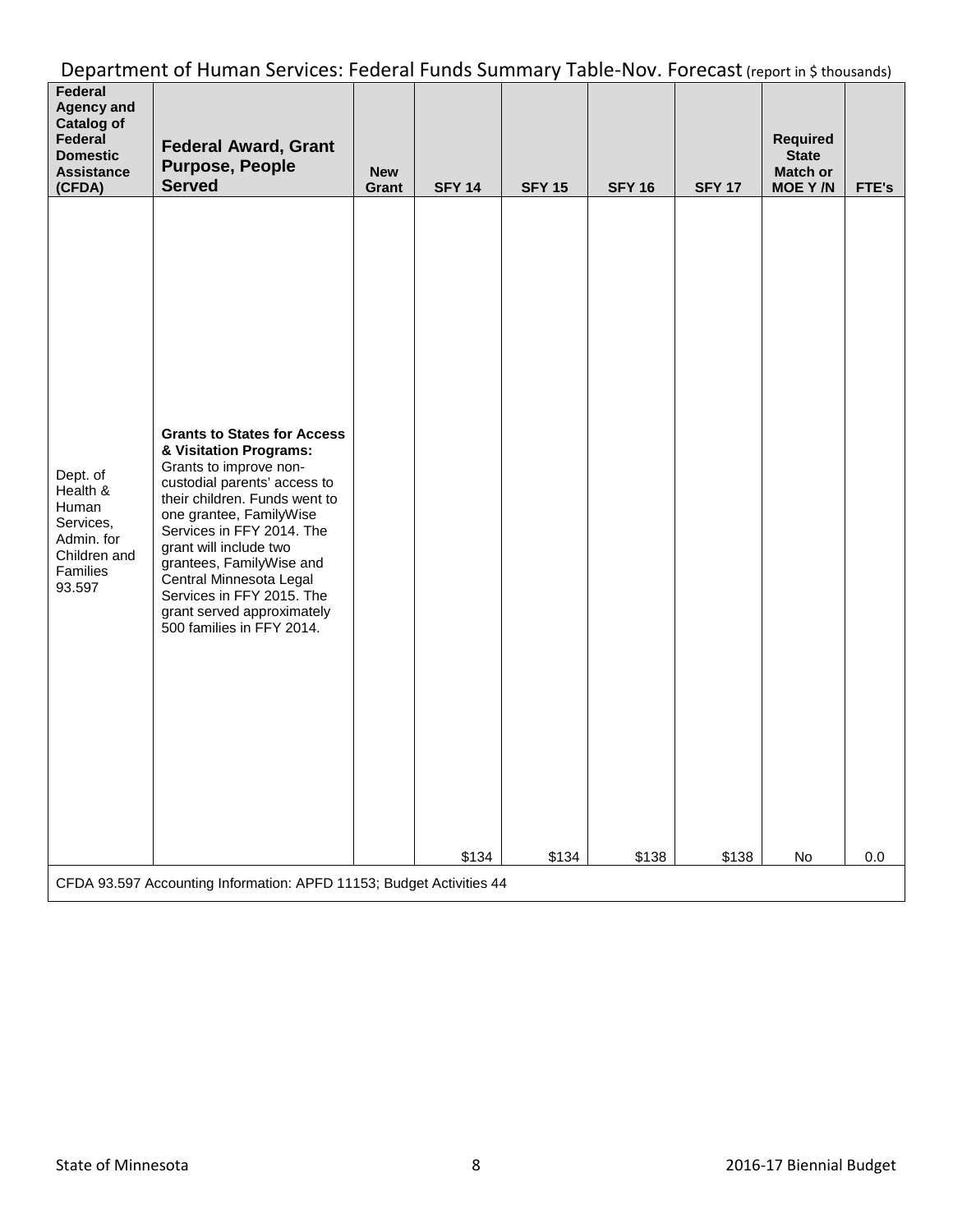| Federal<br><b>Agency and</b><br><b>Catalog of</b><br>Federal<br><b>Domestic</b><br><b>Assistance</b><br>(CFDA) | <b>Federal Award, Grant</b><br><b>Purpose, People</b><br><b>Served</b>                                                                                                                                                                                                                                                                                                                                                                                                                                                                                                                                          | <b>New</b><br>Grant | <b>SFY 14</b> | <b>SFY 15</b> | <b>SFY 16</b> | <b>SFY 17</b> | <b>Required</b><br><b>State</b><br><b>Match or</b><br><b>MOE Y/N</b> | FTE's |
|----------------------------------------------------------------------------------------------------------------|-----------------------------------------------------------------------------------------------------------------------------------------------------------------------------------------------------------------------------------------------------------------------------------------------------------------------------------------------------------------------------------------------------------------------------------------------------------------------------------------------------------------------------------------------------------------------------------------------------------------|---------------------|---------------|---------------|---------------|---------------|----------------------------------------------------------------------|-------|
| Dept. of<br>Health &<br>Human<br>Services,<br>Admin. for<br>Children &<br>Families<br>93.659                   | <b>Adoption Assistance:</b><br>Federal financial participation<br>for payments to individuals<br>adopting Title IV-E special<br>needs children. In 2013,<br>approximately 6,814 children<br>receive IV-E adoption<br>assistance. This assistance<br>is intended to prevent<br>inappropriately long stays in<br>foster care and to promote<br>the healthy development of<br>children through increased<br>safety, permanency and well-<br>being.                                                                                                                                                                 |                     |               |               |               |               |                                                                      |       |
|                                                                                                                |                                                                                                                                                                                                                                                                                                                                                                                                                                                                                                                                                                                                                 |                     | \$6.496       | \$7,595       | \$7,595       | \$7,595       | Yes                                                                  | 0.0   |
|                                                                                                                | CFDA 93.659 Accounting Information: APFD 11143; Budget Activities 45, 91                                                                                                                                                                                                                                                                                                                                                                                                                                                                                                                                        |                     |               |               |               |               |                                                                      |       |
| Dept. of<br>Health &<br>Human<br>Services;<br>Admin. For<br>Children &<br>Families<br>93.645                   | <b>Child Welfare Services Title</b><br><b>IV-B1:</b> The purpose of the<br>grant is to promote state<br>flexibility in the development<br>and expansion of a<br>coordinated child and family<br>services program that utilizes<br>community-based agencies<br>and ensures all children are<br>raised in safe, loving families.<br>These funds provide grants<br>to counties and tribes to<br>provide core child protection<br>services to strengthen<br>families and to prevent out-<br>of-home placement when it is<br>safe to do so. Grants support<br>services to approximately<br>26,000 families per year. |                     |               |               |               |               |                                                                      |       |
|                                                                                                                | CFDA 93.645 Accounting Information: APFD 11044; Budget Activities 45, 11,12,91                                                                                                                                                                                                                                                                                                                                                                                                                                                                                                                                  |                     | \$3,181       | \$4,704       | \$4,421       | \$4,421       | Yes                                                                  | 34.1  |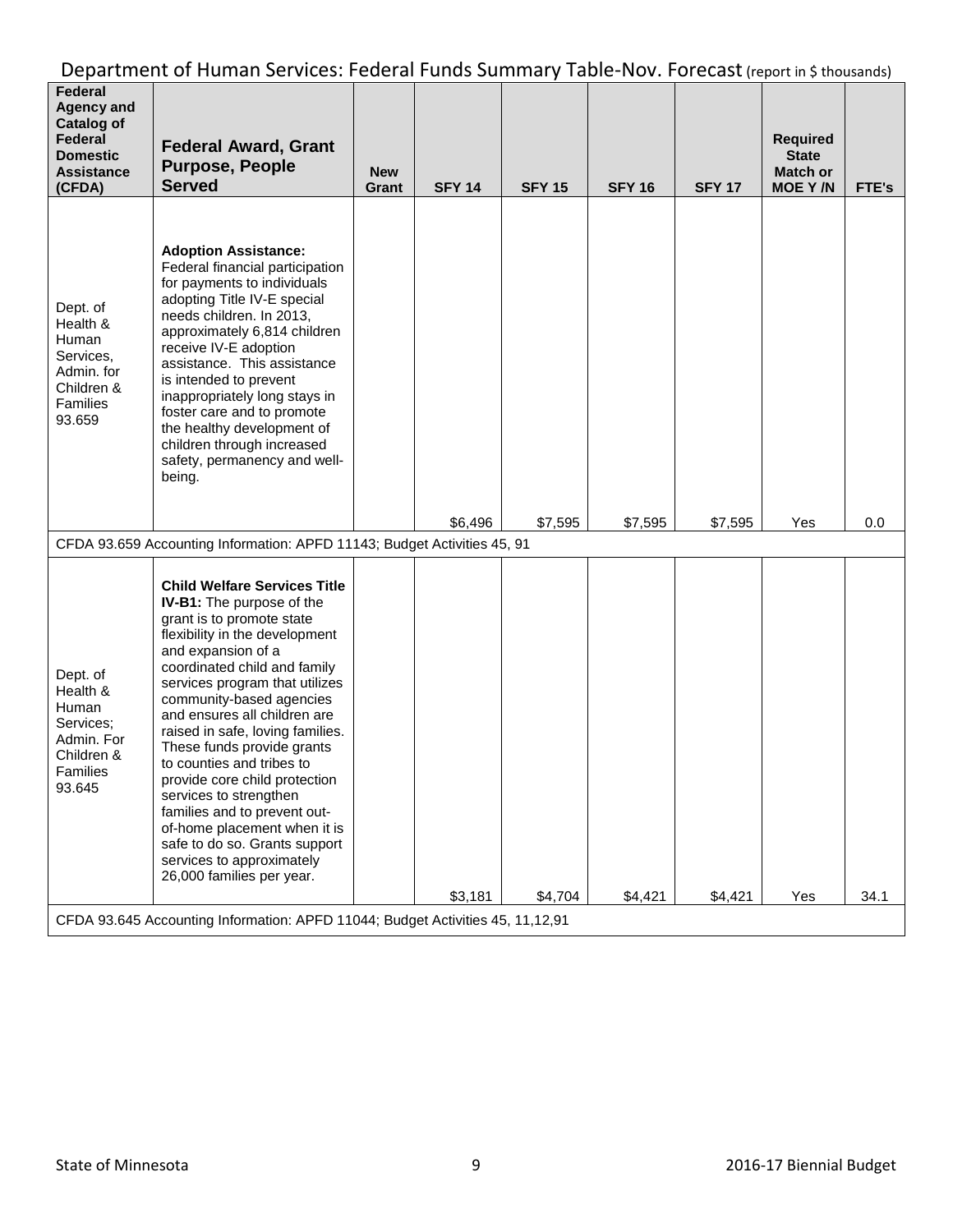| Federal<br><b>Agency and</b><br><b>Catalog of</b><br>Federal<br><b>Domestic</b><br><b>Assistance</b><br>(CFDA) | <b>Federal Award, Grant</b><br><b>Purpose, People</b><br><b>Served</b>                                                                                                                                                                                                                                                                                                                                                                                                                                                                                                                                                                                                                                                                                                                                                                                                                                                                                                                                                                                                                                                                                                                                                                                                 | <b>New</b><br>Grant | <b>SFY 14</b> | <b>SFY 15</b> | <b>SFY 16</b> | <b>SFY 17</b> | <b>Required</b><br><b>State</b><br><b>Match or</b><br><b>MOE Y/N</b> | FTE's |
|----------------------------------------------------------------------------------------------------------------|------------------------------------------------------------------------------------------------------------------------------------------------------------------------------------------------------------------------------------------------------------------------------------------------------------------------------------------------------------------------------------------------------------------------------------------------------------------------------------------------------------------------------------------------------------------------------------------------------------------------------------------------------------------------------------------------------------------------------------------------------------------------------------------------------------------------------------------------------------------------------------------------------------------------------------------------------------------------------------------------------------------------------------------------------------------------------------------------------------------------------------------------------------------------------------------------------------------------------------------------------------------------|---------------------|---------------|---------------|---------------|---------------|----------------------------------------------------------------------|-------|
| Dept. of<br>Health<br>Human<br>Services:<br>Admin. For<br>Children &<br>Families<br>93.643                     | <b>Children's Justice Grants</b><br>to States: Grants to<br>encourage states to enact<br>reforms designed to improve<br>(1) the assessment and<br>investigation of suspected<br>child abuse and neglect<br>cases, including cases of<br>suspected child sexual abuse<br>and exploitation, in a manner<br>that limits additional trauma<br>to the child and the child's<br>family; (2) the assessment<br>and investigation of cases of<br>suspected child abuse-<br>related fatalities and<br>suspected child neglect-<br>related fatalities; (3) the<br>investigation and prosecution<br>of cases of child abuse and<br>neglect, including child<br>sexual abuse and<br>exploitation; and (4) the<br>assessment and investigation<br>of cases involving children<br>with disabilities or serious<br>health-related problems who<br>are suspected victims of child<br>abuse or neglect. In<br>Minnesota these grants<br>provide training for county<br>and tribal law enforcement,<br>county attorney, and county<br>and tribal child protection<br>professionals on assessment<br>and investigations, including<br>training on forensic<br>interviewing of potential child<br>abuse victims. This grant<br>supports training for<br>approximately 180<br>participants. |                     | \$415         | \$288         | \$288         | \$288         | No                                                                   | 1.0   |
|                                                                                                                | CFDA 93.643 Accounting Information: APFD 11084; Budget Activities 45,12,91                                                                                                                                                                                                                                                                                                                                                                                                                                                                                                                                                                                                                                                                                                                                                                                                                                                                                                                                                                                                                                                                                                                                                                                             |                     |               |               |               |               |                                                                      |       |
|                                                                                                                | Foster Care Title IV-E: This                                                                                                                                                                                                                                                                                                                                                                                                                                                                                                                                                                                                                                                                                                                                                                                                                                                                                                                                                                                                                                                                                                                                                                                                                                           |                     |               |               |               |               |                                                                      |       |
| Dept. of<br>Health &<br>Human<br>Services;<br>Admin. For<br>Children &<br>Families<br>CFDA 93.658              | grant helps states provide<br>temporary safe and stable<br>out-of-home care for children<br>whose parents cannot safely<br>care for them. Of the<br>approximately 11,450<br>children in out-of-home<br>placements in 2012, foster<br>families provided care to                                                                                                                                                                                                                                                                                                                                                                                                                                                                                                                                                                                                                                                                                                                                                                                                                                                                                                                                                                                                         |                     |               |               |               |               |                                                                      |       |
|                                                                                                                | 8,000 of them.<br>CFDA 93.658 Accounting Information: APFD 11011; Budget Activities 45,91                                                                                                                                                                                                                                                                                                                                                                                                                                                                                                                                                                                                                                                                                                                                                                                                                                                                                                                                                                                                                                                                                                                                                                              |                     | \$30,677      | \$34,275      | \$34,275      | \$34,275      | Yes                                                                  | 0.0   |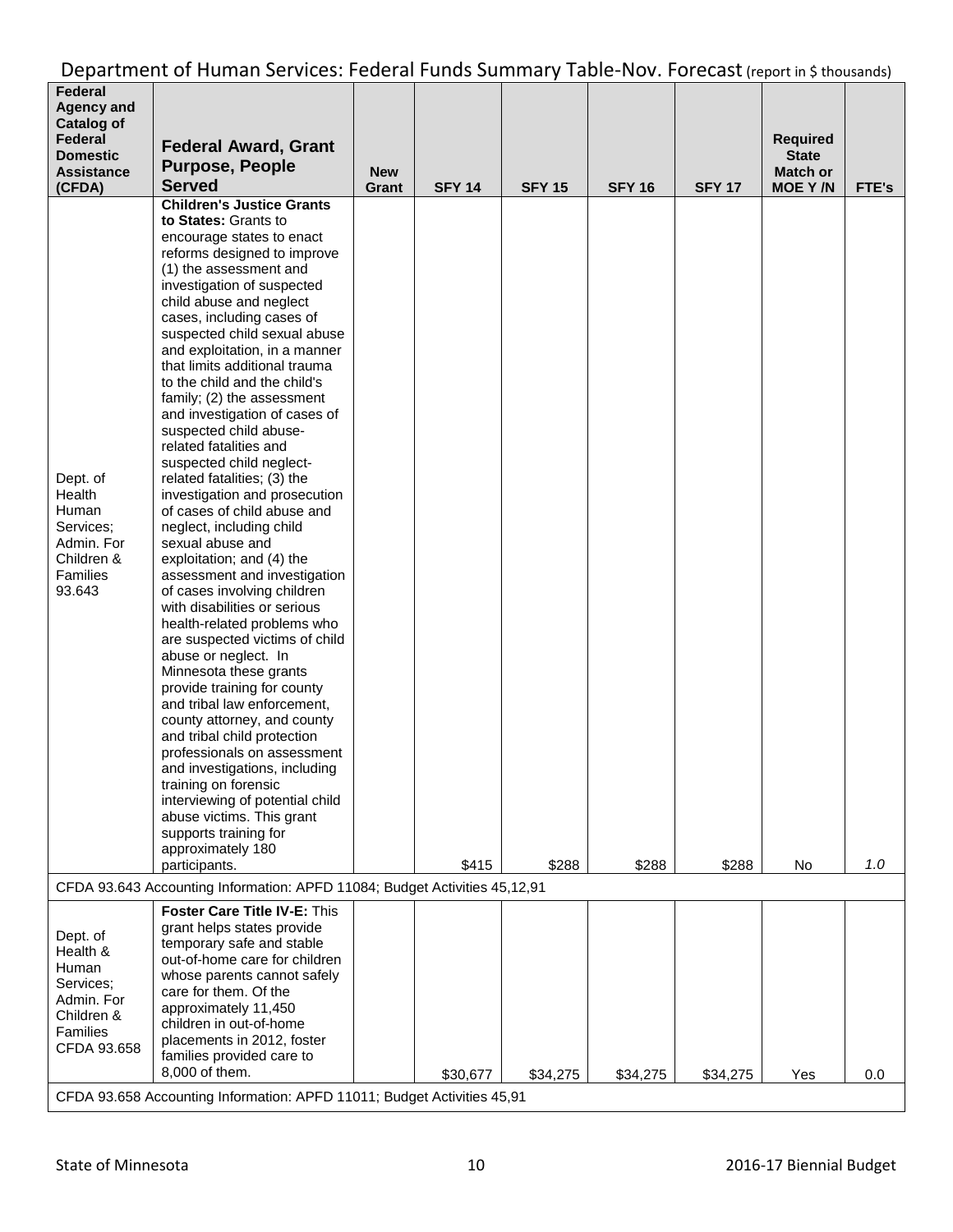| Federal<br><b>Agency and</b><br><b>Catalog of</b><br>Federal<br><b>Domestic</b><br><b>Assistance</b><br>(CFDA)          | <b>Federal Award, Grant</b><br><b>Purpose, People</b><br><b>Served</b>                                                                                                                                                                                                                                                                                                                                                                                                                                                                                                                                                                                                                                                                                                    | <b>New</b><br>Grant | <b>SFY 14</b> | <b>SFY 15</b> | <b>SFY 16</b> | <b>SFY 17</b> | <b>Required</b><br><b>State</b><br><b>Match or</b><br><b>MOE Y/N</b> | FTE's |
|-------------------------------------------------------------------------------------------------------------------------|---------------------------------------------------------------------------------------------------------------------------------------------------------------------------------------------------------------------------------------------------------------------------------------------------------------------------------------------------------------------------------------------------------------------------------------------------------------------------------------------------------------------------------------------------------------------------------------------------------------------------------------------------------------------------------------------------------------------------------------------------------------------------|---------------------|---------------|---------------|---------------|---------------|----------------------------------------------------------------------|-------|
| Dept. of<br>Health &<br>Human<br>Services:<br>Admin. For<br>Children &<br>Families<br>CFDA 93.090,<br>93.658,<br>93.659 | <b>Title IV-E Northstar Care</b><br>for Children: The grant<br>includes federal foster care,<br>federal adoption assistance<br>and increases in Title IV-E<br>federal participation for<br>assistance payments made<br>for the care of children by<br>relatives, who have assumed<br>legal guardianship of eligible<br>children for whom they<br>previously cared for as foster<br>parents. These grants are<br>components of the Northstar<br>Care for Children Act.                                                                                                                                                                                                                                                                                                     |                     | \$31,189      | \$34,390      | \$34,390      | \$34,390      | Yes                                                                  | 0.0   |
|                                                                                                                         | CFDA 93.090,93.658, 93.659 Accounting Information: APFD 11270; Budget Activities 26                                                                                                                                                                                                                                                                                                                                                                                                                                                                                                                                                                                                                                                                                       |                     |               |               |               |               |                                                                      |       |
| Dept. of<br>Health &<br>Human<br>Services,<br>Admin. for<br>Children &<br>Families<br>93.674                            | <b>Chafee Foster Care</b><br>Independence Program:<br>Federal funding passed in<br>1999, provides funding to<br>and governs the program<br>known as the Support for<br><b>Emancipation and Living</b><br>Functionally (SELF) Program<br>in Minnesota. The intent of<br>the funds is to reduce the risk<br>that youth aging out of long<br>term out-of-home placement<br>will become homeless or<br>welfare dependent. Funds<br>are therefore awarded for the<br>provision of services<br>designed to help older youth,<br>currently or formerly in out-of-<br>home care, prepare for a<br>successful transition to<br>adulthood. Approximately<br>1,500 high-risk youth served<br>annually.<br>CFDA 93.674 Accounting Information: APFD 11133; Budget Activities 45,12,91 |                     | \$1,415       | \$2,004       | \$1,904       | \$1,704       | Yes                                                                  | 2.4   |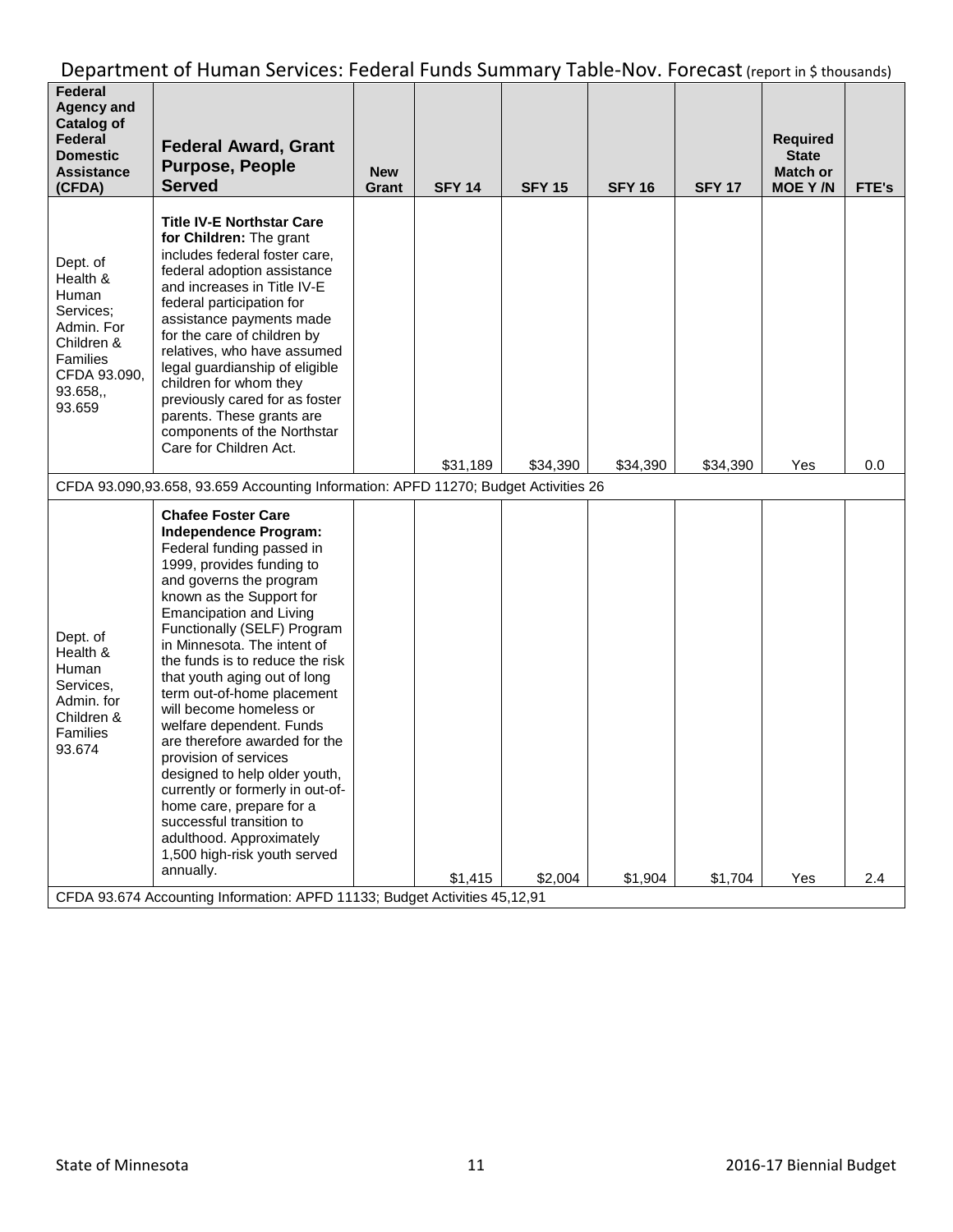| Federal<br><b>Agency and</b><br><b>Catalog of</b><br>Federal<br><b>Domestic</b><br><b>Assistance</b><br>(CFDA) | <b>Federal Award, Grant</b><br><b>Purpose, People</b><br><b>Served</b>                                                                                                                                                                                                                                                                                                                                                                                                                                                                                                                                                                                                                                                                                                                                                                                                                                           | <b>New</b><br>Grant | <b>SFY 14</b> | <b>SFY 15</b> | <b>SFY 16</b> | <b>SFY 17</b> | <b>Required</b><br><b>State</b><br><b>Match or</b><br><b>MOE Y/N</b> | FTE's |
|----------------------------------------------------------------------------------------------------------------|------------------------------------------------------------------------------------------------------------------------------------------------------------------------------------------------------------------------------------------------------------------------------------------------------------------------------------------------------------------------------------------------------------------------------------------------------------------------------------------------------------------------------------------------------------------------------------------------------------------------------------------------------------------------------------------------------------------------------------------------------------------------------------------------------------------------------------------------------------------------------------------------------------------|---------------------|---------------|---------------|---------------|---------------|----------------------------------------------------------------------|-------|
| Dept. of<br>Health &<br>Human<br>Services:<br>Admin. for<br>Children &<br>Families<br>93.590                   | <b>Community-Based Child</b><br><b>Abuse Prevention Grants:</b><br>(Children's Trust Fund<br><b>Challenge)</b> Grant supports<br>community-based efforts to<br>develop, operate, expand,<br>and enhance, and coordinate<br>initiatives, programs, and<br>activities to prevent child<br>abuse and neglect and to<br>support the coordination of<br>resources and activities to<br>better strengthen and support<br>families to reduce the<br>likelihood of child abuse and<br>neglect; and (2) to foster<br>understanding, appreciation<br>and knowledge of diverse<br>populations in order to<br>effectively prevent and treat<br>child abuse and neglect.<br>Funds provide grants to<br>community based agencies<br>(such as non-profits, school<br>districts, and human service<br>agencies) to provide services<br>to families to reduce the risk<br>of child maltreatment and<br>enhance family capacities. |                     | \$256         | \$1,789       | \$1,611       | \$1,611       | Yes                                                                  | 2.4   |
|                                                                                                                | CFDA 93.590 Accounting Information: APFD 11177; Budget Activities 45,12,91                                                                                                                                                                                                                                                                                                                                                                                                                                                                                                                                                                                                                                                                                                                                                                                                                                       |                     |               |               |               |               |                                                                      |       |
| Dept. of<br>Health &<br>Human<br>Services,<br>Admin. for<br>Children &<br>Families<br>93.599                   | <b>Chafee Education and</b><br><b>Training Vouchers</b><br>Program (ETV): Grant<br>provides resources to States<br>to make available vouchers<br>for postsecondary training<br>and education to help defray<br>the costs of post-secondary<br>education to 210 youth who<br>aged-out of foster case at<br>age 18, were adopted from<br>foster care on or after their<br>16th birthday, or custody was<br>transferred to a relative from<br>foster care on or after their<br>16th birthday.                                                                                                                                                                                                                                                                                                                                                                                                                       |                     | \$413         | \$637         | \$487         | \$487         | Yes                                                                  | 0.6   |
|                                                                                                                | CFDA 93.599 Accounting Information: APFD 11149; Budget Activities 45,12,91                                                                                                                                                                                                                                                                                                                                                                                                                                                                                                                                                                                                                                                                                                                                                                                                                                       |                     |               |               |               |               |                                                                      |       |
| 45Dept. of<br>Human<br>Services:<br>Admin. for<br>Children &<br>Families<br>93.603                             | <b>Adoption Incentive</b><br>Payments: provide<br>incentives to States to<br>increase annually the number<br>of foster child adoptions,<br>special needs adoptions, and<br>older child adoptions. These<br>grants are for adoption-<br>related services, including<br>post adoption.                                                                                                                                                                                                                                                                                                                                                                                                                                                                                                                                                                                                                             |                     | \$59          | \$92          | \$87          | \$87          | No                                                                   | 0.0   |
|                                                                                                                | CFDA 93.599 Accounting Information: APFD 11183; Budget Activities 45                                                                                                                                                                                                                                                                                                                                                                                                                                                                                                                                                                                                                                                                                                                                                                                                                                             |                     |               |               |               |               |                                                                      |       |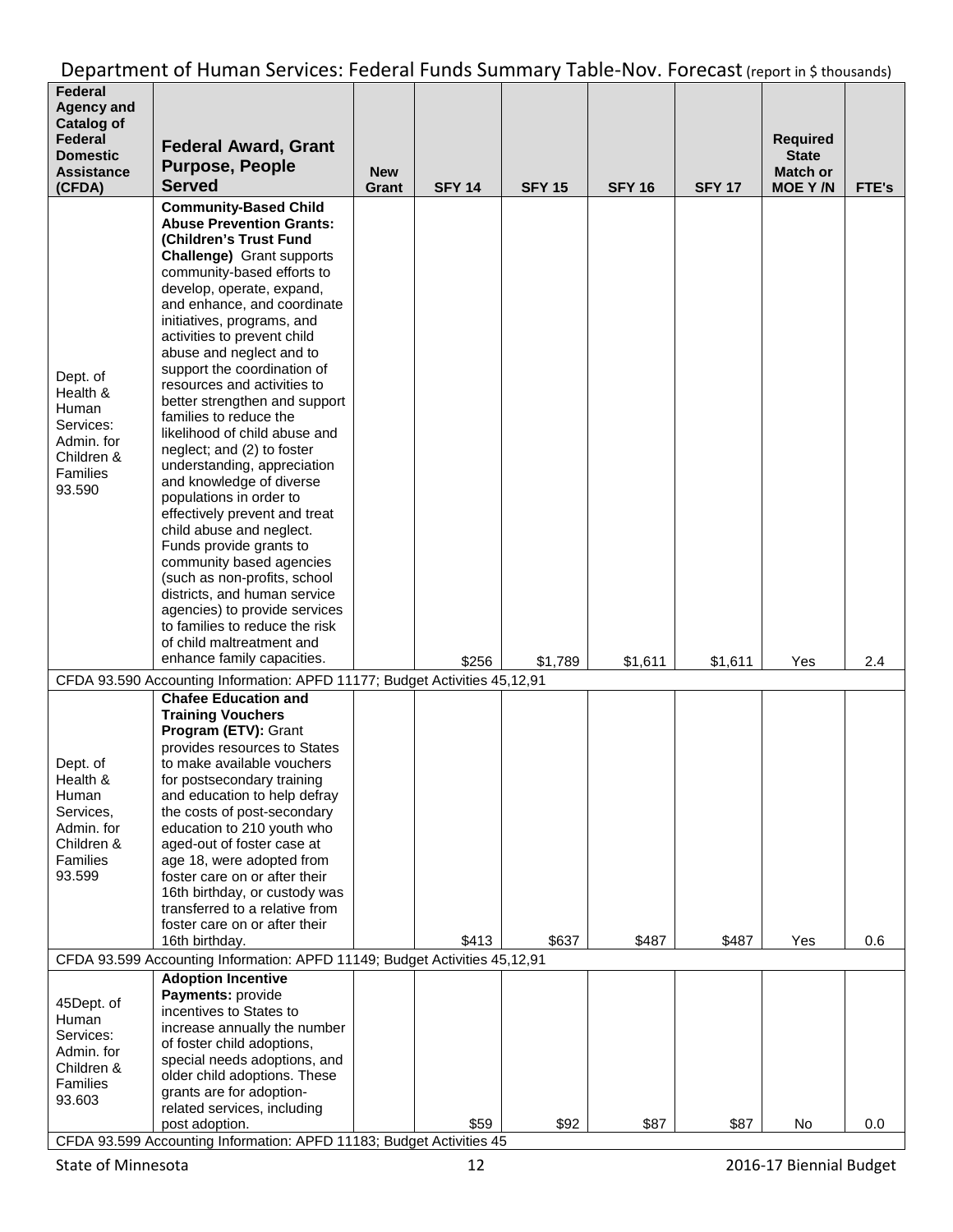| <b>Agency and</b><br><b>Catalog of</b>                                                              |                                                                                                                                                                                                                                                                                                                                                                                                                                                                                                                                                                                                                                                                                                                                                                                                                                                                                                                                                                                          |                     |               |               |               |               |                                   |       |
|-----------------------------------------------------------------------------------------------------|------------------------------------------------------------------------------------------------------------------------------------------------------------------------------------------------------------------------------------------------------------------------------------------------------------------------------------------------------------------------------------------------------------------------------------------------------------------------------------------------------------------------------------------------------------------------------------------------------------------------------------------------------------------------------------------------------------------------------------------------------------------------------------------------------------------------------------------------------------------------------------------------------------------------------------------------------------------------------------------|---------------------|---------------|---------------|---------------|---------------|-----------------------------------|-------|
| Federal<br><b>Domestic</b>                                                                          | <b>Federal Award, Grant</b>                                                                                                                                                                                                                                                                                                                                                                                                                                                                                                                                                                                                                                                                                                                                                                                                                                                                                                                                                              |                     |               |               |               |               | <b>Required</b><br><b>State</b>   |       |
| <b>Assistance</b><br>(CFDA)                                                                         | <b>Purpose, People</b><br><b>Served</b>                                                                                                                                                                                                                                                                                                                                                                                                                                                                                                                                                                                                                                                                                                                                                                                                                                                                                                                                                  | <b>New</b><br>Grant | <b>SFY 14</b> | <b>SFY 15</b> | <b>SFY 16</b> | <b>SFY 17</b> | <b>Match or</b><br><b>MOE Y/N</b> | FTE's |
| Dept. of<br>Health &<br>Human<br>Services;<br>Admin. for<br>Children &<br>Families<br>93.556        | <b>Promoting Safe and Stable</b><br><b>Families: Child Welfare</b><br><b>Phase 1 Planning:</b><br>This is a federal (Children's<br>Bureau) planning grant to<br>study the intersection of<br>foster care and<br>homelessness and to plan an<br>intervention for older foster<br>youth $(14 - 21)$ to prevent<br>homelessness. The planning<br>grant began October 1,<br>2013. It is forecasted that<br>the Phase 2 implementation<br>application will be issued in<br>March, 2015.                                                                                                                                                                                                                                                                                                                                                                                                                                                                                                       |                     | \$88          | \$392         | \$372         | \$372         |                                   | 1.0   |
|                                                                                                     | CFDA 93.556 Accounting Information: APFD 11253; Budget Activities 45,12,91                                                                                                                                                                                                                                                                                                                                                                                                                                                                                                                                                                                                                                                                                                                                                                                                                                                                                                               |                     |               |               |               |               |                                   |       |
| Dept. of<br>Health &<br>Human<br>Services:<br>Admin. for<br>Children &<br><b>Families</b><br>93.556 | <b>Promoting Safe and Stable</b><br>Families-(Title IV-B2): Grant<br>provides funds to help<br>prevent the unnecessary<br>separation of children from<br>their families, improve the<br>quality of care and services<br>to children and their families,<br>and ensure permanency for<br>children by reuniting them<br>with their parents, by<br>adoption or by another<br>permanent living<br>arrangement. Funding<br>provides grants to<br>community-based agencies,<br>counties and tribes to provide<br>services to families to reduce<br>the risk of maltreatment, to<br>prevent child maltreatment<br>and improve family<br>functioning for families<br>reported to child protection<br>services, and provide child<br>protective services to<br>strengthen families and<br>prevent out-of-home<br>placement when it is safe to<br>do. This grant helps serve<br>approximately 20,000<br>families.<br>CFDA 93.556 Accounting Information: APFD 11168; Budget Activities 45,11,12,91 |                     | \$2,695       | \$3,861       | \$3,608       | \$3,606       | Yes                               | 4.8   |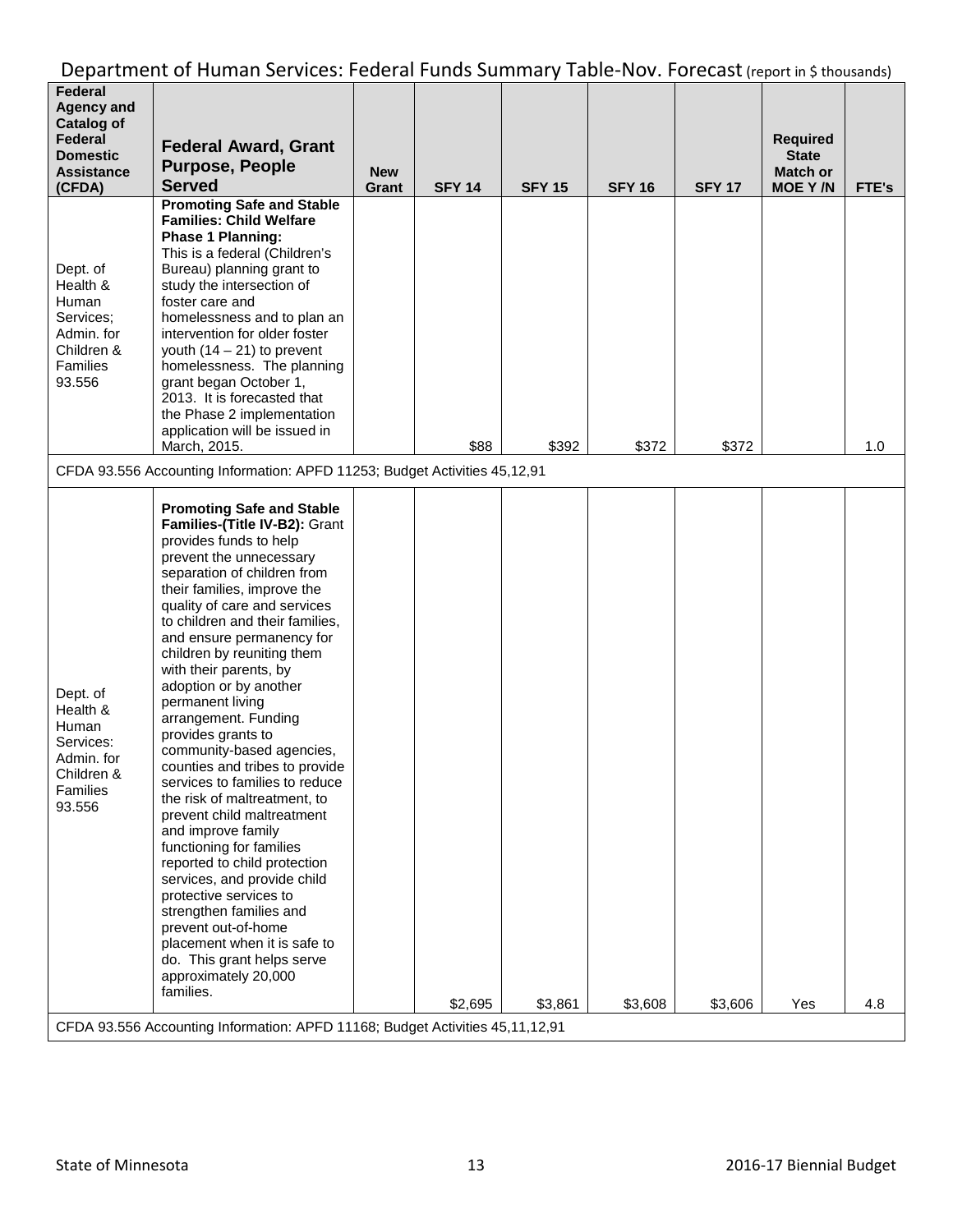| Federal<br><b>Agency and</b><br><b>Catalog of</b><br>Federal<br><b>Domestic</b><br><b>Assistance</b><br>(CFDA) | <b>Federal Award, Grant</b><br><b>Purpose, People</b><br><b>Served</b>                                                                                                                                                                                                                                                                                                                                                                                                                                                                                                                                              | <b>New</b><br>Grant | <b>SFY 14</b> | <b>SFY 15</b> | <b>SFY 16</b> | <b>SFY 17</b> | <b>Required</b><br><b>State</b><br><b>Match or</b><br><b>MOE Y/N</b> | FTE's |
|----------------------------------------------------------------------------------------------------------------|---------------------------------------------------------------------------------------------------------------------------------------------------------------------------------------------------------------------------------------------------------------------------------------------------------------------------------------------------------------------------------------------------------------------------------------------------------------------------------------------------------------------------------------------------------------------------------------------------------------------|---------------------|---------------|---------------|---------------|---------------|----------------------------------------------------------------------|-------|
| Dept. of<br>Health<br>&Human<br>Services;<br>Admin. For<br>Children &<br>Families<br>CFDA 93.669               | <b>Child Abuse Prevention</b><br>and Treatment Act<br>(CAPTA): Grant is used to<br>improve child protective<br>services systems. In<br>Minnesota, grants to five<br>counties are used to<br>administer the federally<br>required Citizen Review<br>Panels for child protection<br>services. The counties are<br>Chisago, Hennepin, Ramsey,<br>Washington and Winona.<br>This is a requirement of all<br>states to be able to access<br>other federal reimbursement.                                                                                                                                                 |                     | \$205         | \$317         | \$348         | \$438         | No                                                                   | 3.1   |
|                                                                                                                | CFDA 93.669 Accounting Information: APFD 11017; Budget Activities 45,12,91                                                                                                                                                                                                                                                                                                                                                                                                                                                                                                                                          |                     |               |               |               |               |                                                                      |       |
| Dept. of<br>Health &<br>Human<br>Services:<br>Admin. for<br>Children &<br>Families<br>93.667                   | <b>Social Service Block Grant</b><br>(Title XX): Grant provides<br>social services best suited to<br>meet the needs of individuals<br>that must be directed to one<br>or more of five broad goals:<br>Achieve or maintain<br>economic support to prevent,<br>reduce or eliminate<br>dependency, achieve or<br>maintain self-sufficiency,<br>including reduction or<br>prevention of dependency,<br>preventing or remedying<br>neglect, abuse or exploitation<br>of children and adults unable<br>to protect their own interest<br>or preserving, rehabilitating<br>or reuniting families,<br>preventing or reducing |                     | \$31,463      | \$32,144      | \$32,184      | \$32,184      | No                                                                   | 13.4  |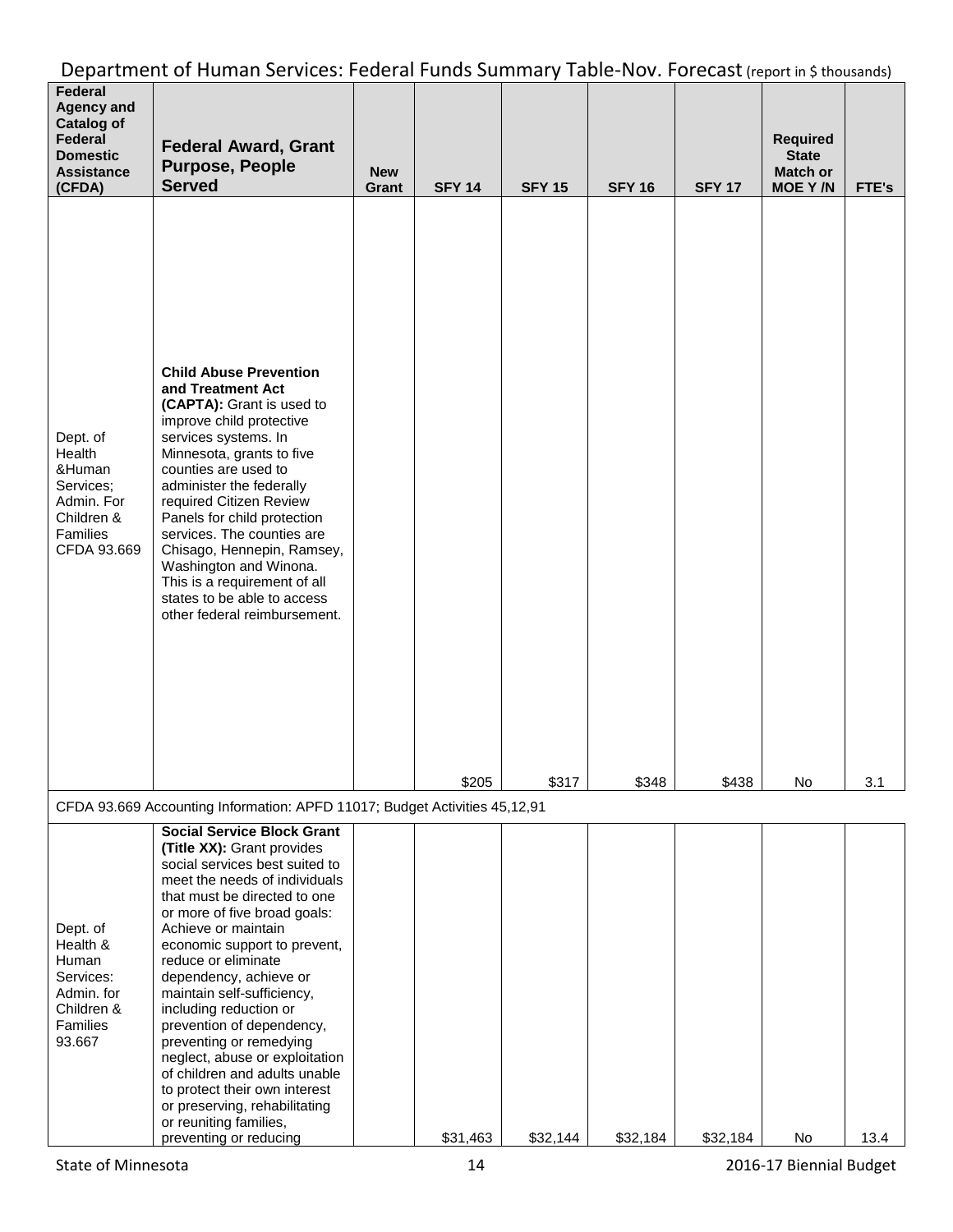| Federal<br>Agency and<br><b>Catalog of</b><br>Federal<br><b>Domestic</b><br><b>Assistance</b><br>(CFDA) | <b>Federal Award, Grant</b><br><b>Purpose, People</b><br><b>Served</b>                                                                                                                                                                                                                                                                                                                                                                                                                                                                                                                                                                                                                                                                                                                                                                                                                                                                                                                                                                                                                                                                                                                                                                                                                                | <b>New</b><br>Grant | <b>SFY 14</b> | <b>SFY 15</b> | <b>SFY 16</b> | <b>SFY 17</b> | <b>Required</b><br><b>State</b><br><b>Match or</b><br>MOE Y/N | FTE's |
|---------------------------------------------------------------------------------------------------------|-------------------------------------------------------------------------------------------------------------------------------------------------------------------------------------------------------------------------------------------------------------------------------------------------------------------------------------------------------------------------------------------------------------------------------------------------------------------------------------------------------------------------------------------------------------------------------------------------------------------------------------------------------------------------------------------------------------------------------------------------------------------------------------------------------------------------------------------------------------------------------------------------------------------------------------------------------------------------------------------------------------------------------------------------------------------------------------------------------------------------------------------------------------------------------------------------------------------------------------------------------------------------------------------------------|---------------------|---------------|---------------|---------------|---------------|---------------------------------------------------------------|-------|
|                                                                                                         | inappropriate institutional<br>care by providing for<br>community-based care,<br>home-based care or other<br>forms of less intensive care,<br>securing referral or<br>admission for institutional<br>care when other forms of<br>care are not appropriate or<br>providing services to<br>individuals in institutions.<br>Funds provide grants to<br>counties to purchase or<br>provide services for<br>vulnerable children and<br>adults who experience<br>dependency, abuse, neglect,<br>poverty, disability, or chronic<br>health conditions. This grant<br>contributes to costs for<br>services to more than<br>213,000 people annually.<br>Grants also provide child<br>care in a number of counties<br>for children whose parents,<br>guardian or current<br>caretakers have changed<br>residence recently to obtain<br>employment in a temporary<br>or seasonal agricultural<br>activity (approx. 860 children<br>per year) and grants provide<br>legal advocacy, training and<br>technical assistance in cases<br>regarding custody, Children's<br>Medicaid, permanency,<br>adoption, tribal court<br>proceedings, long-term foster<br>care and others services to<br>the Indian Child Welfare Law<br>Center.<br>CFDA 93.667 Accounting Information: APFD 11171; Budget Activities 46,11,12,91 |                     |               |               |               |               |                                                               |       |
|                                                                                                         |                                                                                                                                                                                                                                                                                                                                                                                                                                                                                                                                                                                                                                                                                                                                                                                                                                                                                                                                                                                                                                                                                                                                                                                                                                                                                                       |                     |               |               |               |               |                                                               |       |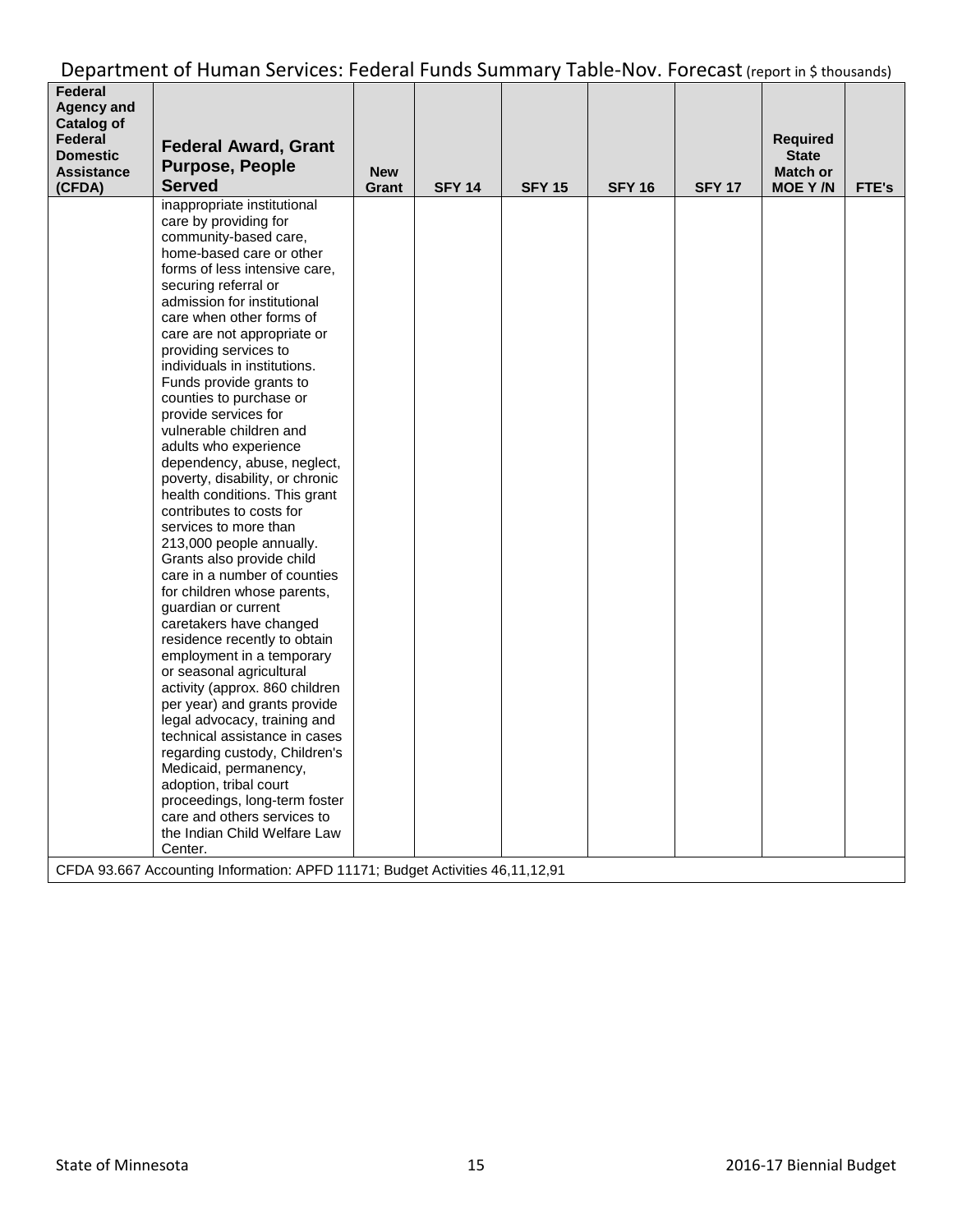| Federal<br><b>Agency and</b><br><b>Catalog of</b><br>Federal<br>Domestic<br><b>Assistance</b><br>(CFDA)                | <b>Federal Award, Grant</b><br><b>Purpose, People</b><br><b>Served</b>                                                                                                                                                                                                                                                                                                                                                                                                                                                                                                                                                                                                                   | <b>New</b><br>Grant | <b>SFY 14</b> | <b>SFY 15</b> | <b>SFY 16</b> | <b>SFY 17</b> | <b>Required</b><br><b>State</b><br><b>Match or</b><br><b>MOE Y/N</b> | FTE's |
|------------------------------------------------------------------------------------------------------------------------|------------------------------------------------------------------------------------------------------------------------------------------------------------------------------------------------------------------------------------------------------------------------------------------------------------------------------------------------------------------------------------------------------------------------------------------------------------------------------------------------------------------------------------------------------------------------------------------------------------------------------------------------------------------------------------------|---------------------|---------------|---------------|---------------|---------------|----------------------------------------------------------------------|-------|
| Dept. of<br>Housing and<br>Urban<br>Development;<br>Office of<br>Community<br>Planning &<br>Development<br>CFDA 14.231 | <b>Emergency Solutions</b><br><b>Grant Program: Grant</b><br>provides funding to: (1)<br>engage homeless individuals<br>and families living on the<br>street; (2) improve the<br>number and quality of<br>emergency shelters for<br>homeless individuals and<br>families; (3) help operate<br>these shelters; (4) provide<br>essential services to shelter<br>residents, (5) rapidly re-<br>house homeless individuals<br>and families, and (6) prevent<br>families and individuals from<br>becoming homeless. This<br>grant provides funding to<br>shelters for operating costs,<br>essential services, and<br>homelessness prevention<br>and costs to administer the<br>federal grant. |                     | \$1,960       | \$1,903       | \$1,240       | \$1,240       | Yes                                                                  | 1.3   |
|                                                                                                                        | CFDA 14.231 Accounting Information: APFD 11005; Budget Activities 47,12,91                                                                                                                                                                                                                                                                                                                                                                                                                                                                                                                                                                                                               |                     |               |               |               |               |                                                                      |       |
| Dept. Of<br>Agriculture,<br>Food and<br><b>Nutrition</b><br>Service<br>10.551                                          | <b>Supplemental Nutrition</b><br><b>Assistance Program: SNAP</b><br>reimbursement is received<br>for some Group Residential<br>Housing (GRH) recipients<br>who live in certain facilities<br>where they receive all their<br>meals.                                                                                                                                                                                                                                                                                                                                                                                                                                                      |                     | \$14,442      | \$15,869      | \$15,869      | \$15,869      | No                                                                   | 0.0   |
|                                                                                                                        | CFDA 10.551 Accounting Information: APFD 11032; Budget Activities 91                                                                                                                                                                                                                                                                                                                                                                                                                                                                                                                                                                                                                     |                     |               |               |               |               |                                                                      |       |
| Dept. Of<br>Agriculture,<br>Food and<br>Nutrition<br>Service<br>10.561                                                 | <b>State Administrative</b><br><b>Matching Funds for the</b><br><b>Supplemental Nutrition</b><br><b>Assistance Program:</b><br><b>ARRA Food Stamps -Maxis</b><br>Stimulus funding under the<br><b>Supplemental Nutrition</b><br>Assistance Program (SNAP),<br>these are time-limited funds<br>for SNAP benefits.                                                                                                                                                                                                                                                                                                                                                                         |                     | \$1,930       | \$0           | \$0           | \$0           | No                                                                   | 0.0   |
|                                                                                                                        | CFDA 10.561 Accounting Information: APFD 11134; Budget Activities 47                                                                                                                                                                                                                                                                                                                                                                                                                                                                                                                                                                                                                     |                     |               |               |               |               |                                                                      |       |
| Dept. Of<br>Agriculture,<br>Food and<br><b>Nutrition</b><br>Service<br>10.561                                          | <b>State Administrative</b><br><b>Matching Funds for the</b><br><b>Supplemental Nutrition</b><br><b>Assistance Program:</b><br>Federal funds for state and<br>county costs related to<br>employment and training for<br><b>Supplemental Nutrition</b><br>Assistance Program (SNAP)<br>recipients.                                                                                                                                                                                                                                                                                                                                                                                        |                     | \$641         | \$623         | \$600         | \$600         | No                                                                   | 0.0   |
|                                                                                                                        | CFDA 10.561 Accounting Information: APFD 11141; Budget Activities 12,91                                                                                                                                                                                                                                                                                                                                                                                                                                                                                                                                                                                                                  |                     |               |               |               |               |                                                                      |       |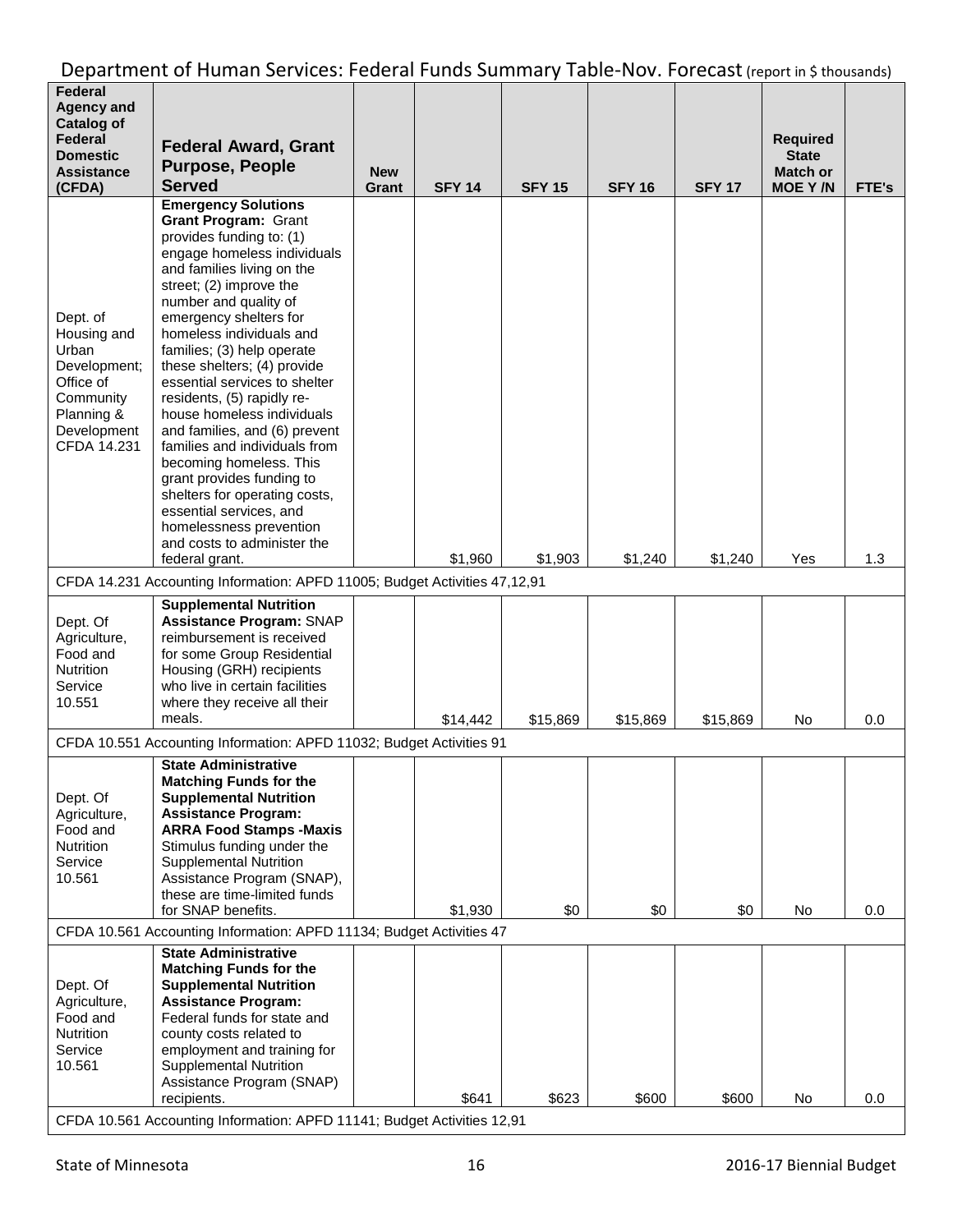| Federal<br><b>Agency and</b><br><b>Catalog of</b><br>Federal<br><b>Domestic</b><br><b>Assistance</b><br>(CFDA) | <b>Federal Award, Grant</b><br><b>Purpose, People</b><br><b>Served</b>                                                                                                                                                                                                                                                                                                                                                                                                                                                                         | <b>New</b><br>Grant | <b>SFY 14</b> | <b>SFY 15</b> | <b>SFY 16</b> | <b>SFY 17</b> | <b>Required</b><br><b>State</b><br><b>Match or</b><br><b>MOE Y/N</b> | FTE's |
|----------------------------------------------------------------------------------------------------------------|------------------------------------------------------------------------------------------------------------------------------------------------------------------------------------------------------------------------------------------------------------------------------------------------------------------------------------------------------------------------------------------------------------------------------------------------------------------------------------------------------------------------------------------------|---------------------|---------------|---------------|---------------|---------------|----------------------------------------------------------------------|-------|
| Dept. Of<br>Agriculture,<br>Food and<br><b>Nutrition</b><br>Service<br>10.568                                  | <b>Emergency Food</b><br><b>Assistance Program</b><br>(Surplus Commodities):<br>Provides funding to States to<br>enable processing storage<br>and distribution costs<br>incurred in providing food<br>assistance to needy persons.<br>Funds are used to Distribute<br>U.S. Department of<br>Agriculture (USDA) donated<br>food commodities to<br>individuals and families who<br>use on-site meal programs,<br>food shelves and shelters.<br>This program design ensures<br>an equitable distribution of<br>commodities to all 87<br>counties. |                     | \$974         | \$804         | \$804         | \$804         | Yes                                                                  | 1.3   |
|                                                                                                                | CFDA 10.568 Accounting Information: APFD 11045; Budget Activities 47,12,91                                                                                                                                                                                                                                                                                                                                                                                                                                                                     |                     |               |               |               |               |                                                                      |       |
| Dept. Of<br>Agriculture,<br>Food and<br><b>Nutrition</b><br>Service<br>10.551                                  | <b>Supplemental Nutrition</b><br><b>Assistance Program</b><br>(SNAP): Grant benefits cash<br>out provided to SSI and<br>elderly recipients.                                                                                                                                                                                                                                                                                                                                                                                                    |                     | \$19,345      | \$18,700      | \$18,600      | \$18,600      | No                                                                   | 0.0   |
|                                                                                                                | CFDA 10.551 Accounting Information: APFD 11166; Budget Activities 47                                                                                                                                                                                                                                                                                                                                                                                                                                                                           |                     |               |               |               |               |                                                                      |       |
| Dept. Of<br>Agriculture,<br>Food and<br><b>Nutrition</b><br>Service<br>10.551                                  | <b>Supplemental Nutrition</b><br><b>Assistance Program: Time</b><br>limited stimulus fund for cost<br>recovery through the<br><b>Supplemental Nutrition</b><br>Assistance Program (SNAP)<br>for GRH recipients living in<br>certain facilities.                                                                                                                                                                                                                                                                                                |                     |               |               |               |               |                                                                      |       |
|                                                                                                                |                                                                                                                                                                                                                                                                                                                                                                                                                                                                                                                                                |                     | \$577         | \$800         | \$800         | \$800         | No                                                                   | 0.0   |
|                                                                                                                | CFDA 10.551 Accounting Information: APFD 11172; Budget Activities 91<br><b>State Administrative</b>                                                                                                                                                                                                                                                                                                                                                                                                                                            |                     |               |               |               |               |                                                                      |       |
| Dept. of<br>Agriculture,<br>Food and<br>Nutrition<br>Service<br>10.561                                         | <b>Matching Funds for the</b><br><b>Supplemental Nutrition</b><br><b>Assistance Program</b><br>(SNAP): Under Federal<br><b>Supplemental Nutrition</b><br>Assistance Program (SNAP,<br>formerly Food Stamps)<br>regulations, states have the<br>option to include nutrition<br>education activities in the<br>State Plan filed with the Food<br>and Nutrition Service (FNS)<br>of the United States<br>Department of Agriculture.<br>This option allows states to                                                                               |                     | \$9,850       | \$203         | \$108         | \$108         | Yes                                                                  | 0.8   |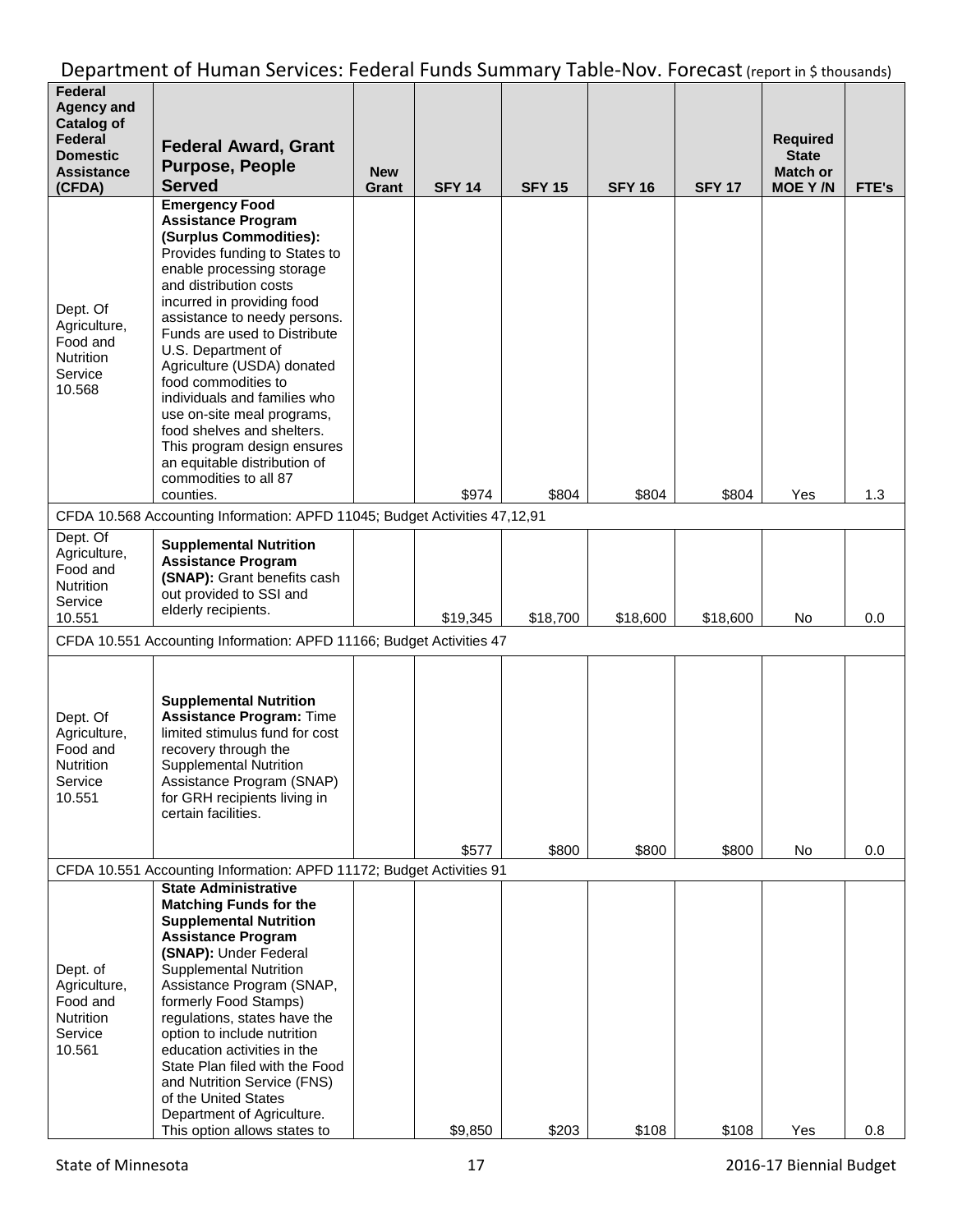| Federal<br><b>Agency and</b><br><b>Catalog of</b><br>Federal<br><b>Domestic</b><br><b>Assistance</b><br>(CFDA) | <b>Federal Award, Grant</b><br><b>Purpose, People</b><br><b>Served</b>                                                                                                                                                                                                                                                                                                                                                                                                                                                                                                                                                                                                                                                                                  | <b>New</b><br>Grant | <b>SFY 14</b> | <b>SFY 15</b> | <b>SFY 16</b> | <b>SFY 17</b> | <b>Required</b><br><b>State</b><br><b>Match or</b><br><b>MOE Y/N</b> | FTE's   |
|----------------------------------------------------------------------------------------------------------------|---------------------------------------------------------------------------------------------------------------------------------------------------------------------------------------------------------------------------------------------------------------------------------------------------------------------------------------------------------------------------------------------------------------------------------------------------------------------------------------------------------------------------------------------------------------------------------------------------------------------------------------------------------------------------------------------------------------------------------------------------------|---------------------|---------------|---------------|---------------|---------------|----------------------------------------------------------------------|---------|
|                                                                                                                | include the costs of nutrition<br>education activities as<br>administrative costs of<br>SNAP. Minnesota adopted<br>this option in the early<br>1990's. The Minnesota<br>Department of Human<br>Services (DHS) contracts<br>with the University of<br>Minnesota Extension (U of<br>M) and Minnesota Chippewa<br>Tribe (MCT) to provide<br>nutrition education services.                                                                                                                                                                                                                                                                                                                                                                                  |                     |               |               |               |               |                                                                      |         |
|                                                                                                                | CFDA 10.561 Accounting Information: APFD 11030; Budget Activities 12,91                                                                                                                                                                                                                                                                                                                                                                                                                                                                                                                                                                                                                                                                                 |                     |               |               |               |               |                                                                      |         |
| Dept. of<br>Health &<br>Human<br>Services:<br>Admin. for<br>Children &<br><b>Families</b><br>93.550            | <b>Transitional Living for</b><br><b>Homeless Youth: Grant</b><br>purpose is to establish and<br>operate transitional living<br>projects for homeless youth,<br>including pregnant and<br>parenting youth. This<br>program is structured to help<br>older homeless youth<br>achieve self-sufficiency and<br>avoid long-term dependency<br>on social services. This state<br>and local collaborative<br>provides transitional living<br>program and independent<br>living skills to runaway youth<br>and homeless youth in a<br>seven county / three<br>reservation region of Cass,<br>Crow Wing, Mille Lacs,<br>Morrison, Todd, Wadena in<br>addition to the Leech Lake<br>and Mille Lacs Reservations.<br>Federal funding ended<br>September 30, 2013. |                     | \$47          | \$190         | \$190         | \$190         | Yes                                                                  | $0.0\,$ |
|                                                                                                                | CFDA 93.550 Accounting Information: APFD 11073; Budget Activities 47,12,91                                                                                                                                                                                                                                                                                                                                                                                                                                                                                                                                                                                                                                                                              |                     |               |               |               |               |                                                                      |         |
| Dept. Of<br>Agriculture,<br>Food and<br>Nutrition<br>Service<br>10.561                                         | <b>State Administrative</b><br><b>Matching Funds for the</b><br><b>Supplemental Nutrition</b><br><b>Assistance Program:</b><br>Federal funds for State and<br>County administrative costs<br>for the Supplemental<br>Nutrition Assistance Program<br>(SNAP).                                                                                                                                                                                                                                                                                                                                                                                                                                                                                            |                     |               |               |               |               |                                                                      |         |
|                                                                                                                | CFDA 10.561 Accounting Information: APFD 11059; Budget Activities 12,91                                                                                                                                                                                                                                                                                                                                                                                                                                                                                                                                                                                                                                                                                 |                     | \$53,760      | \$45,064      | \$45,064      | \$45,064      | Yes                                                                  | 0.0     |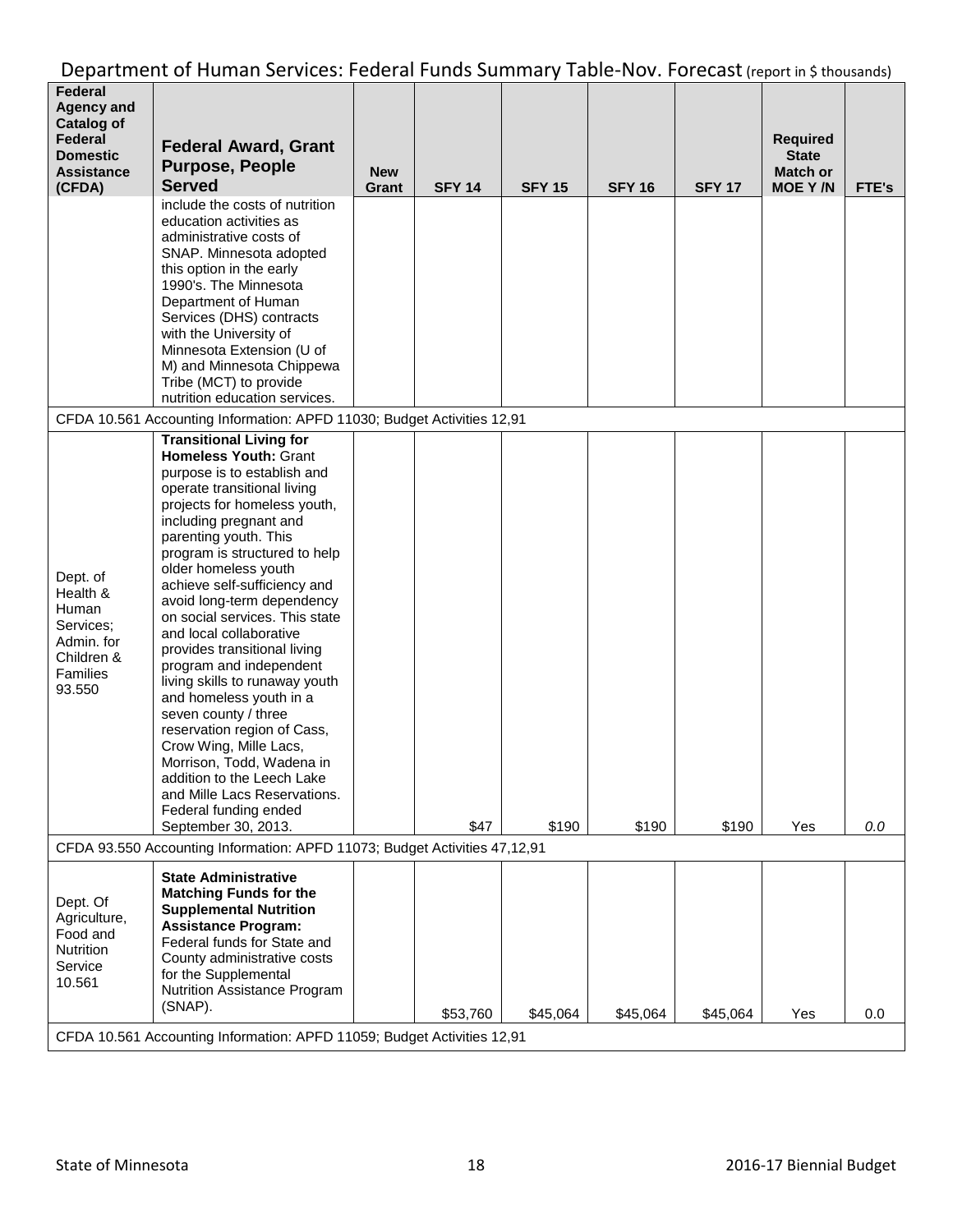| Federal<br><b>Agency and</b><br><b>Catalog of</b><br><b>Federal</b><br><b>Domestic</b><br><b>Assistance</b><br>(CFDA) | <b>Federal Award, Grant</b><br><b>Purpose, People</b><br><b>Served</b>                                                                                                                                                                                                                                                                                                                                                                                                                                                                                                                                                                                                                                                                                                                                                                       | <b>New</b><br>Grant | <b>SFY 14</b> | <b>SFY 15</b> | <b>SFY 16</b> | <b>SFY 17</b> | <b>Required</b><br><b>State</b><br><b>Match or</b><br><b>MOE Y/N</b> | FTE's |
|-----------------------------------------------------------------------------------------------------------------------|----------------------------------------------------------------------------------------------------------------------------------------------------------------------------------------------------------------------------------------------------------------------------------------------------------------------------------------------------------------------------------------------------------------------------------------------------------------------------------------------------------------------------------------------------------------------------------------------------------------------------------------------------------------------------------------------------------------------------------------------------------------------------------------------------------------------------------------------|---------------------|---------------|---------------|---------------|---------------|----------------------------------------------------------------------|-------|
| Dept. Of<br>Agriculture,<br>Food and<br><b>Nutrition</b><br>Service<br>10.561                                         | <b>State Administrative</b><br><b>Matching Funds for the</b><br><b>Supplemental Nutrition</b><br><b>Assistance Program</b><br>(SNAP): Grants to<br><b>Community Action Agencies</b><br>and anti-hunger<br>organizations to conduct<br>statewide outreach to assist<br>people in determining if they<br>are eligible for SNAP<br>benefits. Under Federal<br><b>Supplemental Nutrition</b><br>Assistance Program (SNAP,<br>formerly Food Stamps/Food<br>Support) regulations, states<br>have the option to include<br>outreach activities in the<br>State Plan filed with the Food<br>and Nutrition Service (FNS)<br>of the United States<br>Department of Agriculture.<br>This option allows states to<br>include the costs of outreach<br>activities as administrative<br>costs of SNAP. Costs are<br>reimbursed by FNS at a rate<br>of 50%. |                     | \$1,806       | \$1,336       | \$1,275       | \$1,275       | Yes                                                                  | 2.9   |
|                                                                                                                       | CFDA 10.561 Accounting Information: APFD 11193; Budget Activities 47,12,91                                                                                                                                                                                                                                                                                                                                                                                                                                                                                                                                                                                                                                                                                                                                                                   |                     |               |               |               |               |                                                                      |       |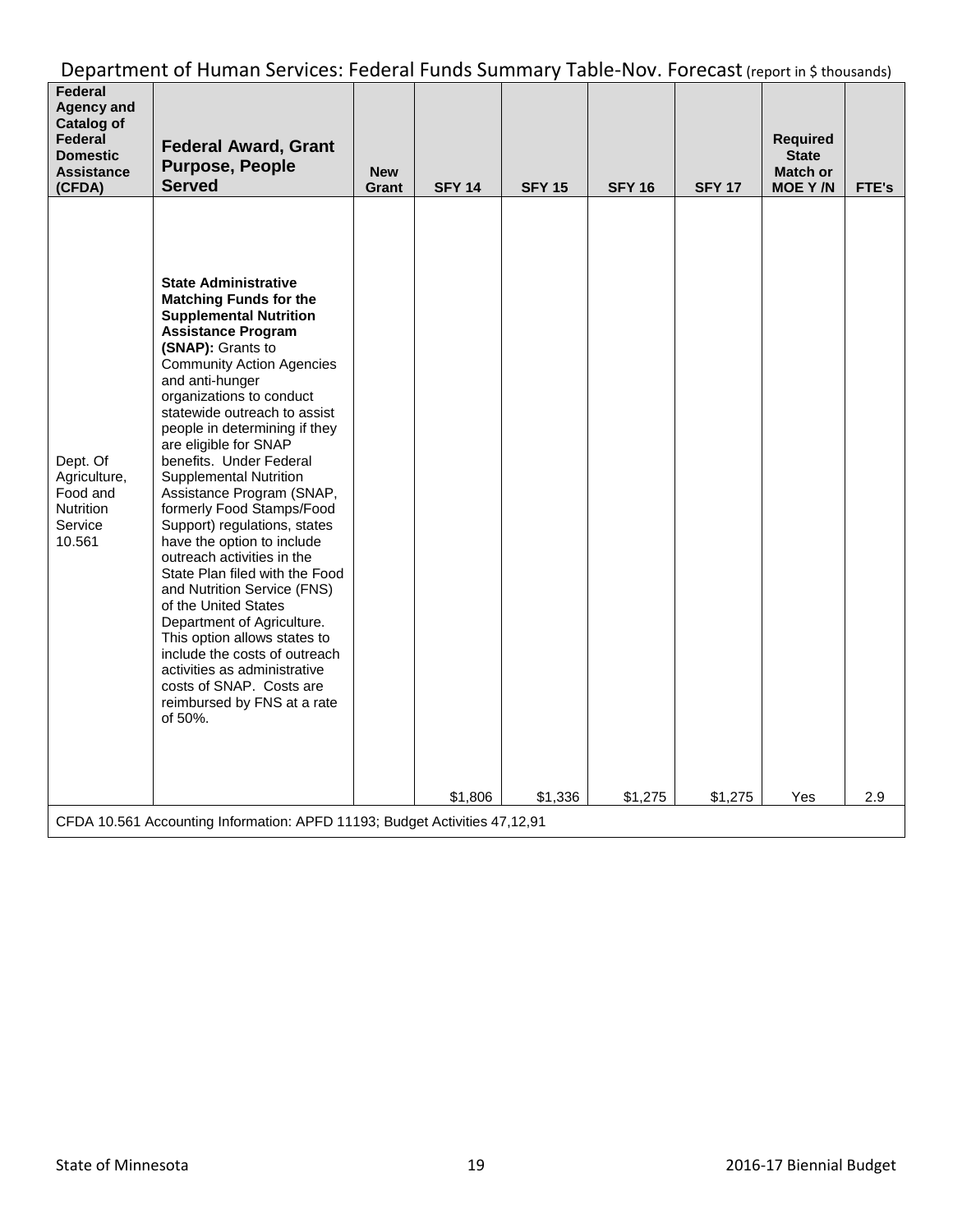| <b>Federal</b><br><b>Agency and</b><br><b>Catalog of</b><br><b>Federal</b><br><b>Domestic</b><br><b>Assistance</b><br>(CFDA) | <b>Federal Award, Grant</b><br><b>Purpose, People</b><br><b>Served</b>                                                                                                                                                                                                                                                                                                                                                                                                                                                                                                                                                                                                                         | <b>New</b><br>Grant | <b>SFY 14</b> | <b>SFY 15</b> | <b>SFY 16</b> | <b>SFY 17</b> | <b>Required</b><br><b>State</b><br>Match or<br><b>MOE Y/N</b> | FTE's |
|------------------------------------------------------------------------------------------------------------------------------|------------------------------------------------------------------------------------------------------------------------------------------------------------------------------------------------------------------------------------------------------------------------------------------------------------------------------------------------------------------------------------------------------------------------------------------------------------------------------------------------------------------------------------------------------------------------------------------------------------------------------------------------------------------------------------------------|---------------------|---------------|---------------|---------------|---------------|---------------------------------------------------------------|-------|
| Dept. of<br>Agriculture,<br>Food and<br><b>Nutrition</b><br>Service<br>10.559                                                | <b>New: Child Hunger</b><br>Research: This federal grant<br>would provide funding to<br>reduce the prevalence in<br>food insecurity among<br>children, ages 4-19 at Red<br>Lake, Leech Lake and White<br>Earth Reservations. There<br>are an estimated 7,259<br>children who would be<br>impacted. The project would<br>provide the communities with<br>nutritional information and<br>education to help reduce the<br>impact of health issues and<br>increase the quality of life<br>based on culturally<br>appropriate healthy whole<br>food consumption. The<br>USDA grant will be awarded<br>around the middle to late<br>November 2014. Grants will<br>be awarded for a 3 year<br>period. | New                 | 0             | \$525         | \$875         | \$875         | No                                                            | 0     |
|                                                                                                                              | CFDA 10.559 Accounting Information: APFD 11266; Budget Activities 47                                                                                                                                                                                                                                                                                                                                                                                                                                                                                                                                                                                                                           |                     |               |               |               |               |                                                               |       |
| Dept. of<br>Health<br>&Human<br>Services;<br>Admin. for<br>Children &<br>Families<br>93.569                                  | <b>Community Services Block</b><br>Grant (CSBG): Grants to<br><b>Community Action Agencies</b><br>and Tribal Governments to<br>focus local, state, private and<br>federal resources to support<br>low-income families and<br>individuals to attain the skills,<br>knowledge and motivation to<br>become economically<br>secure. In 2013, served over<br>233,000 low income families.<br>These funds provide grants<br>for emergencies and special<br>projects.                                                                                                                                                                                                                                 |                     | \$10,787      | \$7,970       | \$7,747       | \$7,747       | No                                                            | 2.9   |
|                                                                                                                              | CFDA 93.569 Accounting Information: APFD 11120; Budget Activities 47,12,91                                                                                                                                                                                                                                                                                                                                                                                                                                                                                                                                                                                                                     |                     |               |               |               |               |                                                               |       |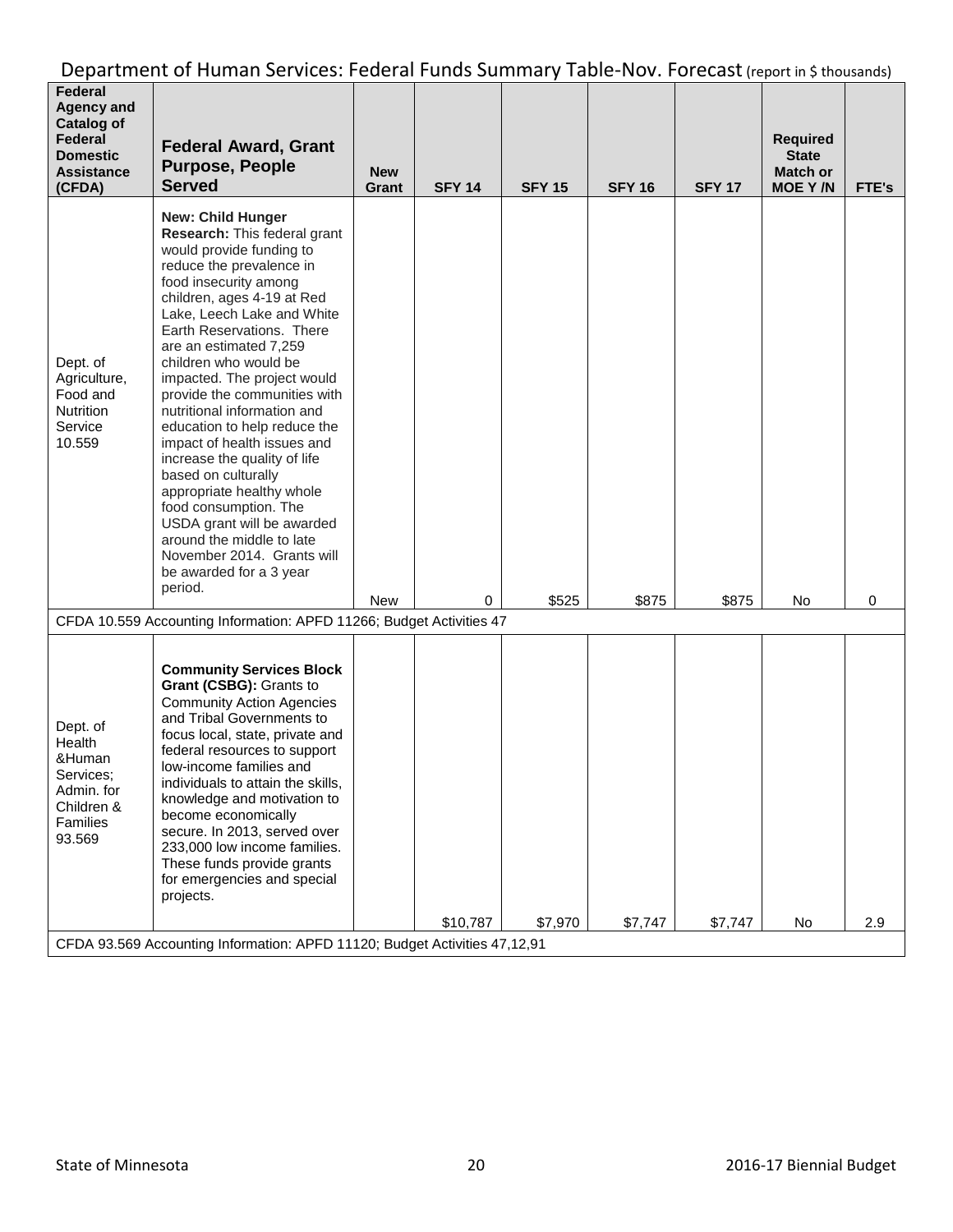| Federal<br><b>Agency and</b><br><b>Catalog of</b><br>Federal<br><b>Domestic</b><br><b>Assistance</b><br>(CFDA) | <b>Federal Award, Grant</b><br><b>Purpose, People</b><br><b>Served</b>                                                                                                                                                                                                                                                                                                                                                                                                                                                                                                                                                                                                                                                                                                                                                                                                       | <b>New</b><br>Grant | <b>SFY 14</b> | <b>SFY 15</b> | <b>SFY 16</b> | <b>SFY 17</b> | <b>Required</b><br><b>State</b><br><b>Match or</b><br><b>MOE Y/N</b> | FTE's |
|----------------------------------------------------------------------------------------------------------------|------------------------------------------------------------------------------------------------------------------------------------------------------------------------------------------------------------------------------------------------------------------------------------------------------------------------------------------------------------------------------------------------------------------------------------------------------------------------------------------------------------------------------------------------------------------------------------------------------------------------------------------------------------------------------------------------------------------------------------------------------------------------------------------------------------------------------------------------------------------------------|---------------------|---------------|---------------|---------------|---------------|----------------------------------------------------------------------|-------|
| Dept. of<br>Health<br>&Human<br>Services,<br>Admin, For<br>Children &<br><b>Families</b><br>93.584             | <b>Refugee Targeted</b><br><b>Assistance Grant: Program</b><br>provides funding for<br>employment-related and<br>other social services for<br>refugees, certain Amerasians<br>from Vietnam, Cuban and<br>Haitian Entrants, asylees,<br>victims of a severe form of<br>trafficking, and Iraqi and<br>Afghan Special Immigrants in<br>areas with large refugee<br>populations. An arrival must<br>be within five years of<br>arriving in this country or<br>grant of asylum to be eligible<br>for services under these<br>grants. Approximately 33<br>people per month served.<br>Sixty percent of enrolled<br>clients must be placed in a<br>job.                                                                                                                                                                                                                             |                     |               |               |               |               |                                                                      |       |
|                                                                                                                |                                                                                                                                                                                                                                                                                                                                                                                                                                                                                                                                                                                                                                                                                                                                                                                                                                                                              |                     | \$679         | \$934         | \$934         | \$934         | No                                                                   | 0.0   |
| Dept. of<br>Human<br>Services;<br>Admin. For<br>Children &<br>Families<br>93.566                               | CFDA 93.584 Accounting Information: APFD 11082; Budget Activities 48,12,91<br><b>Refugee Social Services:</b><br>Grants provide funding for<br>employment-related and<br>other social services for<br>refugees, certain Amerasians<br>from Vietnam, Cuban and<br>Haitian Entrants, asylees,<br>victims of a severe form of<br>trafficking, and Iraqi and<br>Afghan Special Immigrants.<br>An arrival must be within five<br>years of arriving in this<br>country or grant of asylum to<br>be eligible for services under<br>these grants. Approximately<br>76 people per month served<br>in employment-related<br>services (60 percent must be<br>placed in jobs); 181 people<br>per month served in social<br>services (80 percent must<br>achieve at least two social<br>services outcomes).<br>CFDA 93.566 Accounting Information: APFD 11094; Budget Activities 48,12,91 |                     | \$3,067       | \$2,523       | \$2,524       | \$2,524       | No                                                                   | 3.0   |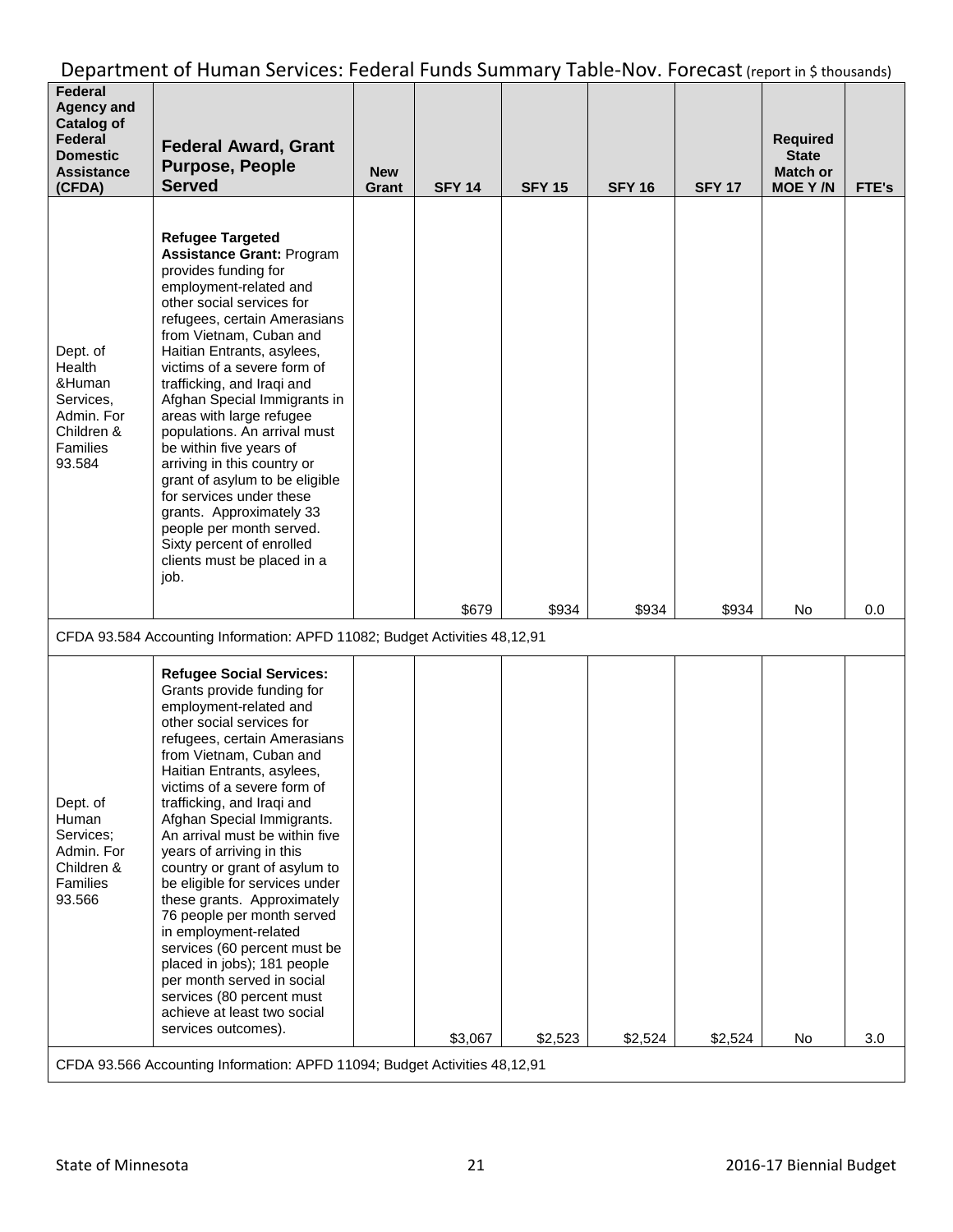| Federal<br><b>Agency and</b><br><b>Catalog of</b><br>Federal<br><b>Domestic</b><br><b>Assistance</b><br>(CFDA) | <b>Federal Award, Grant</b><br><b>Purpose, People</b><br><b>Served</b>                                                                                                                                                                                                                                                                                                                                                                                                                                                                                                                                             | <b>New</b><br>Grant | <b>SFY 14</b> | <b>SFY 15</b> | <b>SFY 16</b> | <b>SFY 17</b> | <b>Required</b><br><b>State</b><br><b>Match or</b><br><b>MOE Y/N</b> | FTE's |  |  |
|----------------------------------------------------------------------------------------------------------------|--------------------------------------------------------------------------------------------------------------------------------------------------------------------------------------------------------------------------------------------------------------------------------------------------------------------------------------------------------------------------------------------------------------------------------------------------------------------------------------------------------------------------------------------------------------------------------------------------------------------|---------------------|---------------|---------------|---------------|---------------|----------------------------------------------------------------------|-------|--|--|
| Dept. of<br>Health &<br>Human<br>Services,<br>Admin. for<br>Children &<br>Families<br>93.576                   | <b>Refugee School Impact:</b><br>Grants provide funding to<br>school districts to achieve<br>three student outcomes: 1)<br>Improve academic outcomes,<br>2) acquisition of leadership<br>skills, and 3) participation in<br>mental health services if<br>needed. 400 students will be<br>served in a year.                                                                                                                                                                                                                                                                                                         |                     | \$489         | \$0           | \$0           | \$0           | No                                                                   | 0.0   |  |  |
| CFDA 93.576 Accounting Information: APFD 11110; Budget Activities 48                                           |                                                                                                                                                                                                                                                                                                                                                                                                                                                                                                                                                                                                                    |                     |               |               |               |               |                                                                      |       |  |  |
| Dept. of<br>Human<br>Services;<br>Admin. For<br>Children &<br>Families<br>93.576                               | <b>Services to Older</b><br>Refugees: Grants are<br>intended to expand the<br>capacity of organizations to<br>serve older refugees.<br>Specifically, activities include<br>case management,<br>information and referral,<br>interpretation and<br>socialization. These grants<br>provide funding to agencies<br>that provide services to<br>refugees who are at least<br>age 60 years. Participants<br>are expected to achieve two<br>outcomes: access and<br>participation in critical<br>services and improvement in<br>independent functioning.<br>Approximately 190 older<br>refugees are served in a<br>year. |                     | \$118         | \$100         | \$97          | \$97          | No                                                                   | 0.0   |  |  |
|                                                                                                                | CFDA 93.576 Accounting Information: APFD 11085; Budget Activities 48                                                                                                                                                                                                                                                                                                                                                                                                                                                                                                                                               |                     |               |               |               |               |                                                                      |       |  |  |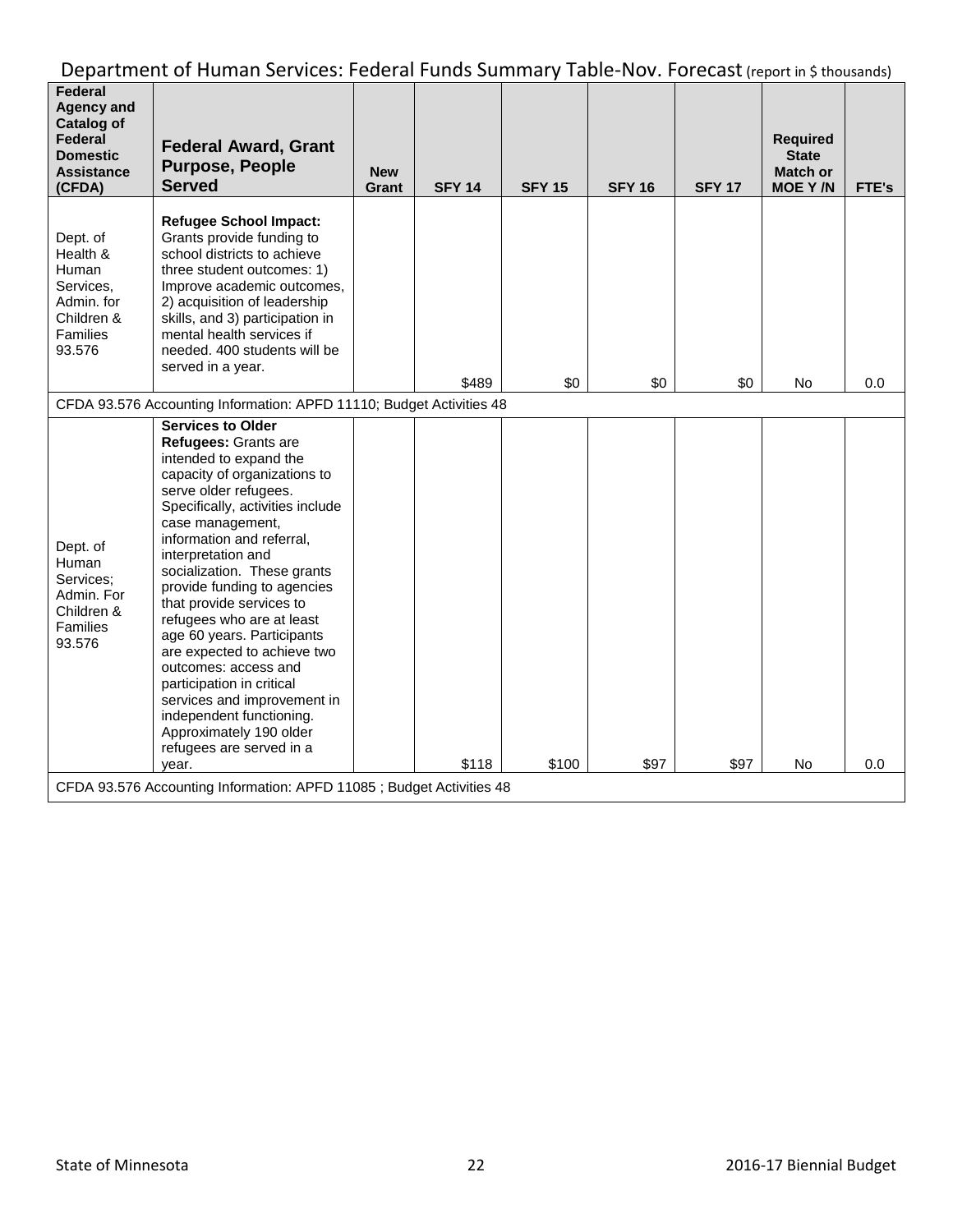| Federal<br><b>Agency and</b><br><b>Catalog of</b><br>Federal<br><b>Domestic</b><br><b>Assistance</b><br>(CFDA) | <b>Federal Award, Grant</b><br><b>Purpose, People</b><br><b>Served</b>                                                                                                                                                                                                                                                                                                                                                                                                                                                                                                                                                                | <b>New</b><br>Grant | <b>SFY 14</b> | <b>SFY 15</b> | <b>SFY 16</b> | <b>SFY 17</b> | <b>Required</b><br><b>State</b><br><b>Match or</b><br><b>MOE Y/N</b> | FTE's |
|----------------------------------------------------------------------------------------------------------------|---------------------------------------------------------------------------------------------------------------------------------------------------------------------------------------------------------------------------------------------------------------------------------------------------------------------------------------------------------------------------------------------------------------------------------------------------------------------------------------------------------------------------------------------------------------------------------------------------------------------------------------|---------------------|---------------|---------------|---------------|---------------|----------------------------------------------------------------------|-------|
| Dept. of<br>Health &<br>Human<br>Services,<br>Admin. for<br>Children &<br>Families<br>93.566                   | <b>Refugee Cash and Medical</b><br><b>Assistance Program: Grant</b><br>reimburses states for the cost<br>of cash and medical<br>assistance provided to<br>refugees (and certain<br>Amerasians from Viet Nam,<br>Cuban and Haitian entrants,<br>asylees, victims of a severe<br>form of trafficking, and Iraqi<br>and Afghan Special<br>Immigrants) who are not<br>eligible for the Minnesota<br>family Investment Program.<br>Refugees and other<br>populations are eligible for<br>Refugee Cash Assistance<br>during the first eight months<br>after their arrival in the U.S.<br>or grant of asylum. 464 cases<br>served per month. |                     |               |               |               |               |                                                                      |       |
|                                                                                                                | CFDA 93.566 Accounting Information: APFD 11066; Budget Activities 48,11,12,91                                                                                                                                                                                                                                                                                                                                                                                                                                                                                                                                                         |                     | \$2,868       | \$2,843       | \$2,493       | \$2,493       | No                                                                   | 7.0   |
| Dept. of<br>Health<br>Human<br>Services,<br>Admin, for<br>Children &<br>Families<br>93.576                     | <b>NEW: Refugee School</b><br>Impact Grant: Federal<br>funding to enhance service<br>capacities of school districts<br>in Anoka, Hennepin, Nobles,<br>Olmsted, and Ramsey<br>Counties. Grants will be used<br>to provide tutoring and<br>leadership training of<br>students. Approximately 500<br>students will served with this<br>grant.                                                                                                                                                                                                                                                                                            |                     |               |               |               |               |                                                                      |       |
|                                                                                                                | CFDA 93.576 Accounting Information: APFD 11263; Budget Activities 48                                                                                                                                                                                                                                                                                                                                                                                                                                                                                                                                                                  | <b>New</b>          | \$0           | \$372         | \$503         | \$131         | No                                                                   | 0     |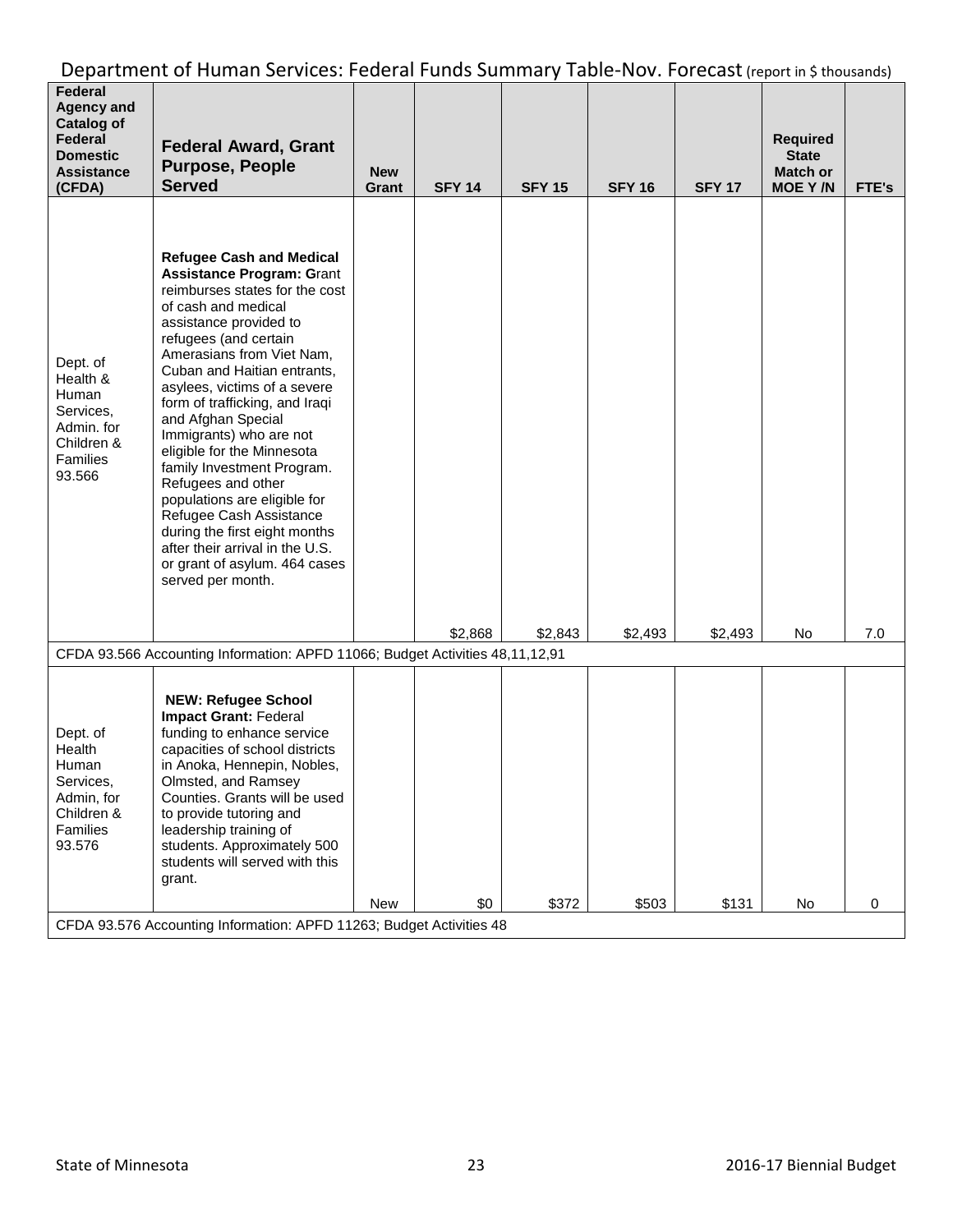| Federal<br><b>Agency and</b><br><b>Catalog of</b><br>Federal<br><b>Domestic</b><br><b>Assistance</b><br>(CFDA) | <b>Federal Award, Grant</b><br><b>Purpose, People</b><br><b>Served</b>                                                                                                                                                                                                                                                                                                                                              | <b>New</b><br>Grant | <b>SFY 14</b> | <b>SFY 15</b> | <b>SFY 16</b> | <b>SFY 17</b> | <b>Required</b><br><b>State</b><br>Match or<br><b>MOE Y/N</b> | FTE's |  |
|----------------------------------------------------------------------------------------------------------------|---------------------------------------------------------------------------------------------------------------------------------------------------------------------------------------------------------------------------------------------------------------------------------------------------------------------------------------------------------------------------------------------------------------------|---------------------|---------------|---------------|---------------|---------------|---------------------------------------------------------------|-------|--|
| Dept. of<br>Health &<br>Human<br>Services,<br>CMS 93.609                                                       | Affordable Care Act (ACA);<br><b>Medicaid Adult Quality</b><br>Grants: This two year federal<br>grant will support the<br>development of at least two<br>Medicaid quality<br>improvement projects in<br>Minnesota using new<br>measures developed from<br>claim and encounter data.<br>Data collected through this<br>grant will be publically<br>reported and incorporated<br>into quality improvement<br>efforts. |                     |               |               |               |               |                                                               |       |  |
|                                                                                                                |                                                                                                                                                                                                                                                                                                                                                                                                                     |                     | \$537         | \$1,088       | \$0           | \$0           | No                                                            | 1.0   |  |
| CFDA 93.609 Accounting Information: APFD 11242; Budget Activities 51,13,91                                     |                                                                                                                                                                                                                                                                                                                                                                                                                     |                     |               |               |               |               |                                                               |       |  |
| Dept. of<br>Health &<br>Human<br>Services,<br>CMS 93.628                                                       | <b>Affordable Care Act:</b><br>Implementation Support for<br>State Demonstration to<br>Integrate Care for Medicare-<br><b>Medicaid Enrollees</b>                                                                                                                                                                                                                                                                    |                     | \$183         | \$751         | \$0           | \$0           |                                                               | 3.4   |  |
| CFDA 93.628 Accounting Information: APFD 11254; Budget Activities 13,91                                        |                                                                                                                                                                                                                                                                                                                                                                                                                     |                     |               |               |               |               |                                                               |       |  |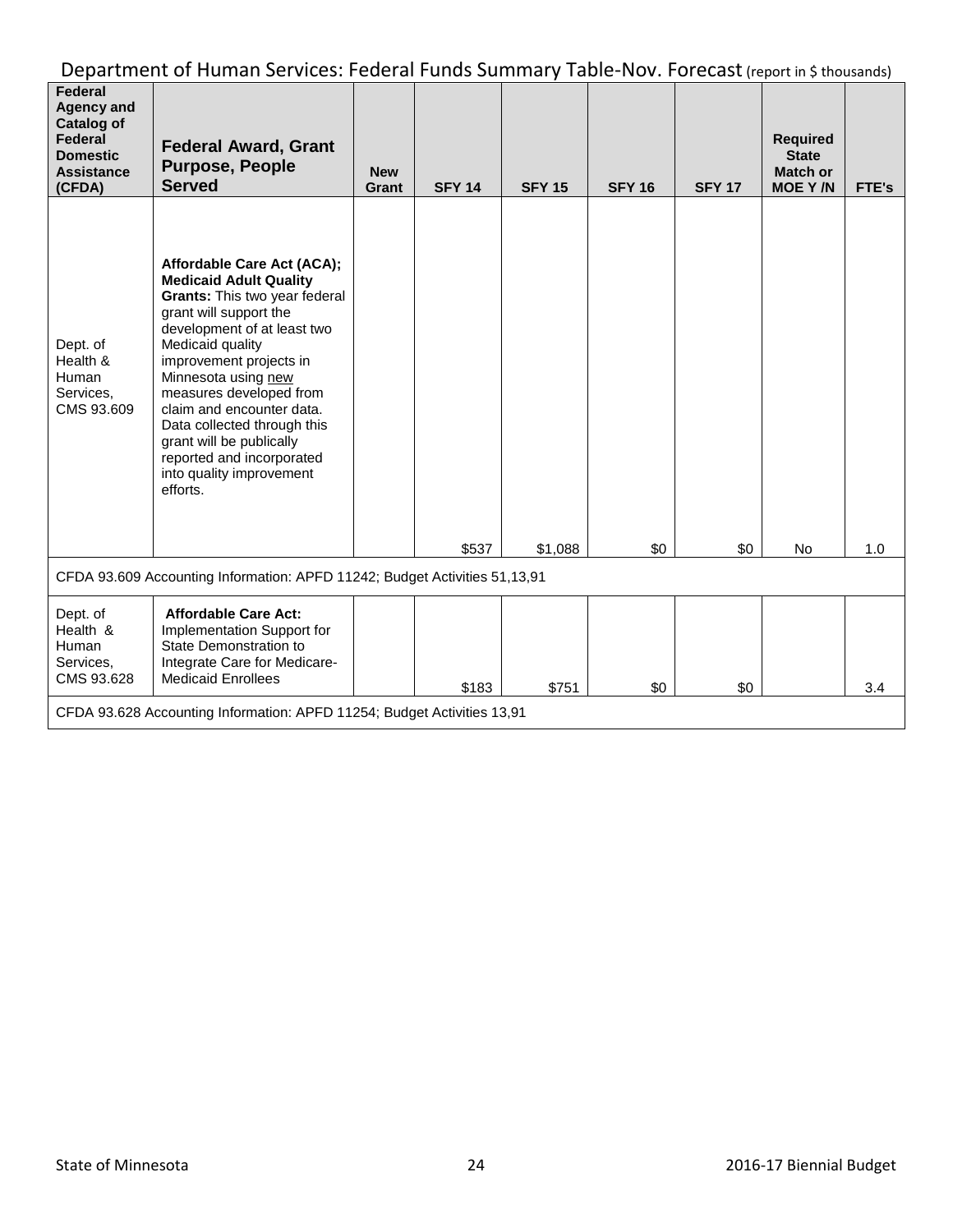| Federal<br><b>Agency and</b><br><b>Catalog of</b><br>Federal<br><b>Domestic</b><br><b>Assistance</b><br>(CFDA) | <b>Federal Award, Grant</b><br><b>Purpose, People</b><br><b>Served</b>                                                                                                                                                                                                                                                                                                                                                                                                                                                                                                                                                      | <b>New</b><br>Grant | <b>SFY 14</b> | <b>SFY 15</b> | <b>SFY 16</b> | <b>SFY 17</b> | <b>Required</b><br><b>State</b><br><b>Match or</b><br><b>MOE Y/N</b> | FTE's |
|----------------------------------------------------------------------------------------------------------------|-----------------------------------------------------------------------------------------------------------------------------------------------------------------------------------------------------------------------------------------------------------------------------------------------------------------------------------------------------------------------------------------------------------------------------------------------------------------------------------------------------------------------------------------------------------------------------------------------------------------------------|---------------------|---------------|---------------|---------------|---------------|----------------------------------------------------------------------|-------|
| Dept. of<br>Health &<br>Human<br>Services:<br>CMS 93.536                                                       | Affordable Care Act,<br><b>Medicaid Incentives for</b><br><b>Prevention of Chronic</b><br><b>Disease Demonstration</b><br>Project: These funds go to<br>partner agencies included in<br>the \$10 million grant from the<br>Centers for Medicare and<br>Medicaid Services to cover<br>costs for the study,<br>administration, and<br>implementation of the<br>Diabetes Prevention Program<br>(DPP) incentives and<br>evaluation. Funds<br>administered by DHS provide<br>incentives to over 500 study<br>participants with prediabetes<br>receiving services at<br>participating clinics in the<br>Minneapolis/St. Paul MSA. |                     | \$4,102       | \$1,900       | \$1,900       | \$1,900       | No                                                                   | 0.3   |
|                                                                                                                | CFDA 93.536 Accounting Information: APFD 11223; Budget Activities 51                                                                                                                                                                                                                                                                                                                                                                                                                                                                                                                                                        |                     |               |               |               |               |                                                                      |       |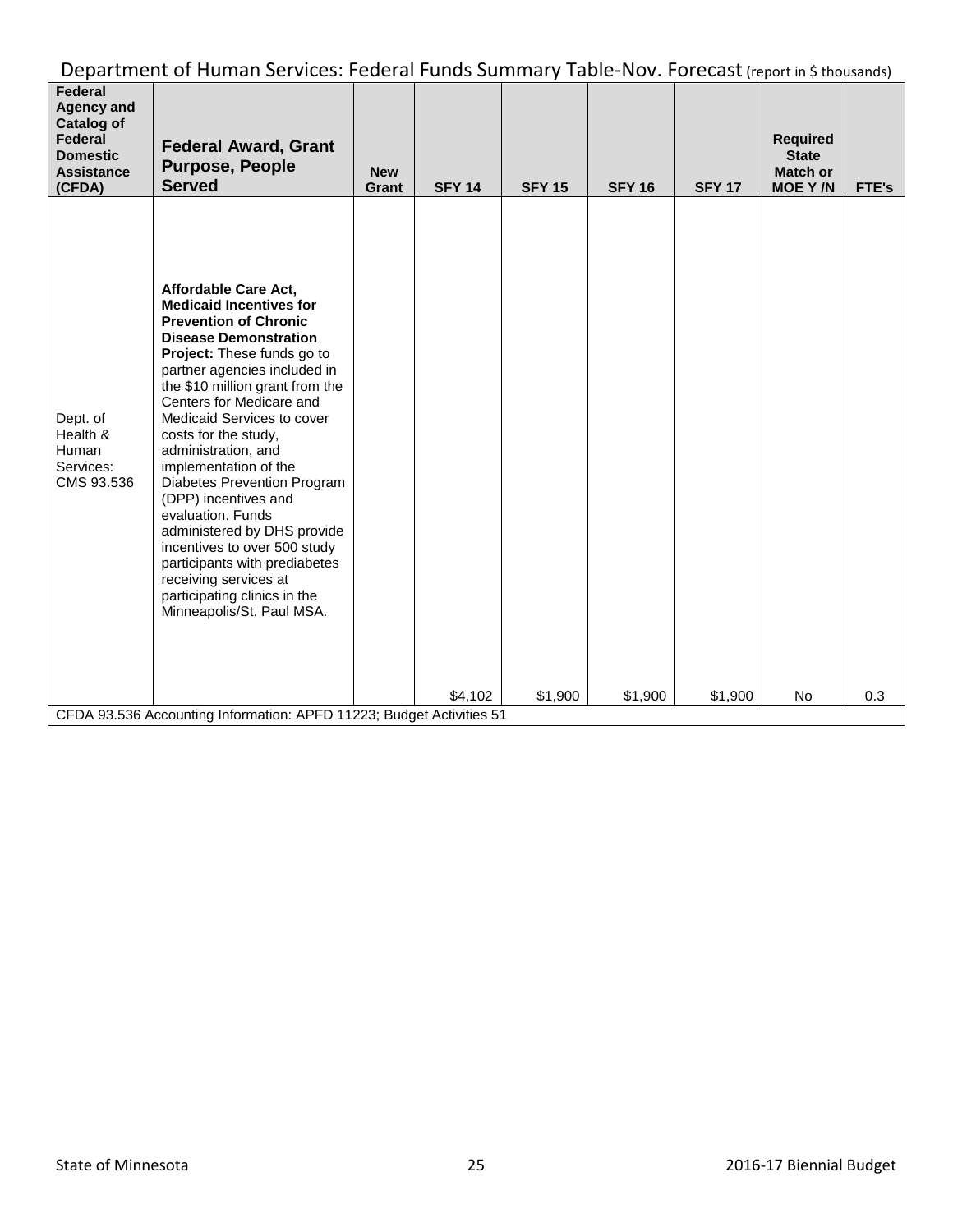| Federal<br><b>Agency and</b><br><b>Catalog of</b><br>Federal<br><b>Domestic</b><br><b>Assistance</b><br>(CFDA) | <b>Federal Award, Grant</b><br><b>Purpose, People</b><br><b>Served</b>                                                                                                                                                                                                                                                                                                                                                                                                                                                                                                                                                    | <b>New</b><br>Grant | <b>SFY 14</b> | <b>SFY 15</b> | <b>SFY 16</b> | <b>SFY 17</b> | Required<br><b>State</b><br><b>Match or</b><br><b>MOE Y/N</b> | FTE's |
|----------------------------------------------------------------------------------------------------------------|---------------------------------------------------------------------------------------------------------------------------------------------------------------------------------------------------------------------------------------------------------------------------------------------------------------------------------------------------------------------------------------------------------------------------------------------------------------------------------------------------------------------------------------------------------------------------------------------------------------------------|---------------------|---------------|---------------|---------------|---------------|---------------------------------------------------------------|-------|
| Dept. of<br>Health &<br>Human<br>Services,<br>CMS 93.778                                                       | <b>Medical Assistance</b><br>Program: The Medicaid<br><b>Electronic Health Record</b><br>(EHR) incentive program<br>provides eligible providers<br>and hospitals 100% federally<br>funded incentives to adopt<br>meaningful electronic health<br>record technology. DHS<br>administration and<br>implementation costs are<br>funded at a 90% federal<br>match. This funding is<br>authorized under the<br>American Recovery and<br>Reinvestment Act (ARRA)<br>through the Health<br>Information technology for<br>Clinical and Economic Health<br>(HITECH) act. Funding for<br>this project commenced in<br>October 2012. |                     | \$68,926      | \$6,304       | \$6,304       | \$6,304       | NΟ.                                                           | 0.0   |
|                                                                                                                | CFDA 93.778 Accounting Information: APFD 11200; Budget Activities 51,91                                                                                                                                                                                                                                                                                                                                                                                                                                                                                                                                                   |                     |               |               |               |               |                                                               |       |
| Department of<br>Education<br>84.027                                                                           | <b>Special Education Grants</b><br>to States: The Individuals<br>With Disabilities Education<br>Act (IDEA) Part B grant from<br>U.S. Department of<br>Education is awarded to the<br>Minnesota Department of<br>Education (MDE). MDE in<br>turn, completes an<br>interagency agreement with<br>DHS to develop coordinated<br>benefits and policy for youth<br>with disabilities.                                                                                                                                                                                                                                          |                     | \$13          | \$60          | \$60          | \$60          | N <sub>0</sub>                                                | 1.0   |
|                                                                                                                | CFDA 84.027 Accounting Information: APFD 11031; Budget Activities 14,91                                                                                                                                                                                                                                                                                                                                                                                                                                                                                                                                                   |                     |               |               |               |               |                                                               |       |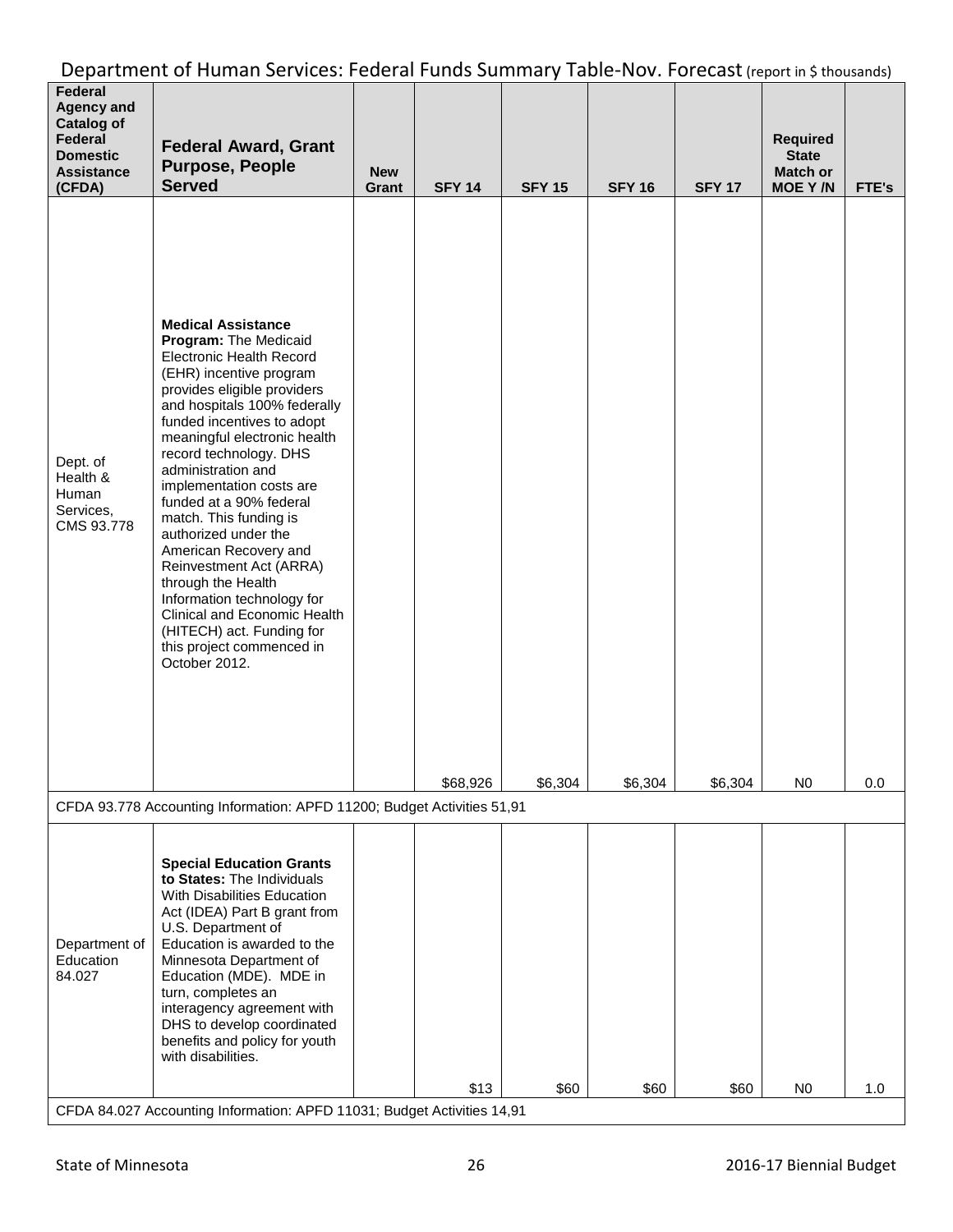| Federal<br><b>Agency and</b><br><b>Catalog of</b><br>Federal<br><b>Domestic</b><br><b>Assistance</b><br>(CFDA) | <b>Federal Award, Grant</b><br><b>Purpose, People</b><br><b>Served</b>                                                                                                                                                                                                                                                                                                                                                                                                                                                                                                                                            | <b>New</b><br>Grant | <b>SFY 14</b> | <b>SFY 15</b> | <b>SFY 16</b> | <b>SFY 17</b> | <b>Required</b><br><b>State</b><br><b>Match or</b><br><b>MOE Y/N</b> | FTE's |
|----------------------------------------------------------------------------------------------------------------|-------------------------------------------------------------------------------------------------------------------------------------------------------------------------------------------------------------------------------------------------------------------------------------------------------------------------------------------------------------------------------------------------------------------------------------------------------------------------------------------------------------------------------------------------------------------------------------------------------------------|---------------------|---------------|---------------|---------------|---------------|----------------------------------------------------------------------|-------|
| Dept. of<br>Health &<br>Human<br>Services,<br>Admin. for<br>Community<br>Living<br>93.053                      | <b>Nutrition Services</b><br>Incentive Program (NSIP):<br>OAA grants to AAAs and<br>local nutrition providers as a<br>separate allocation based on<br>the number of meals served<br>in the previous project year.<br>(This grant is coordinated<br>with general fund Senior<br>Nutrition funding)                                                                                                                                                                                                                                                                                                                 |                     |               |               |               |               |                                                                      |       |
|                                                                                                                | CFDA 93.053 Accounting Information: APFD 11144; Budget Activities 53                                                                                                                                                                                                                                                                                                                                                                                                                                                                                                                                              |                     | \$1,805       | \$2,210       | \$2,210       | \$2,210       | Yes                                                                  | 0.0   |
| Dept. of<br>Health &<br>Human<br>Services:<br>Admin. for<br>Community<br>Living<br>CFDA 93.051                 | <b>Alzheimer's Disease</b><br><b>Demonstration Grants to</b><br><b>States (Alzheimer's</b><br>Research): The Older<br>Americans Act (OAA) grant<br>impacts the ability of the<br>family caregiver to withstand<br>the difficulties of caregiving<br>and eliminate or defer the<br>need for institutionalization of<br>the care receiver. OAA<br>grants to providers and Area<br>Agencies on Aging (AAA's) to<br>implement evidence-based<br>programs (Mary Mittleman<br>model) throughout<br>Minnesota. This funding<br>also includes administrative<br>funds to implement the grant.<br>The grant has now ended. |                     | \$118         | \$0           | \$0           | \$0           | No                                                                   | 0.0   |
|                                                                                                                | CFDA 93.051 Accounting Information: APFD 11009; Budget Activities 53,14                                                                                                                                                                                                                                                                                                                                                                                                                                                                                                                                           |                     |               |               |               |               |                                                                      |       |
| Dept. of<br>Health &<br>Human<br>Services,<br><b>CMS</b><br>93.779                                             | <b>Health Insurance</b><br><b>Counseling: Grants to AAAs</b><br>and service providers to<br>provide health insurance<br>counseling, education and<br>assistance services to<br>seniors to help obtain health<br>insurance benefits. (Also<br>coordinated with Information<br>and Assistance grants-<br>general fund). The grant also<br>includes administrative funds<br>that are used to implement<br>and administer the grant.                                                                                                                                                                                  |                     | \$629         | \$811         | \$799         | \$799         | No                                                                   | 2.9   |
|                                                                                                                | CFDA 93.779 Accounting Information: APFD 11043; Budget Activities 53,14,91                                                                                                                                                                                                                                                                                                                                                                                                                                                                                                                                        |                     |               |               |               |               |                                                                      |       |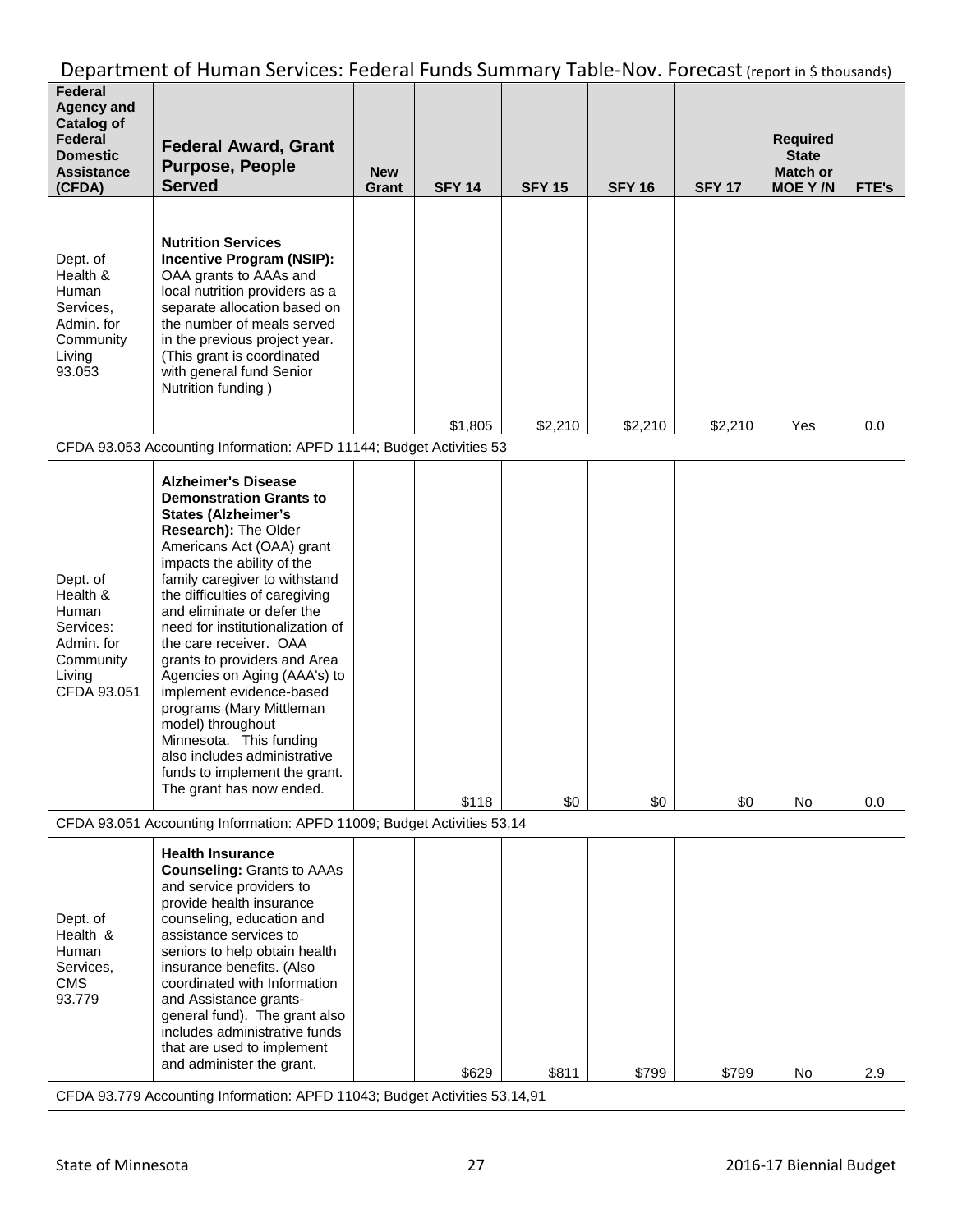| Federal<br><b>Agency and</b><br><b>Catalog of</b><br>Federal<br><b>Domestic</b><br><b>Assistance</b><br>(CFDA) | <b>Federal Award, Grant</b><br><b>Purpose, People</b><br><b>Served</b>                                                                                                                                                                                                                                                                                                                                                                              | <b>New</b><br>Grant | <b>SFY 14</b> | <b>SFY 15</b> | <b>SFY 16</b> | <b>SFY 17</b> | <b>Required</b><br><b>State</b><br><b>Match or</b><br><b>MOE Y/N</b> | FTE's |
|----------------------------------------------------------------------------------------------------------------|-----------------------------------------------------------------------------------------------------------------------------------------------------------------------------------------------------------------------------------------------------------------------------------------------------------------------------------------------------------------------------------------------------------------------------------------------------|---------------------|---------------|---------------|---------------|---------------|----------------------------------------------------------------------|-------|
| Dept. of<br>Health &<br>Human<br>Services:<br>Admin. for<br>Community<br>Living<br>93.044                      | <b>Special Programs for the</b><br><b>Aging (Aging Social</b><br><b>Services): OAA grants to</b><br>AAAs and local providers to<br>provide a variety of<br>community-based social<br>services. (Approximately<br>135,000 served in FY 2012).<br>OAA grants to AAAs for<br>administrative purposes,<br>program development and<br>coordination activities. The<br>grant includes administrative<br>funding to administer and<br>implement the grant. |                     | \$9,765       | \$8,712       | \$8,712       | \$8,712       | Yes                                                                  | 9.5   |
|                                                                                                                | CFDA 93.044 Accounting Information: APFD 11049; Budget Activities 53,14,91                                                                                                                                                                                                                                                                                                                                                                          |                     |               |               |               |               |                                                                      |       |
| Dept. of<br>Health &<br>Human<br>Services,<br>Admin. for<br>Community<br>Living<br>93.048                      | <b>Special Programs for the</b><br><b>Aging(AOA Resource</b><br>Center): Older American Act<br>(OAA) grants to establish<br>aging and disability resource<br>centers that will create<br>linkages with various<br>systems including<br>institutional care, pre-<br>admission screening, hospital<br>discharge planning and<br>community agencies and<br>organizations that serve<br>targeted populations.                                           |                     | \$180         | \$116         | \$116         | \$116         | Yes                                                                  | 0.0   |
|                                                                                                                | CFDA 93.048 Accounting Information: APFD 11070; Budget Activities 53,14                                                                                                                                                                                                                                                                                                                                                                             |                     |               |               |               |               |                                                                      |       |
| Dept. of<br>Health &<br>Human<br>Services,<br>Admin. for<br>Community<br>Living<br>93.045                      | <b>Special Programs for the</b><br><b>Aging (Home Delivered</b><br><b>Meals): Older Americans Act</b><br>(OAA) grants to AAAs and<br>service providers to provide<br>home delivered meal<br>services targeted to seniors<br>in the greatest economic and<br>social need. (Funding<br>coordinated with the general<br>fund Senior Nutrition grant)                                                                                                   |                     | \$3,057       | \$2,625       | \$2,625       | \$2,625       | Yes                                                                  | 0.0   |
|                                                                                                                | CFDA 93.045 Accounting Information: APFD 11079; Budget Activities 53                                                                                                                                                                                                                                                                                                                                                                                |                     |               |               |               |               |                                                                      |       |
| Dept. of<br>Health &<br>Human<br>Services,<br>Admin. for<br>Community<br>Living<br>93.041                      | <b>Elder Abuse Grants (Elder</b><br>Abuse prevention): OAA<br>grants to service providers to<br>provide activities related to<br>elder abuse prevention.                                                                                                                                                                                                                                                                                            |                     | \$63          | \$83          | \$83          | \$83          | No                                                                   | 0.0   |
|                                                                                                                | CFDA 93.041 Accounting Information: APFD 11083; Budget Activities 53,14                                                                                                                                                                                                                                                                                                                                                                             |                     |               |               |               |               |                                                                      |       |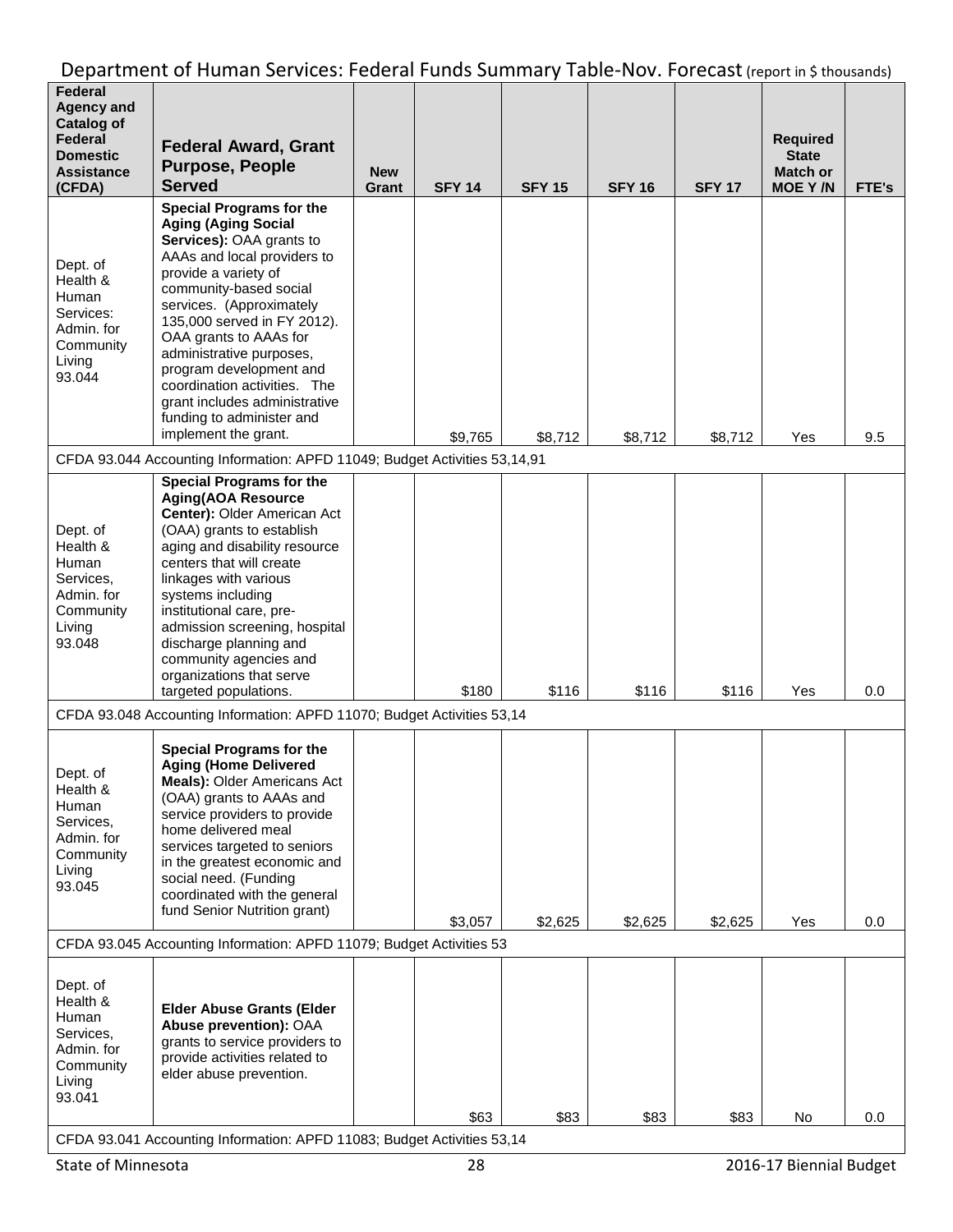| Federal<br><b>Agency and</b><br><b>Catalog of</b><br>Federal<br><b>Domestic</b><br><b>Assistance</b><br>(CFDA) | <b>Federal Award, Grant</b><br><b>Purpose, People</b><br><b>Served</b>                                                                                                                                                                                                                                                                                                                                      | <b>New</b><br>Grant | <b>SFY 14</b> | <b>SFY 15</b> | <b>SFY 16</b> | <b>SFY 17</b> | <b>Required</b><br><b>State</b><br><b>Match or</b><br><b>MOE Y/N</b> | FTE's |
|----------------------------------------------------------------------------------------------------------------|-------------------------------------------------------------------------------------------------------------------------------------------------------------------------------------------------------------------------------------------------------------------------------------------------------------------------------------------------------------------------------------------------------------|---------------------|---------------|---------------|---------------|---------------|----------------------------------------------------------------------|-------|
| Dept. of<br>Human<br>Services,<br>Admin. for<br>Community<br>Living<br>93.048                                  | <b>Special Programs for the</b><br><b>Aging (MN Medical Care</b><br>Demo) : Grants to Area<br>Agencies on Aging (AAA's)<br>and service providers to help<br>seniors obtain health<br>insurance benefits and report<br>fraud, waste and abuse<br>within the health care<br>system.                                                                                                                           |                     | \$309         | \$263         | \$263         | \$263         | No                                                                   | 0.2   |
|                                                                                                                | CFDA 93.048 Accounting Information: APFD 11097; Budget Activities 53,14,91                                                                                                                                                                                                                                                                                                                                  |                     |               |               |               |               |                                                                      |       |
| Dept. of<br>Health &<br>Human<br>Services,<br>Admin. for<br>Community<br>Living<br>93.052                      | <b>National Family Caregiver</b><br><b>Support (3E Care Giver</b><br>Grants): OAA grants to<br>AAAs and service providers<br>to provide information,<br>respite, education, and<br>training and support groups<br>to family caregivers.<br>(Approximately 23,800<br>served in FY 2012). The<br>grant also provides statewide<br>training, education and<br>caregiver support activities.                    |                     | \$2,364       | \$2,200       | \$2,200       | \$2,200       | Yes                                                                  | 0.0   |
|                                                                                                                | CFDA 93.052 Accounting Information: APFD 11113; Budget Activities 53                                                                                                                                                                                                                                                                                                                                        |                     |               |               |               |               |                                                                      |       |
| Dept. of<br>Health &<br>Human<br>Services,<br>Admin. for<br>Community<br>Living<br>93.071                      | <b>Medicare Enrollment</b><br><b>Assistance Program-</b><br>Medicare improvement<br>administrative support<br>funding.                                                                                                                                                                                                                                                                                      |                     | \$14          | \$44          | \$44          | \$44          | No                                                                   | 0.0   |
|                                                                                                                | CFDA 93.052 Accounting Information: APFD 11150; Budget Activities 14,91                                                                                                                                                                                                                                                                                                                                     |                     |               |               |               |               |                                                                      |       |
| Dept. of<br>Health &<br>Human<br>Services.<br>Admin. for<br>Community<br>Living<br>93.045                      | <b>Special Programs for the</b><br><b>Aging (Congregate Meals):</b><br>OAA grants to AAAs and<br>service providers to provide<br>congregate meal services<br>targeted to seniors in the<br>greatest economic and social<br>need. The grant is<br>coordinated with the state<br>funded Senior Nutrition grant.<br>This grant includes<br>administrative funding to<br>administer and implement the<br>grant. |                     | \$6,234       | \$5,684       | \$5,684       | \$5,684       | Yes                                                                  | 7.1   |
|                                                                                                                | CFDA 93.045 Accounting Information: APFD 11151; Budget Activities 53,14,91                                                                                                                                                                                                                                                                                                                                  |                     |               |               |               |               |                                                                      |       |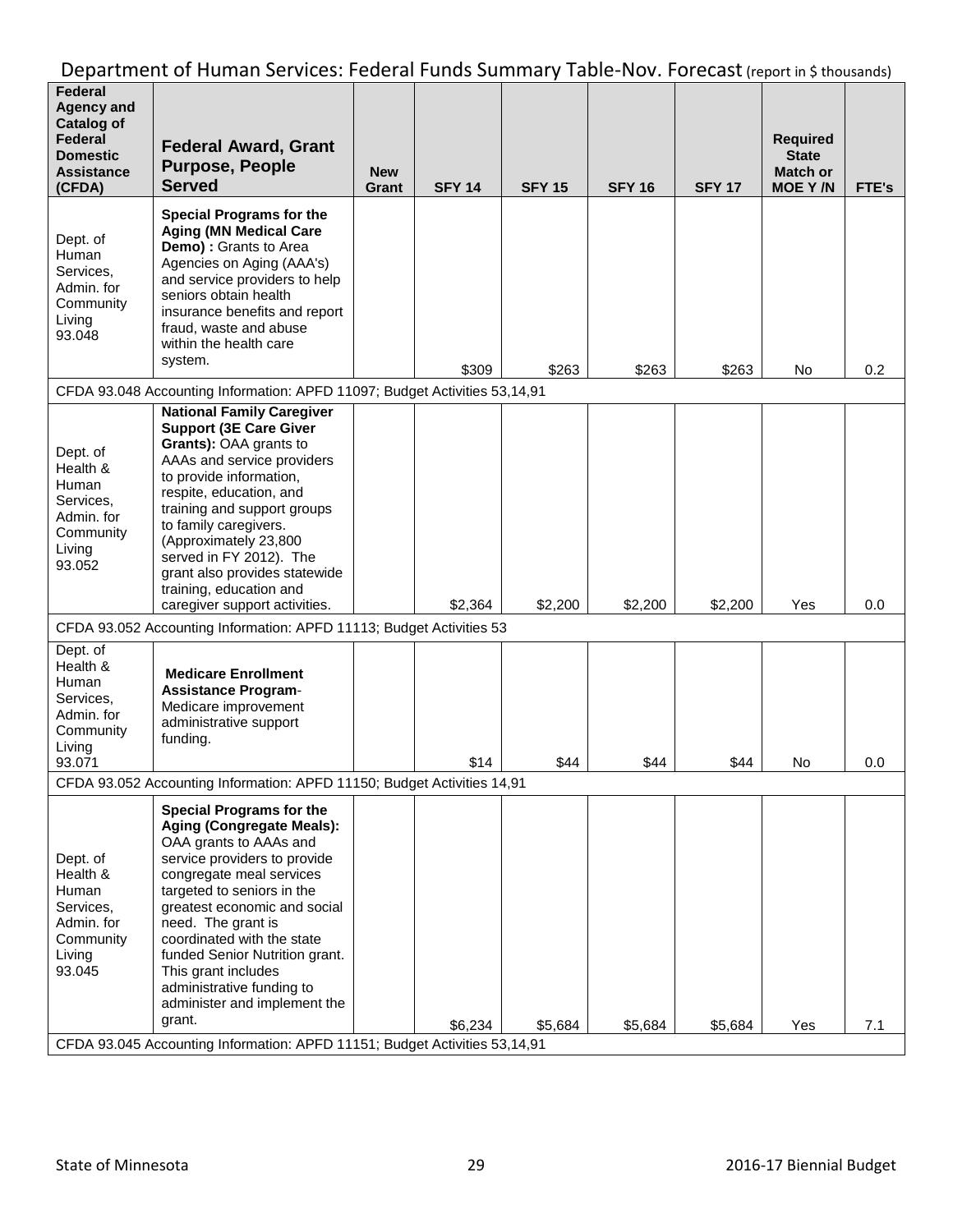| Federal<br><b>Agency and</b><br><b>Catalog of</b><br>Federal<br>Domestic<br><b>Assistance</b><br>(CFDA) | <b>Federal Award, Grant</b><br><b>Purpose, People</b><br><b>Served</b>                                                                                                                                                                                                                                                                                                                                                                                                                                                                                                                                                    | <b>New</b><br>Grant | <b>SFY 14</b> | <b>SFY 15</b> | <b>SFY 16</b> | <b>SFY 17</b> | <b>Required</b><br><b>State</b><br><b>Match or</b><br><b>MOE Y/N</b> | FTE's |
|---------------------------------------------------------------------------------------------------------|---------------------------------------------------------------------------------------------------------------------------------------------------------------------------------------------------------------------------------------------------------------------------------------------------------------------------------------------------------------------------------------------------------------------------------------------------------------------------------------------------------------------------------------------------------------------------------------------------------------------------|---------------------|---------------|---------------|---------------|---------------|----------------------------------------------------------------------|-------|
| Dept. of<br>Health &<br>Human<br>Services:<br>Admin. for<br>Community<br>Living 93.072                  | <b>Lifespan Respite Care</b><br>Program (Aging Lifespan):<br>OAA grant to MN Board on<br>Aging to improve access to<br>and availability of lifespan<br>respite services for<br>Minnesota's family<br>caregivers. This funding also<br>includes administrative funds<br>to administer and implement<br>the grant. This grant ended<br>September 30, 2013.                                                                                                                                                                                                                                                                  |                     | \$2           | \$0           | \$0           | \$0           | Yes                                                                  | 0.0   |
|                                                                                                         | CFDA 93.072 Accounting Information: APFD 11194; Budget Activities 53                                                                                                                                                                                                                                                                                                                                                                                                                                                                                                                                                      |                     |               |               |               |               |                                                                      |       |
| Dept. of<br>Health &<br>Human<br>Services:<br>Admin. for<br>Community<br>Living 93.048                  | <b>Special Programs for the</b><br><b>Aging (Medicare</b><br><b>Improvement MIPPA</b><br><b>CMS3): CMS grants to AAAs</b><br>to increase capacity to<br>provide information and<br>assistance regarding<br>Medicare.                                                                                                                                                                                                                                                                                                                                                                                                      |                     | \$123         | \$123         | \$123         | \$123         | Yes                                                                  | 0.0   |
|                                                                                                         | CFDA 93.048 Accounting Information: APFD 11195; Budget Activities 53                                                                                                                                                                                                                                                                                                                                                                                                                                                                                                                                                      |                     |               |               |               |               |                                                                      |       |
| Dept. of<br>Health &<br>Human<br>Services:<br>Admin. for<br>Community<br>Living 93.048                  | <b>Special Programs for the</b><br><b>Aging (AoA Evidence</b><br>Based): Grant from OAA to<br>1) integrate a statewide set of<br>services and supports<br>through a fully coordinated<br>single entry point system,<br>with a particular focus on<br>care transitions; and (2)<br>ensure access to a<br>consistent set of essential<br>services, evidence-based risk<br>management and self-<br>directed in-home supports to<br>high risk individuals,<br>including those with<br>dementia, family caregivers<br>and veterans. This grant<br>includes administrative<br>funding to administer and<br>implement the grant. |                     | \$1,201       | \$854         | \$717         | \$717         | Yes                                                                  | 4.0   |
|                                                                                                         | CFDA 93.048 Accounting Information: APFD 11233; Budget Activities 53,14,91                                                                                                                                                                                                                                                                                                                                                                                                                                                                                                                                                |                     |               |               |               |               |                                                                      |       |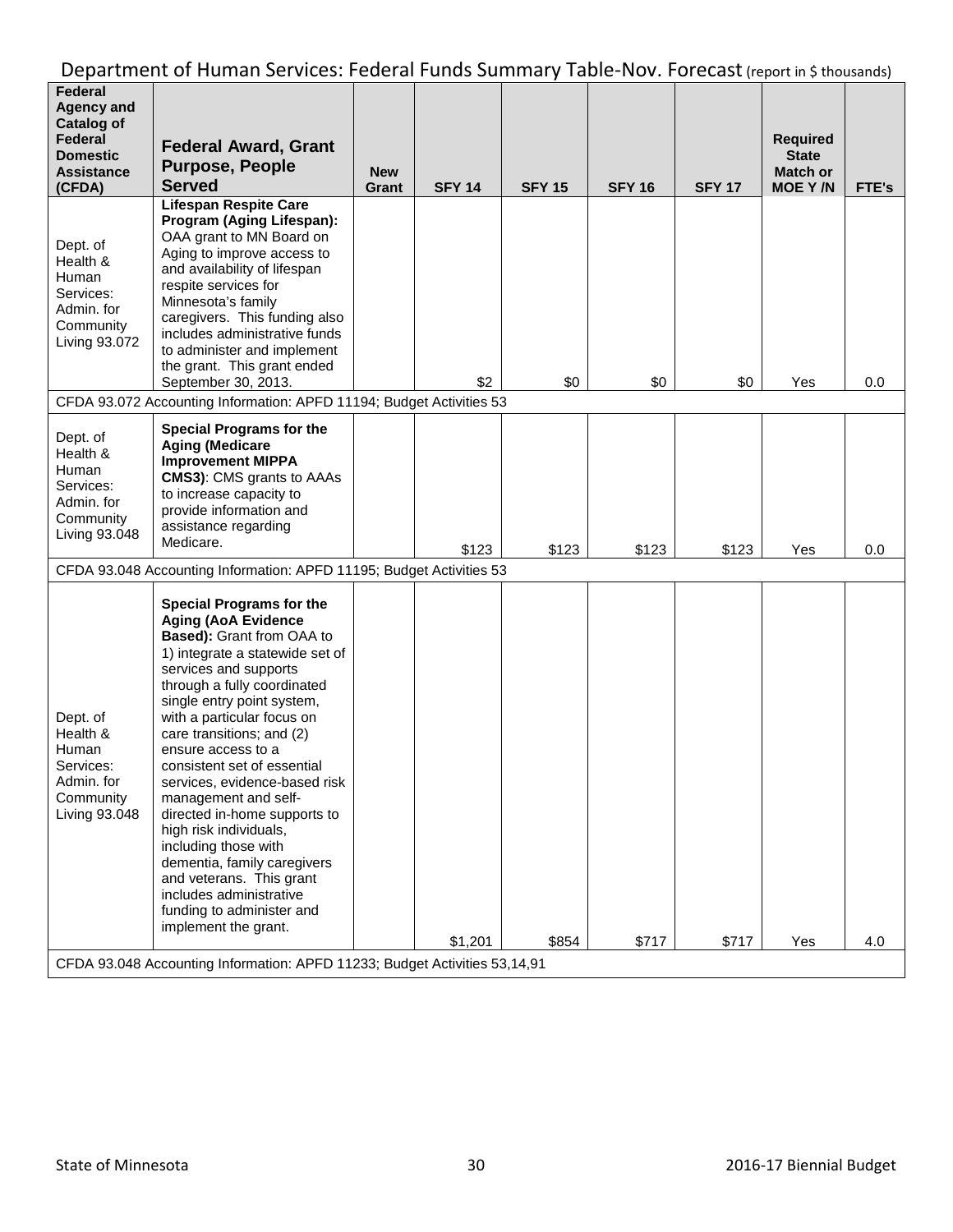| <b>Alzheimer's Disease</b><br><b>Demonstration Grants to</b><br><b>States (AoA IS Dementia):</b><br>Grant from OAA that will: (1)<br>integrate a statewide set of<br>services/supports through a<br>fully coordinated dementia<br>Dept. of<br>capable single entry point<br>Health &<br>Human<br>with a particular focus on<br>care transitions in<br>Services.<br>Admin. for<br>cooperation with health care<br>Community<br>homes; and (2) ensure<br>Living 93.051<br>seamless regional access to<br>a consistent set of high<br>quality, sustainable,<br>dementia capable evidence-<br>based/informed supports for<br>persons with dementia and<br>their caregivers.<br>\$373<br>\$148<br>\$148<br>\$148<br>Yes<br>CFDA 93.051 Accounting Information: APFD 11234; Budget Activities 53,14,91<br><b>ACA State Innovation</b>                       | Federal<br><b>Agency and</b><br><b>Catalog of</b><br>Federal<br><b>Domestic</b><br><b>Assistance</b><br>(CFDA) | <b>Federal Award, Grant</b><br><b>Purpose, People</b><br><b>Served</b> | <b>New</b><br>Grant | <b>SFY 14</b> | <b>SFY 15</b> | <b>SFY 16</b> | <b>SFY 17</b> | <b>Required</b><br><b>State</b><br><b>Match or</b><br><b>MOE Y/N</b> | FTE's |
|-------------------------------------------------------------------------------------------------------------------------------------------------------------------------------------------------------------------------------------------------------------------------------------------------------------------------------------------------------------------------------------------------------------------------------------------------------------------------------------------------------------------------------------------------------------------------------------------------------------------------------------------------------------------------------------------------------------------------------------------------------------------------------------------------------------------------------------------------------|----------------------------------------------------------------------------------------------------------------|------------------------------------------------------------------------|---------------------|---------------|---------------|---------------|---------------|----------------------------------------------------------------------|-------|
|                                                                                                                                                                                                                                                                                                                                                                                                                                                                                                                                                                                                                                                                                                                                                                                                                                                       |                                                                                                                |                                                                        |                     |               |               |               |               |                                                                      | 1.0   |
|                                                                                                                                                                                                                                                                                                                                                                                                                                                                                                                                                                                                                                                                                                                                                                                                                                                       |                                                                                                                |                                                                        |                     |               |               |               |               |                                                                      |       |
| <b>Models: Funding for Model</b><br><b>Design and Model Testing</b><br><b>Assistance: Grant that tests</b><br>and evaluates new<br>assessments of capacity for<br>persons receiving community<br>based long term services and<br>supports (LTSS). The grant<br>Dept. of<br>provides resources for<br>Health &<br>improved coordination of<br>Human<br>service and quality related<br>information through the<br>Services,<br>CMS 93.627<br>establishment of an<br>electronic personal health<br>record (PHR) across all<br>beneficiaries using LTSS. It<br>identifies and harmonizes<br>electronic LTSS standards<br>particularly for persons<br>receiving Medical assistance<br>home and community based<br>\$112<br>\$172<br>waiver services.<br>\$172<br>\$172<br>No<br>CFDA 93.051 Accounting Information: APFD 11257; Budget Activities 53,14,91 |                                                                                                                |                                                                        |                     |               |               |               |               |                                                                      | 1.0   |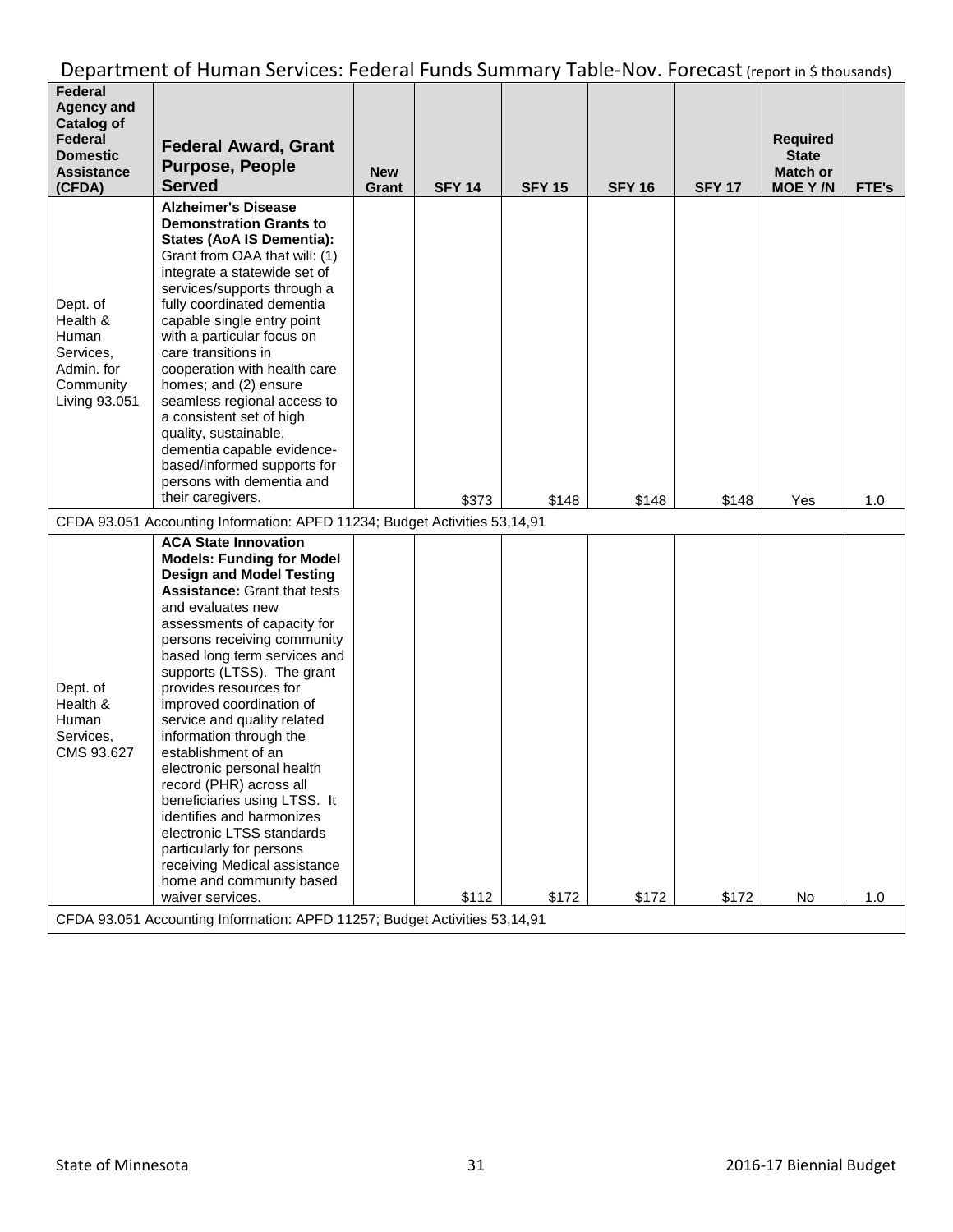| <b>Federal</b><br><b>Agency and</b>                                                       |                                                                                                                                                                                                                                                                                                                                                                                                                                                                               |            |               |               |               |               |                                 |       |
|-------------------------------------------------------------------------------------------|-------------------------------------------------------------------------------------------------------------------------------------------------------------------------------------------------------------------------------------------------------------------------------------------------------------------------------------------------------------------------------------------------------------------------------------------------------------------------------|------------|---------------|---------------|---------------|---------------|---------------------------------|-------|
| <b>Catalog of</b><br>Federal                                                              | <b>Federal Award, Grant</b>                                                                                                                                                                                                                                                                                                                                                                                                                                                   |            |               |               |               |               | <b>Required</b>                 |       |
| <b>Domestic</b><br><b>Assistance</b>                                                      | <b>Purpose, People</b>                                                                                                                                                                                                                                                                                                                                                                                                                                                        | <b>New</b> |               |               |               |               | <b>State</b><br><b>Match or</b> |       |
| (CFDA)                                                                                    | <b>Served</b><br><b>NEW 'Alzheimer's Disease</b>                                                                                                                                                                                                                                                                                                                                                                                                                              | Grant      | <b>SFY 14</b> | <b>SFY 15</b> | <b>SFY 16</b> | <b>SFY 17</b> | <b>MOE Y/N</b>                  | FTE's |
| Dept. of<br>Health &<br>Human<br>Services,<br>Admin. for<br>Community<br>Living 93.763    | <b>Initiative: Specialized</b><br><b>Supportive Services</b><br>Project: (ADI-SSS) thru<br>Prevention and Public Health<br>Funds (PPHF). The grant is<br>to further the development of<br>dementia capable home and<br>community-based services<br>and health care systems to<br>deliver high quality and<br>effective supportive services<br>to persons living alone with<br>Alzheimer's disease and<br>related dementias.                                                   | <b>New</b> | 0             | \$243         | \$340         | \$334         | No                              | 0     |
|                                                                                           | CFDA 93.763 Accounting Information: APFD 11262; Budget Activities 53                                                                                                                                                                                                                                                                                                                                                                                                          |            |               |               |               |               |                                 |       |
| Dept. of<br>Health &<br>Human<br>Services,<br>Admin. for<br>Community<br>Living 93.761    | <b>NEW: Evidenced Based</b><br><b>Falls Prevention Programs</b><br>financed solely by Prevention<br>and Public Health Funds.<br>The Minnesota Board on<br>Aging(MBA) and Minnesota<br>Department of Health (MDH),<br>in collaboration with various<br>stakeholders will implement<br>local prototype partnerships<br>to decrease fall risk and the<br>fear of falling and increase<br>participation in evidence-<br>based falls prevention<br>programs among older<br>adults. |            | 0             | \$208         | \$250         | \$42          | No                              | 0     |
|                                                                                           | CFDA 93.761 Accounting Information: APFD 11264; Budget Activities 53                                                                                                                                                                                                                                                                                                                                                                                                          |            |               |               |               |               |                                 |       |
| Dept. of<br>Health &<br>Human<br>Services,<br>Admin. for<br>Community<br>Living<br>93.043 | <b>Special Programs for the</b><br><b>Aging (Aging Preventative</b><br>Health): OAA grants to AAAs<br>and service providers to<br>provide preventive health<br>information and services to<br>seniors (Approximately 8,400<br>served in FY 2013).                                                                                                                                                                                                                             |            | \$387         | \$350         | \$350         | \$350         | Yes                             | 0.0   |
|                                                                                           | CFDA 93.043 Accounting Information: APFD 11175; Budget Activities 53                                                                                                                                                                                                                                                                                                                                                                                                          |            |               |               |               |               |                                 |       |
| Dept. of<br>Health &<br>Human<br>Services:<br>Admin. for<br>Community<br>Living 93.518    | Affordable Care Act,<br><b>Medicare Improvements for</b><br><b>Patients and Providers</b><br>(MIPPA) CMS grants to<br>AAAs to increase capacity to<br>provide information and<br>assistance regarding<br>Medicare. The grant funding<br>also includes administrative<br>funds to administer and<br>implement the grant.                                                                                                                                                       |            | \$113         | \$113         | \$113         | \$113         | Yes                             | 0.0   |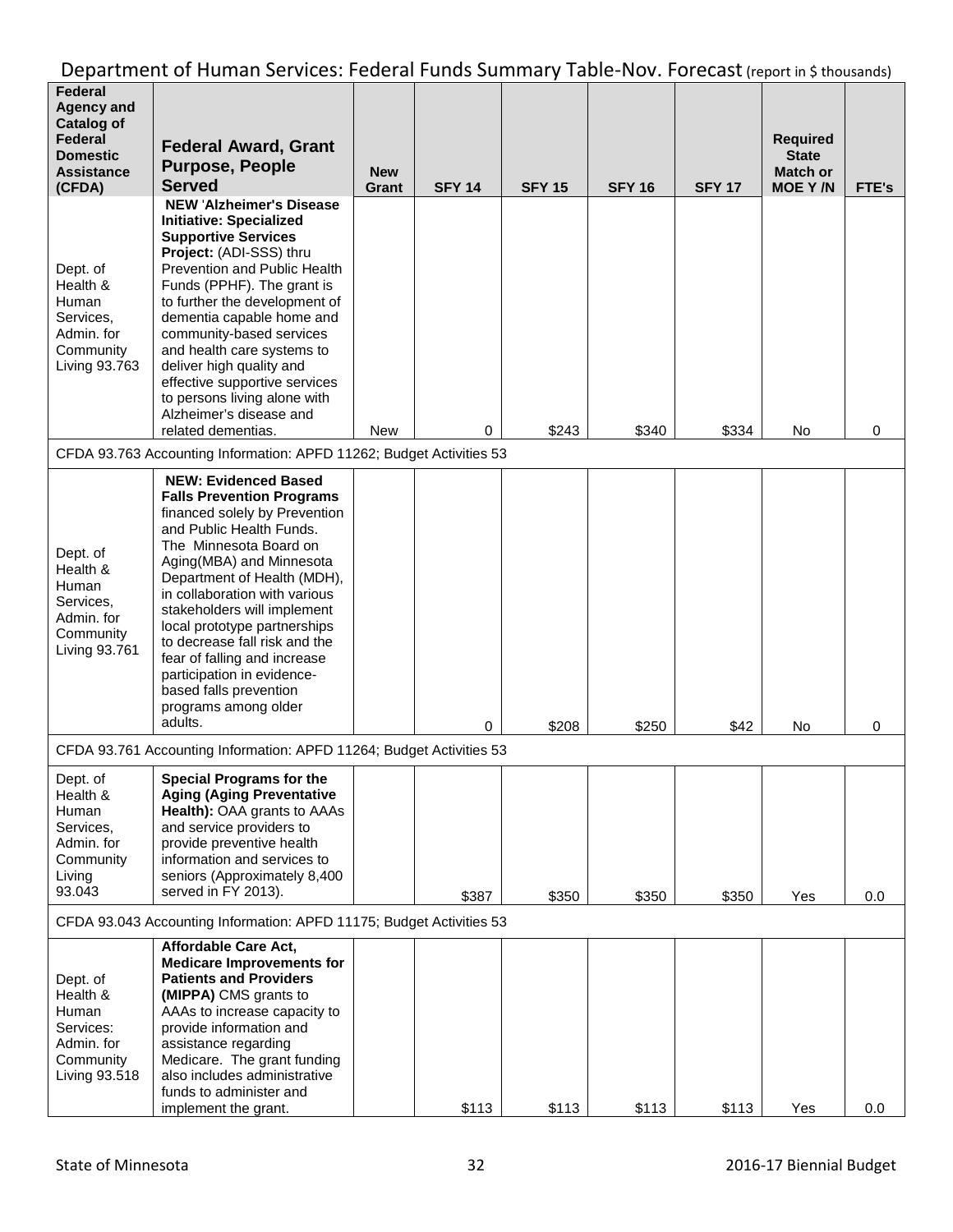| Federal<br><b>Agency and</b><br><b>Catalog of</b><br>Federal<br><b>Domestic</b><br><b>Assistance</b><br>(CFDA) | <b>Federal Award, Grant</b><br><b>Purpose, People</b><br><b>Served</b>                                                                                                                                                                                                                                                                                                                                                                                                                                                                                                                                     | <b>New</b><br>Grant | <b>SFY 14</b> | <b>SFY 15</b> | <b>SFY 16</b> | <b>SFY 17</b> | <b>Required</b><br><b>State</b><br><b>Match or</b><br><b>MOE Y/N</b> | FTE's |  |
|----------------------------------------------------------------------------------------------------------------|------------------------------------------------------------------------------------------------------------------------------------------------------------------------------------------------------------------------------------------------------------------------------------------------------------------------------------------------------------------------------------------------------------------------------------------------------------------------------------------------------------------------------------------------------------------------------------------------------------|---------------------|---------------|---------------|---------------|---------------|----------------------------------------------------------------------|-------|--|
|                                                                                                                | CFDA 93.518 Accounting Information: APFD 11196; Budget Activities 53,14                                                                                                                                                                                                                                                                                                                                                                                                                                                                                                                                    |                     |               |               |               |               |                                                                      |       |  |
| Dept. of<br>Health &<br>Human<br>Services:<br>Admin. for<br>Community<br>Living 93.048                         | <b>Special Programs for the</b><br><b>Aging (Medicare</b><br><b>Improvement MIPPA</b><br><b>MADR):</b> Grants to MN Board<br>on Aging to expand, extend<br>or enhance the outreach<br>efforts to beneficiaries on<br>Medicare Part D and for<br>those with limited incomes.                                                                                                                                                                                                                                                                                                                                |                     | \$70          | \$70          | \$70          | \$70          | Yes                                                                  | 0.0   |  |
| CFDA 93.048 Accounting Information: APFD 11197; Budget Activities 53                                           |                                                                                                                                                                                                                                                                                                                                                                                                                                                                                                                                                                                                            |                     |               |               |               |               |                                                                      |       |  |
| Dept. of<br>Health &<br>Human<br>Services.<br>Admin. for<br>Community<br>Living<br>93.042                      | <b>Special Programs for the</b><br>Aging (Ombudsman<br>Supplement): This OAA<br>grant supplements funding<br>for the Ombudsman for Long<br>Term Care office. The<br>principal role of the<br>Ombudsman Program is to<br>investigate and resolve<br>complaints made by or on<br>behalf of residents of nursing<br>homes or other long-term<br>care facilities. This grant<br>also promote policies and<br>practices needed to improve<br>the quality of care and life in<br>long-term care facilities and<br>educate both consumers and<br>providers about residents'<br>rights and good care<br>practices. |                     | \$295         | \$249         | \$249         | \$249         | No.                                                                  | 3.0   |  |
| CFDA 93.042 Accounting Information: APFD 11160; Budget Activities 14                                           |                                                                                                                                                                                                                                                                                                                                                                                                                                                                                                                                                                                                            |                     |               |               |               |               |                                                                      |       |  |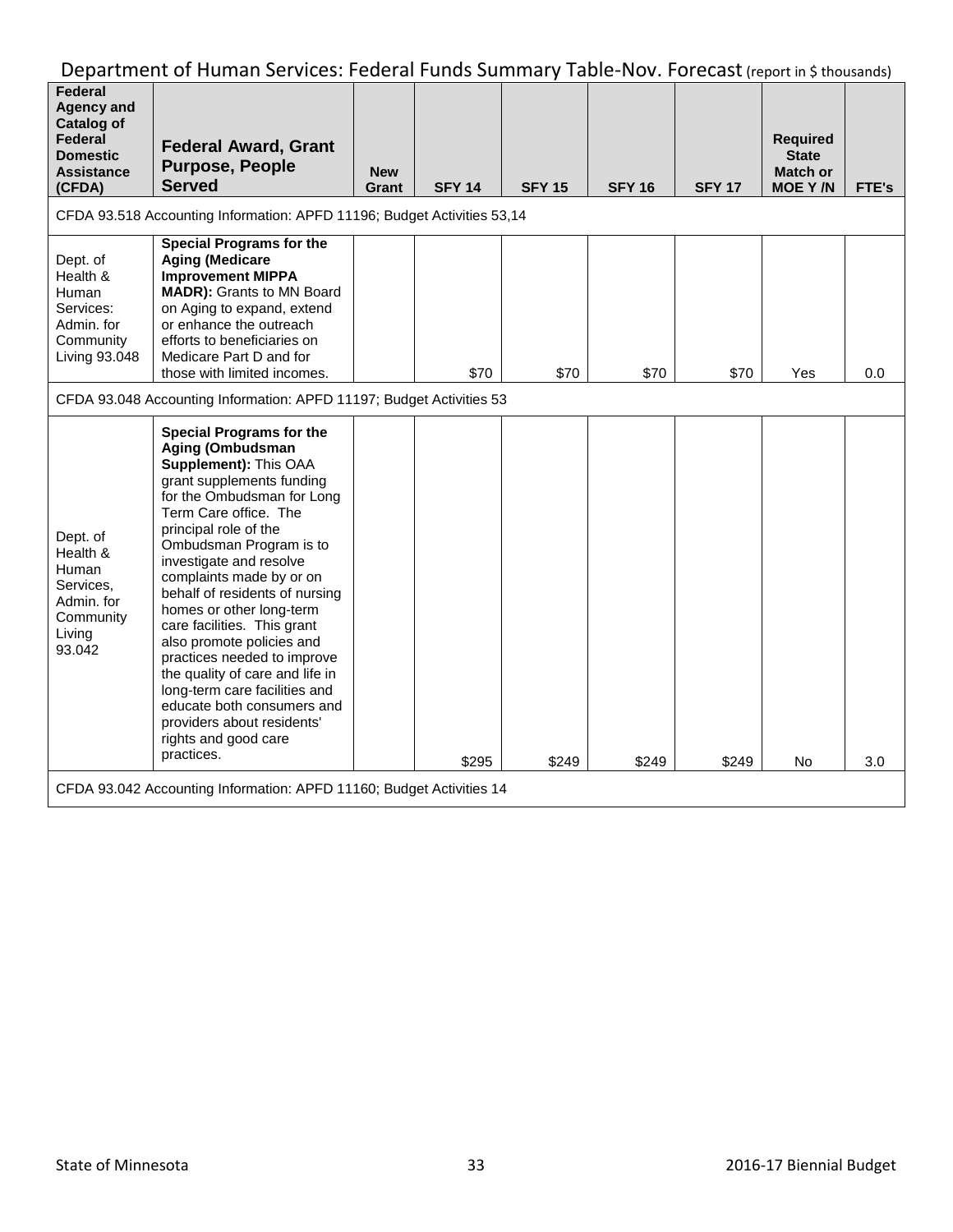| Federal<br><b>Agency and</b><br><b>Catalog of</b><br>Federal<br><b>Domestic</b><br><b>Assistance</b><br>(CFDA)       | <b>Federal Award, Grant</b><br><b>Purpose, People</b><br><b>Served</b>                                                                                                                                                                                                                                                                                                                                                                                                                                                                                                                                                                                                                                                                                                                                                                | <b>New</b><br>Grant | <b>SFY 14</b> | <b>SFY 15</b> | <b>SFY 16</b> | <b>SFY 17</b> | <b>Required</b><br><b>State</b><br>Match or<br><b>MOE Y/N</b> | FTE's |
|----------------------------------------------------------------------------------------------------------------------|---------------------------------------------------------------------------------------------------------------------------------------------------------------------------------------------------------------------------------------------------------------------------------------------------------------------------------------------------------------------------------------------------------------------------------------------------------------------------------------------------------------------------------------------------------------------------------------------------------------------------------------------------------------------------------------------------------------------------------------------------------------------------------------------------------------------------------------|---------------------|---------------|---------------|---------------|---------------|---------------------------------------------------------------|-------|
| Dept. of<br>Health &<br>Human<br>Services,<br>CMS 93.791                                                             | <b>Money Follows the Person</b><br>Rebalancing<br>Demonstration: Grant from<br>CMS that supports the<br>transition of Medicaid<br>participants of all ages from<br>institutions to the community<br>and rebalances MN long term<br>care system to achieve<br>sustainability. Minnesota's<br>Money Follows the Person<br>program is called Minnesota<br>Home Minnesota. The grant<br>includes administrative<br>funding throughout DHS to<br>administer and implement the<br>grant. DHS also received a<br>supplemental award, the<br>Money Follows the Person<br>Tribal Initiative (TI), which<br>offers states and tribes the<br>resources to build<br>sustainable community-<br>based long term services and<br>supports for tribal members.<br>The supplemental funding is<br>available from April 2013<br>through September 2016. |                     | \$2,128       | \$12,427      | \$11,841      | \$2,341       | Yes                                                           | 11.9  |
|                                                                                                                      | CFDA 93.791 Accounting Information: APFD 11214; Budget Activities 53,55,51,14,13,14,15,91                                                                                                                                                                                                                                                                                                                                                                                                                                                                                                                                                                                                                                                                                                                                             |                     |               |               |               |               |                                                               |       |
| Dept. of<br>Health &<br>Human<br>Services,<br>Health<br><b>Resources</b><br>and Services<br>Administration<br>93.917 | <b>HIV Care Formula Grants:</b><br>This grant which<br>supplements the Ryan White<br>grant is a competitive grant<br>that is awarded to states with<br>demonstrated need. The<br>funding helps low income<br>persons living with HIV/AIDS<br>get access to HIV/AIDS<br>medications. The<br>Supplemental grant also<br>covers outreach to<br>underserved high risk<br>populations.                                                                                                                                                                                                                                                                                                                                                                                                                                                     |                     | \$39          | \$110         | \$110         | \$110         | No                                                            | 0.0   |
| CFDA 93.917 Accounting Information: APFD 11191; Budget Activities 55                                                 |                                                                                                                                                                                                                                                                                                                                                                                                                                                                                                                                                                                                                                                                                                                                                                                                                                       |                     |               |               |               |               |                                                               |       |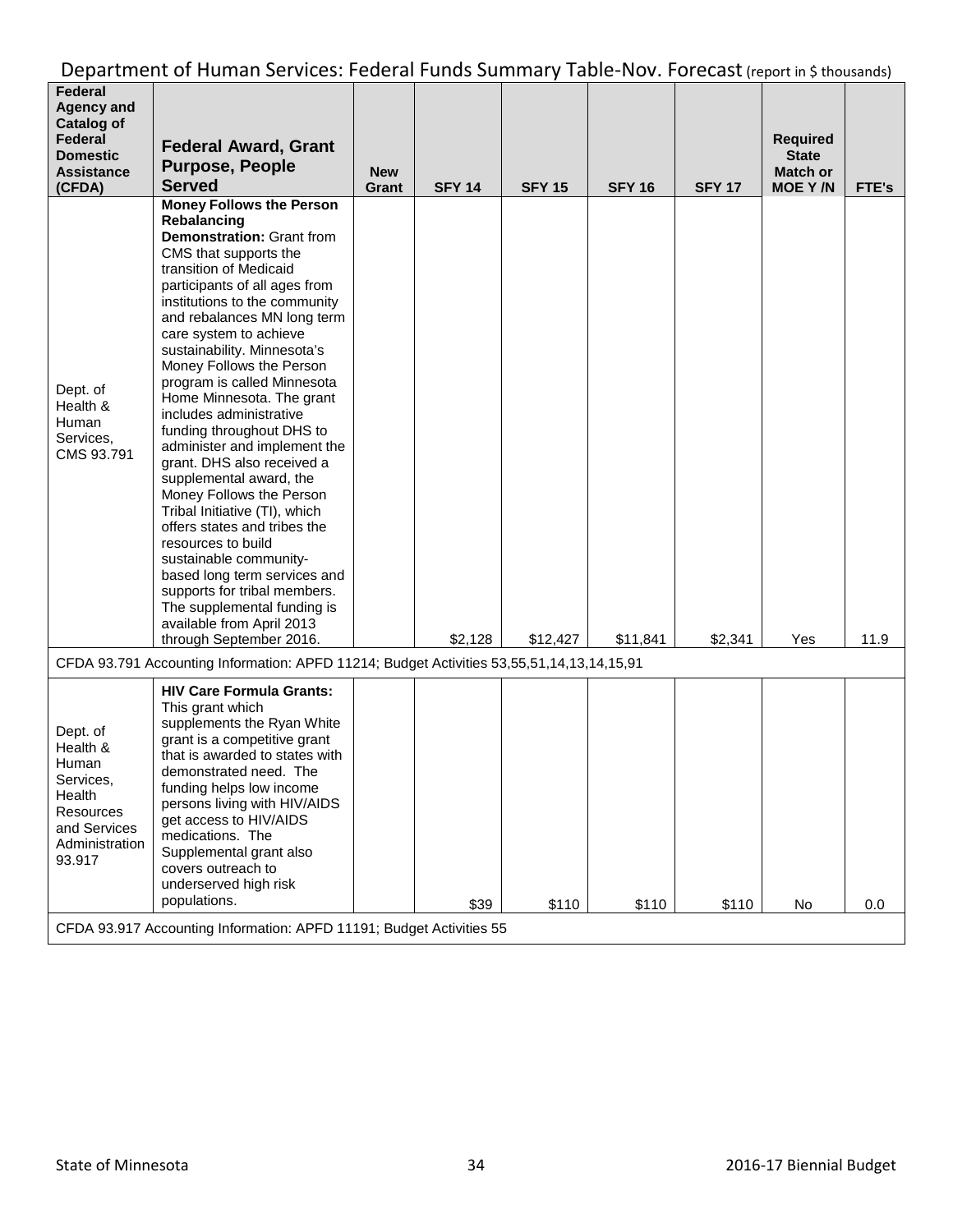| <b>Federal</b><br><b>Agency and</b><br><b>Catalog of</b><br>Federal<br><b>Domestic</b><br><b>Assistance</b><br>(CFDA) | <b>Federal Award, Grant</b><br><b>Purpose, People</b><br><b>Served</b>                                                                                                                                                                                                                                                                                                                                                                                                                                                                                                                                                                                                                                                                                                                                                                                                                                                                      | <b>New</b><br>Grant | <b>SFY 14</b> | <b>SFY 15</b> | <b>SFY 16</b> | <b>SFY 17</b> | <b>Required</b><br><b>State</b><br><b>Match or</b><br><b>MOE Y/N</b> | FTE's |
|-----------------------------------------------------------------------------------------------------------------------|---------------------------------------------------------------------------------------------------------------------------------------------------------------------------------------------------------------------------------------------------------------------------------------------------------------------------------------------------------------------------------------------------------------------------------------------------------------------------------------------------------------------------------------------------------------------------------------------------------------------------------------------------------------------------------------------------------------------------------------------------------------------------------------------------------------------------------------------------------------------------------------------------------------------------------------------|---------------------|---------------|---------------|---------------|---------------|----------------------------------------------------------------------|-------|
| Dept. of<br>Health &<br>Human<br>Services.<br>Health<br>Resources<br>and Services<br>Administration<br>93.917         | <b>HIV Care Formula Grants:</b><br>Dedicated federal funding<br>that helps individuals with<br>HIV / AIDS obtain access to<br>necessary medical care,<br>nutritional supplements,<br>dental services, mental<br>health services, support<br>services and outreach to high<br>risk, underserved<br>populations. Federal funding<br>dedicated to maintain private<br>insurance coverage for<br>people living with HIV and/or<br>purchase HIV related drugs.<br>Funds used in conjunction<br>with state and special<br>revenue funds.<br>(Approximately 2,400 people<br>served.). Federal funding to<br>provide outreach and<br>education services to<br>minority populations by<br>identifying individuals with<br>HIV/AIDS and make them<br>aware of and enroll them in<br>treatment service programs.<br>(Approximately 100 people<br>served). Grant includes<br>administrative funding for<br>administering and<br>implementing the grant. |                     | \$7,689       | \$8,105       | \$7,446       | \$7,446       | No                                                                   | 9.0   |
| CFDA 93.917 Accounting Information: APFD 11129; Budget Activities 55,14                                               |                                                                                                                                                                                                                                                                                                                                                                                                                                                                                                                                                                                                                                                                                                                                                                                                                                                                                                                                             |                     |               |               |               |               |                                                                      |       |
| Dept. of<br>Health &<br>Human<br>Services,<br>Health<br>Resources<br>and Services<br>Administration<br>93.234         | <b>Traumatic Brain Injury</b><br>(TBI) State Demonstration<br><b>Grant Program: Grant from</b><br>the Health Resources and<br>Services Administration<br>(HRSA) which funds<br>interagency agreements with<br>the Department of<br>Corrections to support efforts<br>to improve their services for<br>persons with a traumatic<br>brain injury (TBI). Grant<br>includes administrative funds<br>to administer and implement<br>the grant. This grant ends<br>March 31, 2015.                                                                                                                                                                                                                                                                                                                                                                                                                                                                |                     | \$153         | \$222         | \$0           | \$0           | Yes                                                                  | 0.0   |
| CFDA 93.234 Accounting Information: APFD 11029; Budget Activities 57,14                                               |                                                                                                                                                                                                                                                                                                                                                                                                                                                                                                                                                                                                                                                                                                                                                                                                                                                                                                                                             |                     |               |               |               |               |                                                                      |       |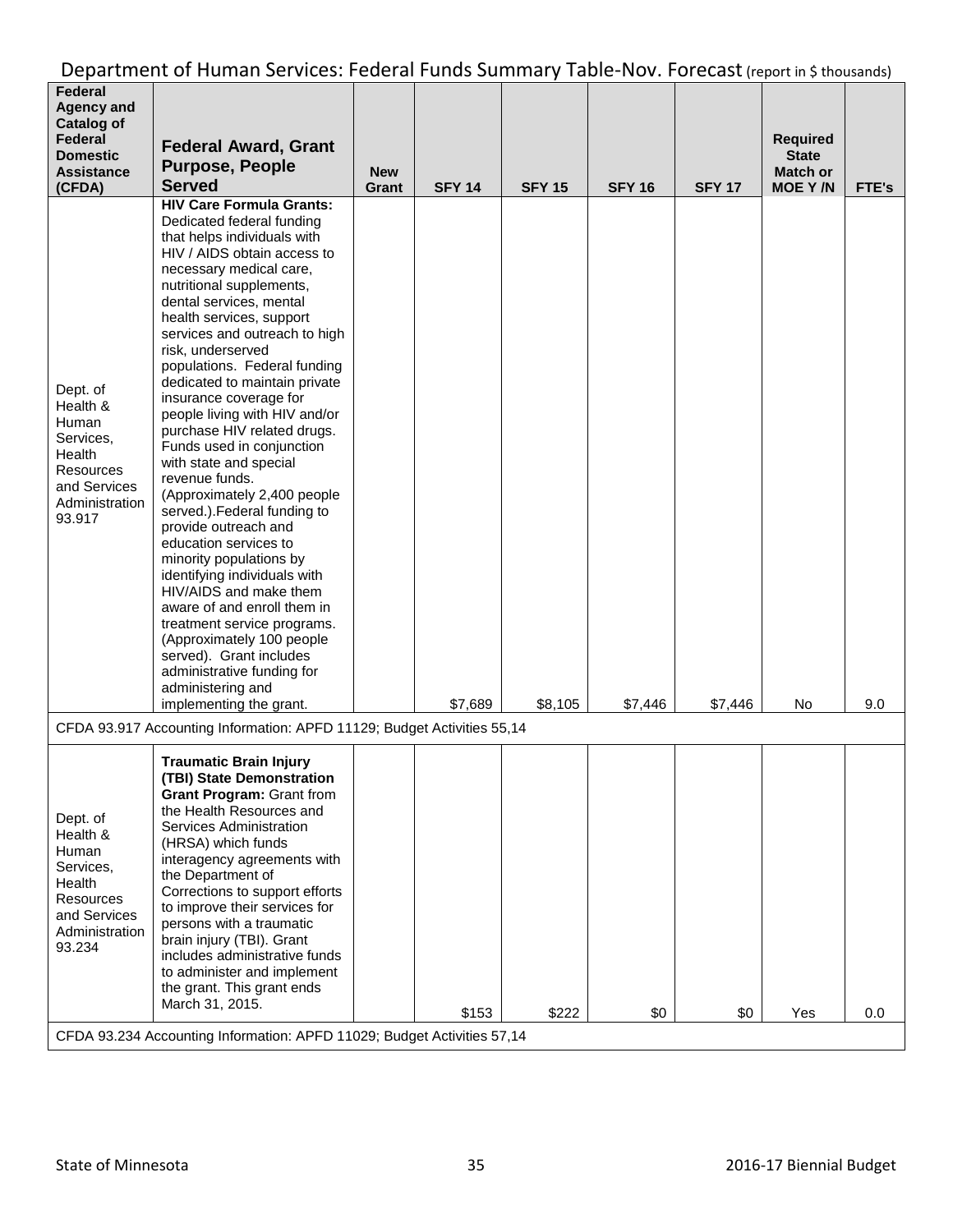| Federal<br><b>Agency and</b><br><b>Catalog of</b><br>Federal<br><b>Domestic</b><br><b>Assistance</b><br>(CFDA)         | <b>Federal Award, Grant</b><br><b>Purpose, People</b><br><b>Served</b>                                                                                                                                                                                                                                                                                                                                                                                                                                                                                                                                                                                                                                               | <b>New</b><br>Grant | <b>SFY 14</b> | <b>SFY 15</b> | <b>SFY 16</b> | <b>SFY 17</b> | <b>Required</b><br><b>State</b><br><b>Match or</b><br><b>MOE Y/N</b> | FTE's |
|------------------------------------------------------------------------------------------------------------------------|----------------------------------------------------------------------------------------------------------------------------------------------------------------------------------------------------------------------------------------------------------------------------------------------------------------------------------------------------------------------------------------------------------------------------------------------------------------------------------------------------------------------------------------------------------------------------------------------------------------------------------------------------------------------------------------------------------------------|---------------------|---------------|---------------|---------------|---------------|----------------------------------------------------------------------|-------|
| Dept. of<br>Health &<br>Human<br>Services,<br>Substance<br>Abuse &<br><b>Mental Health</b><br>Administration<br>93.150 | <b>Projects for Assistance in</b><br><b>Transition from</b><br><b>Homelessness (PATH):</b><br>Grants to counties and non-<br>profit agencies for outreach<br>and mental health services to<br>homeless people. About<br>\$500,000 per year of Adult<br>MH Integrated state funds<br>are used as match for these<br>federal funds. (CY2013<br>3,934 people served)                                                                                                                                                                                                                                                                                                                                                    |                     | \$663         | \$811         | \$812         | \$812         | Yes                                                                  | 0.3   |
| CFDA 93.150 Accounting Information: APFD 11102; Budget Activities 57,15,91                                             |                                                                                                                                                                                                                                                                                                                                                                                                                                                                                                                                                                                                                                                                                                                      |                     |               |               |               |               |                                                                      |       |
| Dept. of<br>Health &<br>Human<br>Services,<br>Substance<br>Abuse &<br><b>Mental Health</b><br>Administration<br>93.958 | <b>Block Grants for</b><br><b>Community Mental Health</b><br><b>Services:</b> Grants to counties<br>and non-profit agencies for<br>innovative projects based on<br>best practices. Projects<br>include children's mental<br>health collaborative, crisis<br>services for children and<br>adults, adult mental health<br>initiatives and self-help<br>projects for consumers. As<br>required by state law, 25% of<br>the Federal MH Block Grant<br>is used for grants to<br>American Indian Tribes and<br>non-profit agencies to<br>provide mental health<br>services, particularly<br>community-support services,<br>to American Indians.<br>CFDA 93.958 Accounting Information: APFD 11161; Budget Activities 15,91 |                     | \$7,433       | \$7,174       | \$6,882       | \$6,882       | No                                                                   | 11.0  |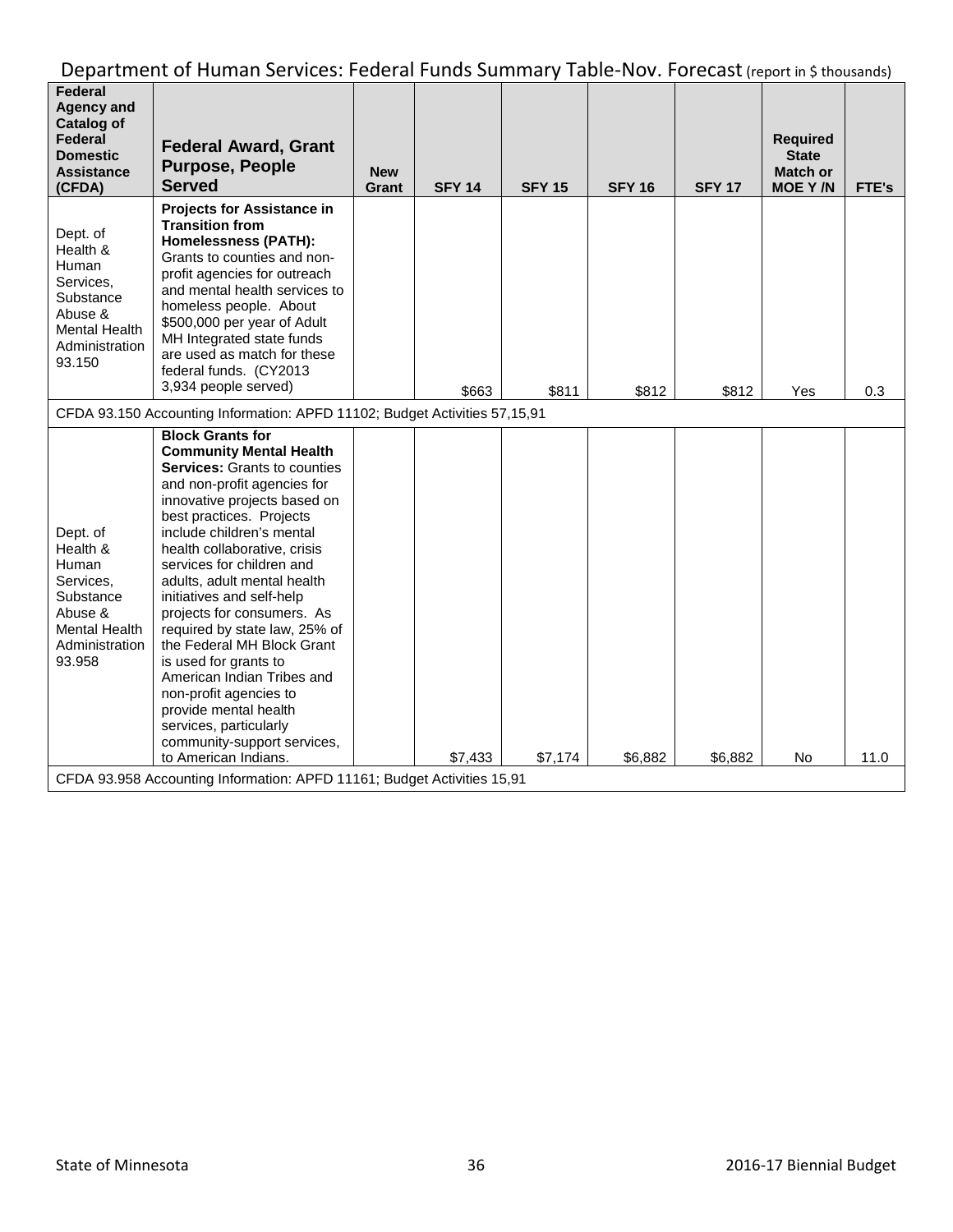| Federal<br><b>Agency and</b><br><b>Catalog of</b><br>Federal<br><b>Domestic</b><br><b>Assistance</b><br>(CFDA)       | <b>Federal Award, Grant</b><br><b>Purpose, People</b><br><b>Served</b>                                                                                                                                                                                                                                                                                                                                                                                                                                                                                                                                                                                                                                                                                                                                                                                             | <b>New</b><br>Grant | <b>SFY 14</b> | <b>SFY 15</b> | <b>SFY 16</b> | <b>SFY 17</b> | <b>Required</b><br><b>State</b><br><b>Match or</b><br><b>MOE Y/N</b> | FTE's |
|----------------------------------------------------------------------------------------------------------------------|--------------------------------------------------------------------------------------------------------------------------------------------------------------------------------------------------------------------------------------------------------------------------------------------------------------------------------------------------------------------------------------------------------------------------------------------------------------------------------------------------------------------------------------------------------------------------------------------------------------------------------------------------------------------------------------------------------------------------------------------------------------------------------------------------------------------------------------------------------------------|---------------------|---------------|---------------|---------------|---------------|----------------------------------------------------------------------|-------|
| Dept. of<br>Health &<br>Human<br>Services,<br>Health<br><b>Resources</b><br>and Services<br>Administration<br>93.243 | <b>Substance Abuse and</b><br><b>Mental Health Services-</b><br><b>Projects of Regional and</b><br><b>National Significance: The</b><br>State Mental Health Data<br>Infrastructure Grant (DIG)<br>program is one of SAMHSA's<br>Infrastructure grant<br>programs. SAMHSA's<br>Infrastructure Grants provide<br>funds to increase the<br>capacity of mental health<br>and/or substance abuse<br>systems to support programs<br>and services. SAMHSA's<br>State Mental Health DIG<br>program is intended to fund<br>State Mental Health<br>authorities to develop or<br>enhance their data<br>infrastructure to improve<br>management of mental<br>health service delivery. The<br>Data Infrastructure grants are<br>also a link in CMHS's<br>ongoing efforts to implement<br>the President's New<br>Freedom Commission in<br>building community systems<br>of care. |                     | \$68          | \$0           | \$0           | \$0           | Yes                                                                  | 0.0   |
|                                                                                                                      | CFDA 93.243Accounting Information: APFD 11192; Budget Activities 15,91                                                                                                                                                                                                                                                                                                                                                                                                                                                                                                                                                                                                                                                                                                                                                                                             |                     |               |               |               |               |                                                                      |       |
| Dept. of<br>Health &<br>Human<br>Services,<br>Health<br><b>Resources</b><br>and Services<br>Administration<br>93.243 | <b>Substance Abuse and</b><br><b>Mental Health Services:</b><br>The Strategic Prevention<br><b>Framework State Incentive</b><br>Grant (SPF-SIG) is an<br>existing model and process<br>promoted by the Substance<br>Abuse and Mental Health<br>Services Administration<br>(SAMSHA). The three goals<br>of the National SPF SIG<br>Program are: 1) prevent the<br>onset and reduce the<br>progression of substance<br>abuse, including childhood<br>and underage drinking; 2)<br>reduce substance abuse-<br>related problems; 3) and<br>build prevention capacity and<br>infrastructure at the state,<br>territory, and community<br>levels.                                                                                                                                                                                                                        |                     | \$2,345       | \$3,259       | \$29          | \$29          | No                                                                   | 2.0   |
| CFDA 93.243 Accounting Information: APFD 11074; Budget Activities 59,15,91                                           |                                                                                                                                                                                                                                                                                                                                                                                                                                                                                                                                                                                                                                                                                                                                                                                                                                                                    |                     |               |               |               |               |                                                                      |       |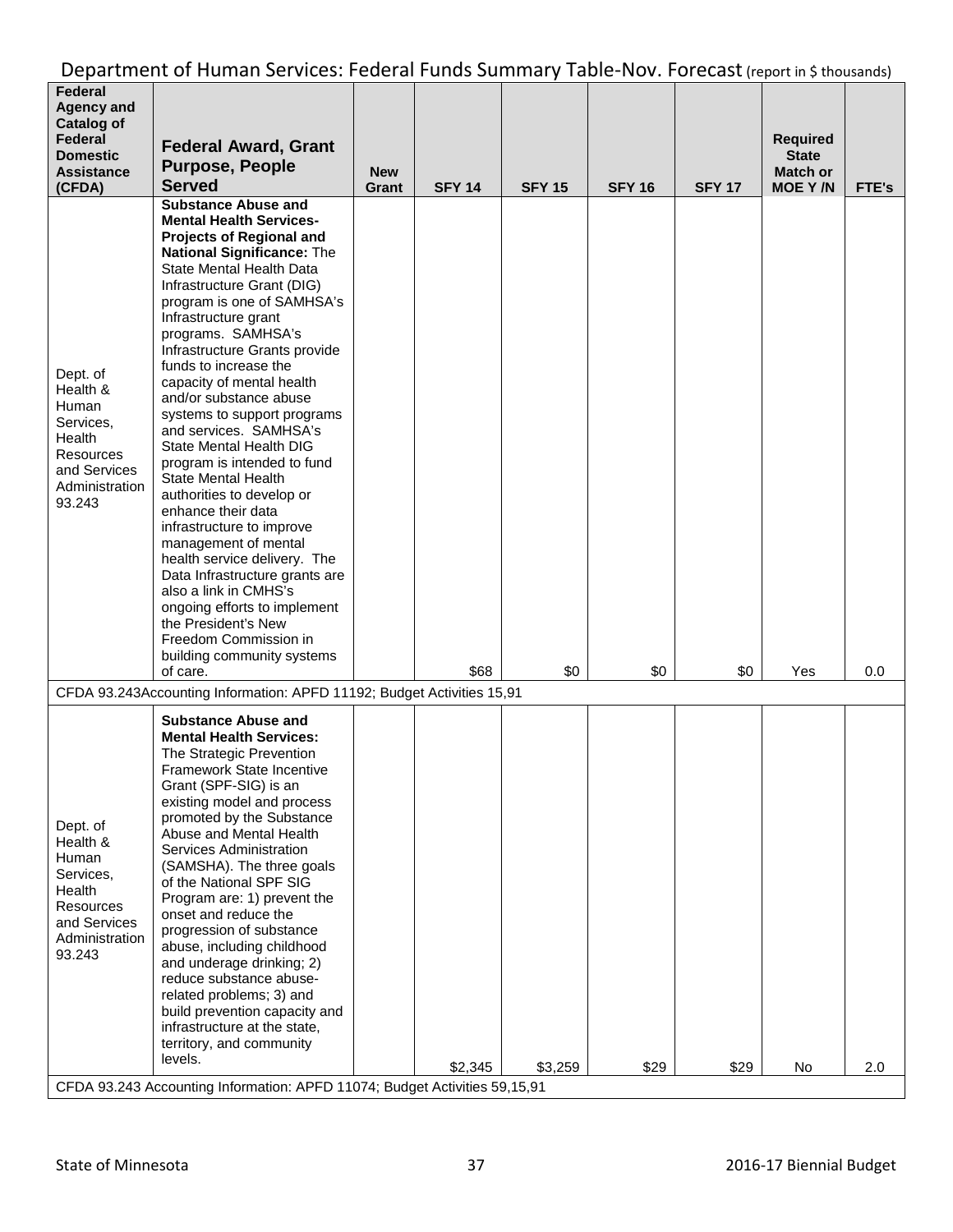| Federal<br><b>Agency and</b><br><b>Catalog of</b><br>Federal<br><b>Domestic</b><br><b>Assistance</b><br>(CFDA) | <b>Federal Award, Grant</b><br><b>Purpose, People</b><br><b>Served</b>                                                                                                                                                                                                                                                                                                                                                                                                                                                                                                                                                  | <b>New</b><br>Grant | <b>SFY 14</b> | <b>SFY 15</b> | <b>SFY 16</b> | <b>SFY 17</b> | <b>Required</b><br><b>State</b><br>Match or<br><b>MOE Y/N</b> | <b>FTE's</b> |
|----------------------------------------------------------------------------------------------------------------|-------------------------------------------------------------------------------------------------------------------------------------------------------------------------------------------------------------------------------------------------------------------------------------------------------------------------------------------------------------------------------------------------------------------------------------------------------------------------------------------------------------------------------------------------------------------------------------------------------------------------|---------------------|---------------|---------------|---------------|---------------|---------------------------------------------------------------|--------------|
| Dept. of<br>Health &<br>Human<br>Services,<br>Health<br>Resources<br>and Services<br>Administration<br>93.243  | <b>NEW Grant: Substance</b><br><b>Abuse and Mental Health</b><br>Services: Strategic<br><b>Prevention Framework</b><br>Partnership for Success<br>(SPF-PFS) program is<br>designed to address two of<br>the nation's top substance<br>abuse prevention priorities:<br>1) underage drinking among<br>persons ages 12 to 20; and<br>2) prescription drug misuse<br>and abuse amount persons<br>ages 12 to 25.                                                                                                                                                                                                             | <b>New</b>          | 0             | \$1,626       | \$1,626       | \$1,626       | No                                                            | 1.45         |
|                                                                                                                | CFDA 93.243 Accounting Information: APFD 11260; Budget Activities 59                                                                                                                                                                                                                                                                                                                                                                                                                                                                                                                                                    |                     |               |               |               |               |                                                               |              |
| Dept. of<br>Health &<br>Human<br>Services.<br>CMS 93.506                                                       | <b>ACA-Nationwide Program</b><br>for National and State<br><b>Background Checks for</b><br><b>Direct Patient Access</b><br><b>Employees of Long-term</b><br><b>Care Facilities and</b><br><b>Providers: DHS conducts</b><br>background studies for health<br>and human services<br>programs licensed by DHS,<br>MDH, and some at the<br><b>Department of Corrections</b><br>(DOC). This new grant will<br>provide increased fingerprint<br>identification resources and<br>will include a "rap back"<br>feature to identify staff that<br>may need to be disqualified<br>after the initial routine<br>background check. |                     | \$141         | \$1,153       | \$1,153       | \$1,153       | Yes                                                           | 2.0          |
| CFDA 93.506 Accounting Information: APFD 11244; Budget Activities 11,91                                        |                                                                                                                                                                                                                                                                                                                                                                                                                                                                                                                                                                                                                         |                     |               |               |               |               |                                                               |              |
|                                                                                                                | <b>Total Federal Funds</b>                                                                                                                                                                                                                                                                                                                                                                                                                                                                                                                                                                                              |                     | \$7,053,597   | \$8,179,148   | \$9,214,780   | \$9,437,729   |                                                               | 222.25       |

| <b>DHS Federal Funding by Budget Program</b> |              |              |              |              |  |  |  |  |  |
|----------------------------------------------|--------------|--------------|--------------|--------------|--|--|--|--|--|
| <b>Budget Programs</b>                       | <b>FY 14</b> | <b>FY 15</b> | <b>FY 16</b> | <b>FY 17</b> |  |  |  |  |  |
| <b>Central Office</b>                        | 28,286       | 41,471       | 38,966       | 39,307       |  |  |  |  |  |
| <b>Forecasted Programs</b>                   | 5,494,086    | 6,636,154    | 7,674,465    | 7,904,804    |  |  |  |  |  |
| <b>Grant Programs</b>                        | 910,259      | 886,546      | 871,138      | 860,852      |  |  |  |  |  |
| <b>Technical Activities</b>                  | 620,966      | 614,977      | 630,211      | 632,766      |  |  |  |  |  |
| Total                                        | \$7,053,597  | \$8,179,148  | \$9,214,780  | \$9,437,729  |  |  |  |  |  |